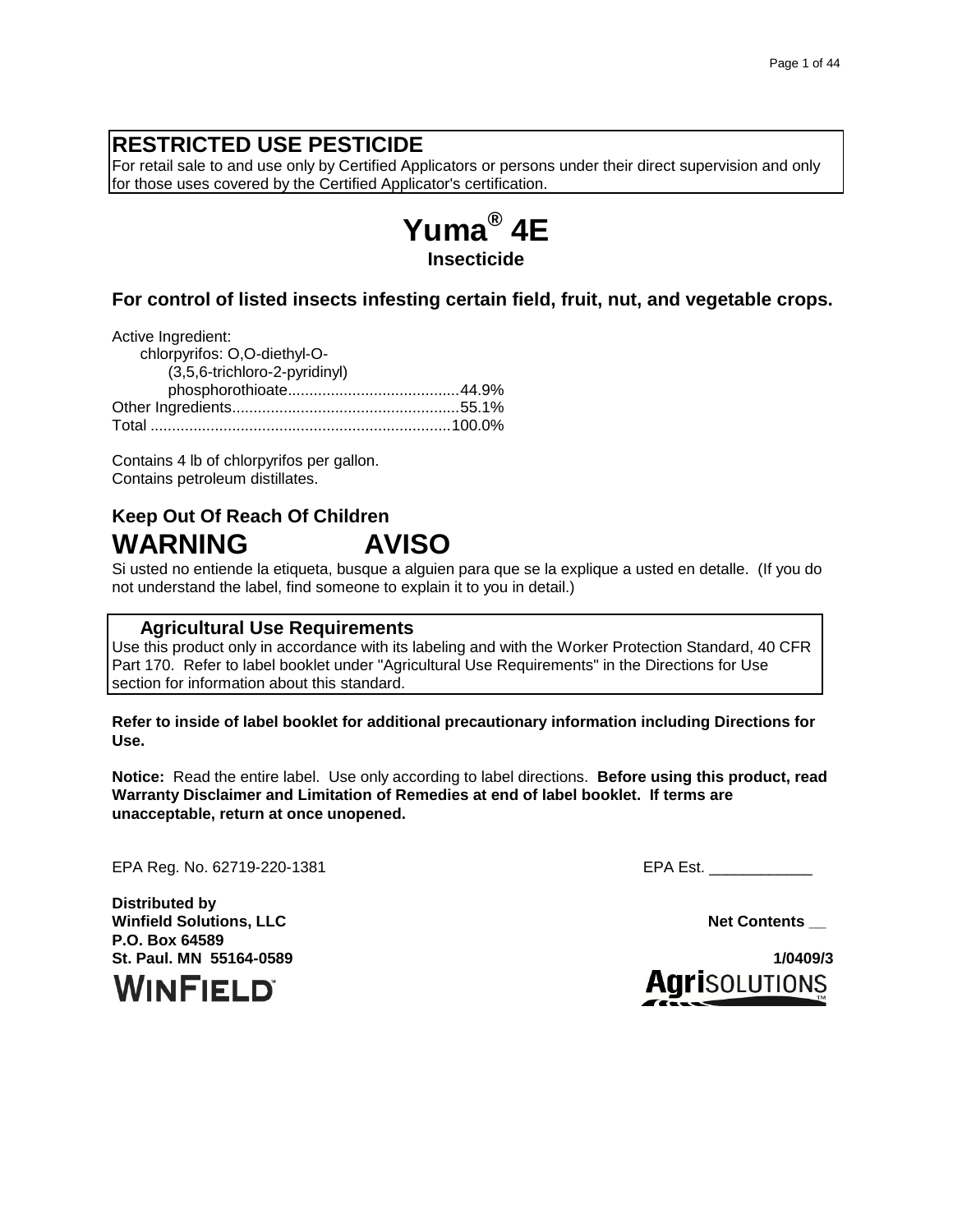In case of emergency endangering health or the environment involving this product, call 1-800-992-5994.

Agricultural Chemical: Do not ship or store with food, feeds, drugs or clothing.

| <b>Table of Contents</b>                                          | Page |
|-------------------------------------------------------------------|------|
| <b>Precautionary Statements</b>                                   |      |
| Hazard to Humans and Domestic Animals                             |      |
| Personal Protective Equipment (PPE)                               |      |
| <b>Engineering Controls</b>                                       |      |
| <b>User Safety Recommendations</b>                                |      |
| <b>First Aid</b>                                                  |      |
| <b>Environmental Hazards</b>                                      |      |
| Physical or Chemical Hazards                                      |      |
| Directions for Use                                                |      |
| <b>Agricultural Use Requirements</b>                              |      |
| Storage and Disposal                                              |      |
| <b>Product Information</b>                                        |      |
| Use Precautions and Restrictions                                  |      |
| <b>Application Directions</b>                                     |      |
| <b>Mixing Directions</b>                                          |      |
| Uses                                                              |      |
| Alfalfa                                                           |      |
| Apple Tree Trunk                                                  |      |
| Asparagus                                                         |      |
| Brassica (Cole) Leafy Vegetables and Radish, Rutabaga, and Turnip |      |
| Christmas Trees (Plantations Only)<br><b>Citrus Fruits</b>        |      |
| <b>Citrus Orchard Floors</b>                                      |      |
| Corn (Field, Sweet, Seed)                                         |      |
| Cotton                                                            |      |
| Cranberry                                                         |      |
| Fig                                                               |      |
| Grape                                                             |      |
| Legume Vegetables (Succulent or Dried) (Except Soybean)           |      |
| Onion (Dry Bulb)                                                  |      |
| Peanut                                                            |      |
| Pear                                                              |      |
| <b>Peppermint and Spearmint</b>                                   |      |
| Sorghum - Grain Sorghum (Milo)                                    |      |
| Soybean                                                           |      |
| Strawberry                                                        |      |
| Sugarbeet                                                         |      |
| Sunflower                                                         |      |
| <b>Sweet Potato</b>                                               |      |
| <b>Tobacco</b>                                                    |      |
| Tree Fruits, Almond, and Walnut (Dormant/Delayed Dormant Sprays)  |      |
| Tree Fruits and Almond (Trunk Spray or Preplant Dip)              |      |
| Tree Nuts (Foliar Sprays)                                         |      |
| <b>Tree Nut Orchard Floors</b>                                    |      |
| Turfgrass                                                         |      |
| Wheat                                                             |      |
| Terms and Conditions of Use                                       |      |
| <b>Warranty Disclaimer</b>                                        |      |
| Inherent Risks of Use                                             |      |
| <b>Limitation of Remedies</b>                                     |      |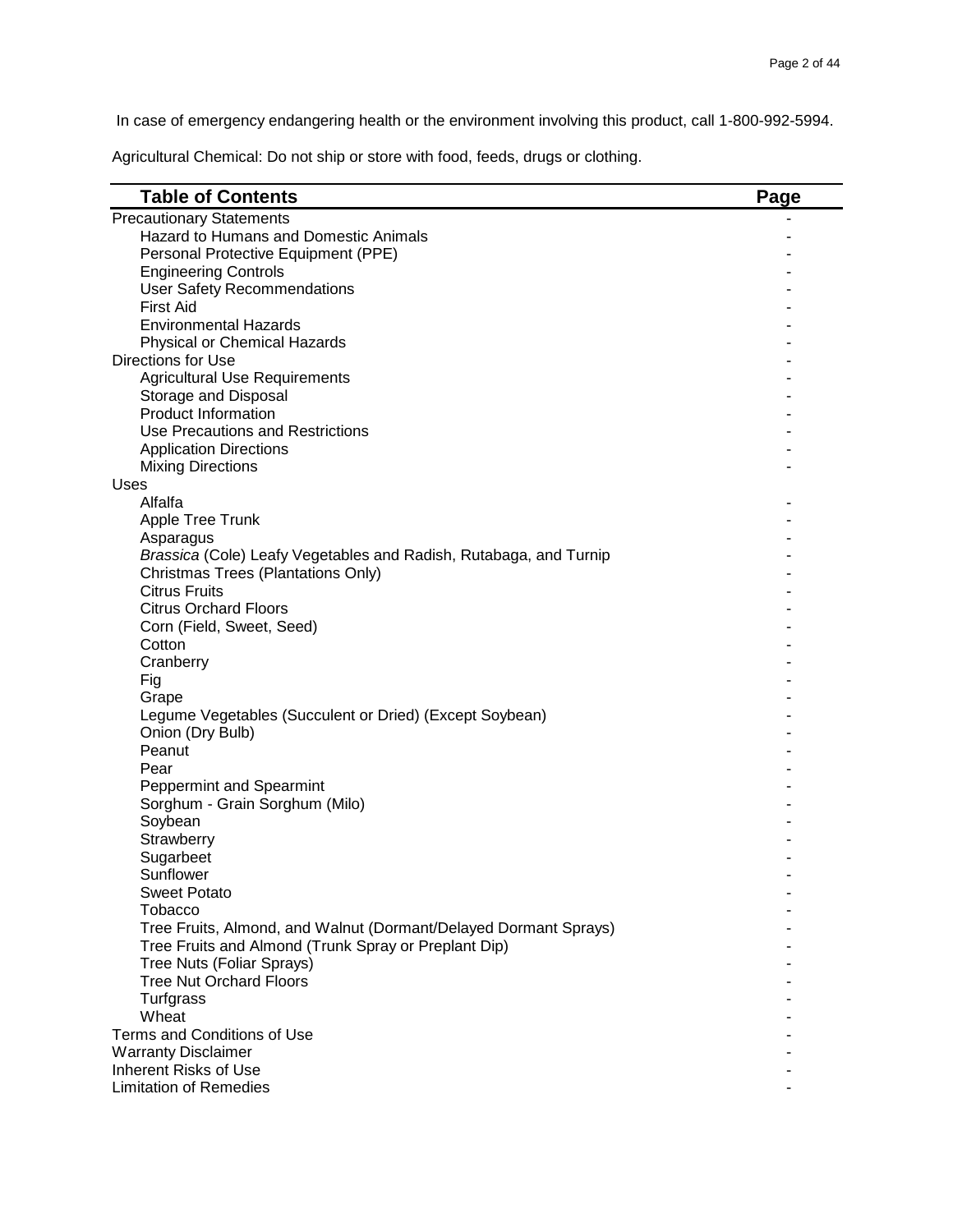### **Precautionary Statements**

# **Hazard to Humans and Domestic Animals WARNING**

**May Be Fatal If Swallowed Harmful If Absorbed Through Skin Causes Moderate Eye Irritation** 

**Avoid contact with skin, eyes or clothing.**

### **Personal Protective Equipment (PPE)**

Materials that are chemical-resistant to this product are barrier laminate and viton > 14 mils.

**Mixers and loaders** using a mechanical transfer loading system and applicators using aerial application equipment must wear:

- **Long-sleeved shirt and long pants**
- **Shoes and socks**

In addition to the above, **mixers and loaders** using a mechanical transfer loading system must wear:

- Chemical-resistant gloves
- Chemical-resistant apron
- A NIOSH-approved dust mist filtering respirator with MSHA/NIOSH approval number prefix TC-21C or a NIOSH-approved respirator with any R, P, or HE filter

See Engineering Controls for additional requirements.

### All **other mixers, loaders, applicators and handlers** must wear:

- Coveralls over long-sleeved shirt and long pants
- Chemical-resistant gloves
- Chemical-resistant apron when mixing or loading or exposed to the concentrate
- Chemical-resistant footwear plus socks
- Chemical-resistant headgear for overhead exposure
- A NIOSH-approved dust mist filtering respirator with MSHA/NIOSH approval number prefix TC-21C or a NIOSH-approved respirator with any R, P, or HE filter.

Discard clothing and other absorbent materials that have been drenched or heavily contaminated with this product's concentrate. Do not reuse them. Follow manufacturer's instructions for cleaning/maintaining PPE. If no such instructions for washables exist, use detergent and hot water. Keep and wash PPE separately from other laundry.

# **Engineering Controls**

Mixers and loaders supporting aerial applications must use a mechanical transfer system that meets the requirements listed in the Worker Protection Standard (WPS) for agricultural pesticides [40 CFR 170.240(d)(4)] for dermal protection, and must:

- Wear the personal protective equipment required above for mixers/loaders
- Wear protective eyewear if the system operates under pressure, and
- Be provided and have immediately available for use in an emergency, such as broken package, spill, or equipment breakdown: coveralls, chemical resistant footwear and chemical-resistant headgear if overhead exposure

Pilots must use an enclosed cockpit in a manner that meets the requirements listed in the WPS for agricultural pesticides [40 CFR 170.240(d)(6).

Use of human flaggers is prohibited. Mechanical flagging equipment must be used.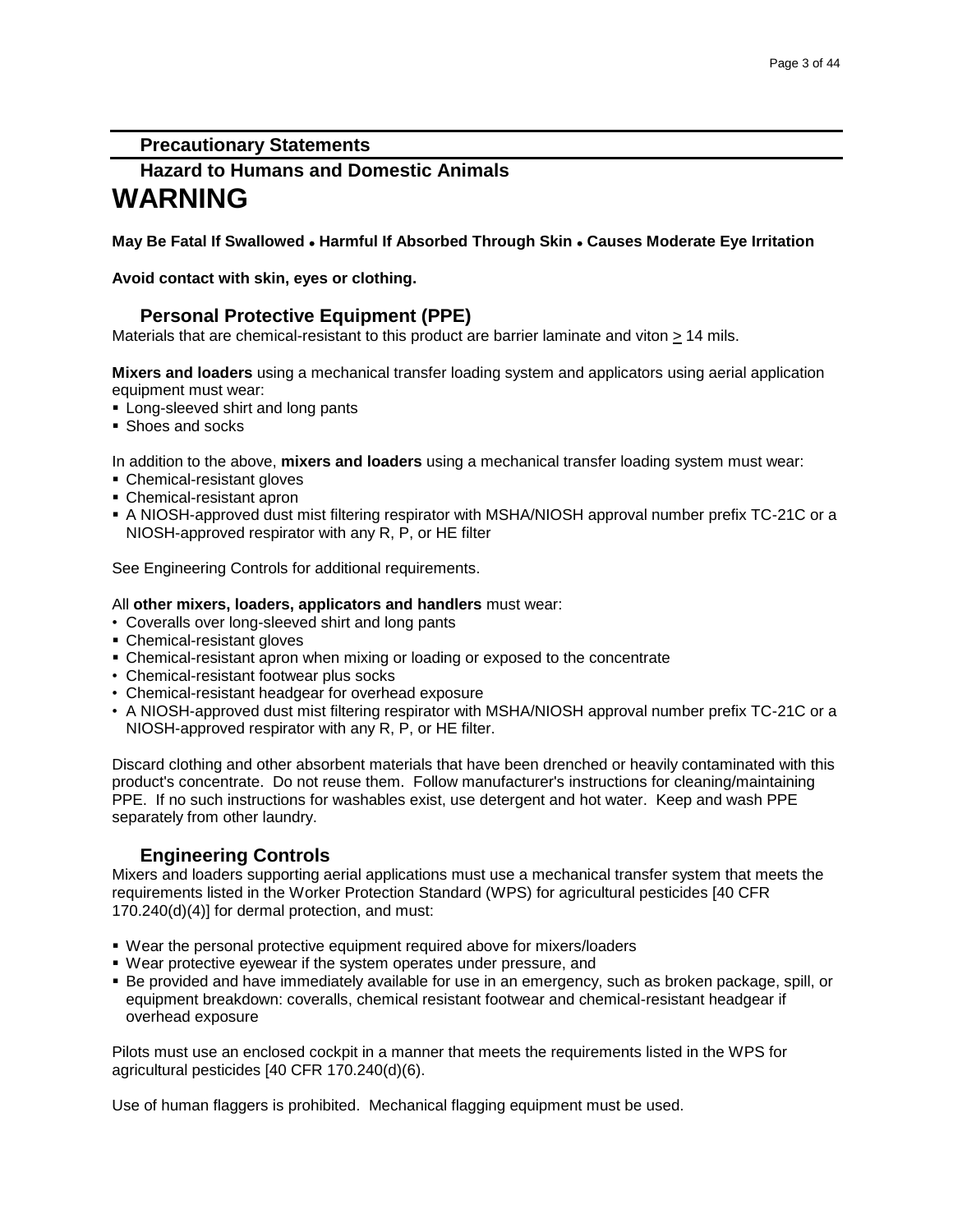When handlers use closed cab motorized ground application equipment in a manner that meets the requirements listed in the WPS for agricultural pesticides [40 CFR 170.240(d)(4-6)], the handler PPE requirements may be reduced or modified as specified in the WPS.

### **User Safety Recommendations**

Users should:

- Wash hands before eating, drinking, chewing gum, using tobacco, or using the toilet.
- Remove clothing/PPE immediately if pesticide gets inside. Then wash thoroughly and put on clean clothing.
- Remove PPE immediately after handling this product. Wash the outside of gloves before removing. As soon as possible, wash thoroughly and change into clean clothing.

### **First Aid**

### **Organophosphate**

**If swallowed:** Immediately call a poison control center or doctor. Do not induce vomiting unless told to do so by a poison control center or doctor. Do not give **any** liquid to the person. Do not give anything by mouth to an unconscious person.

**If in eyes:** Hold eye open and rinse slowly and gently with water for 15-20 minutes. Remove contact lenses, if present, after the first 5 minutes, then continue rinsing eye. Call a poison control center or doctor for treatment advice.

**If on skin or clothing:** Take off contaminated clothing. Rinse skin immediately with plenty of water for 15-20 minutes. Call a poison control center or doctor for treatment advice.

**Note to physician:** Chlorpyrifos is a cholinesterase inhibitor. Treat symptomatically. If exposed, plasma and red blood cell cholinesterase tests may indicate significance of exposure (baseline data are useful). Atropine, only by injection, is the preferable antidote. Oximes, such as 2-PAM/protopam, may be therapeutic if used early; however, use only in conjunction with atropine. In case of severe acute poisoning, use antidote immediately after establishing an open airway and respiration.

**Note to physician:** Contains petroleum distillate – vomiting may cause aspiration pneumonia.

Have the product container or label with you when calling a poison control center or doctor, or going for treatment. You may also contact 1-800-992-5994 for emergency medical treatment information.

### **Environmental Hazards**

This pesticide is toxic to fish, aquatic invertebrates, small mammals and birds. Do not apply directly to water, or to areas where surface water is present, or to intertidal areas below the mean high water mark. Drift and runoff from treated areas may be hazardous to aquatic organisms in water adjacent to treated areas. Do not contaminate water when disposing of equipment washwaters or rinsate. This product is highly toxic to bees exposed to direct treatment or residues on blooming crops or weeds. Do not apply this product or allow it to drift to blooming crops or weeds if bees are visiting the treatment area.

### **Physical or Chemical Hazards**

**Combustible.** Do not use or store near heat or open flame.

### **Directions for Use**

### **Restricted Use Pesticide**

It is a violation of Federal law to use this product in a manner inconsistent with its labeling. Read all Directions for Use carefully before applying.

This product cannot be reformulated or repackaged into other end-use products.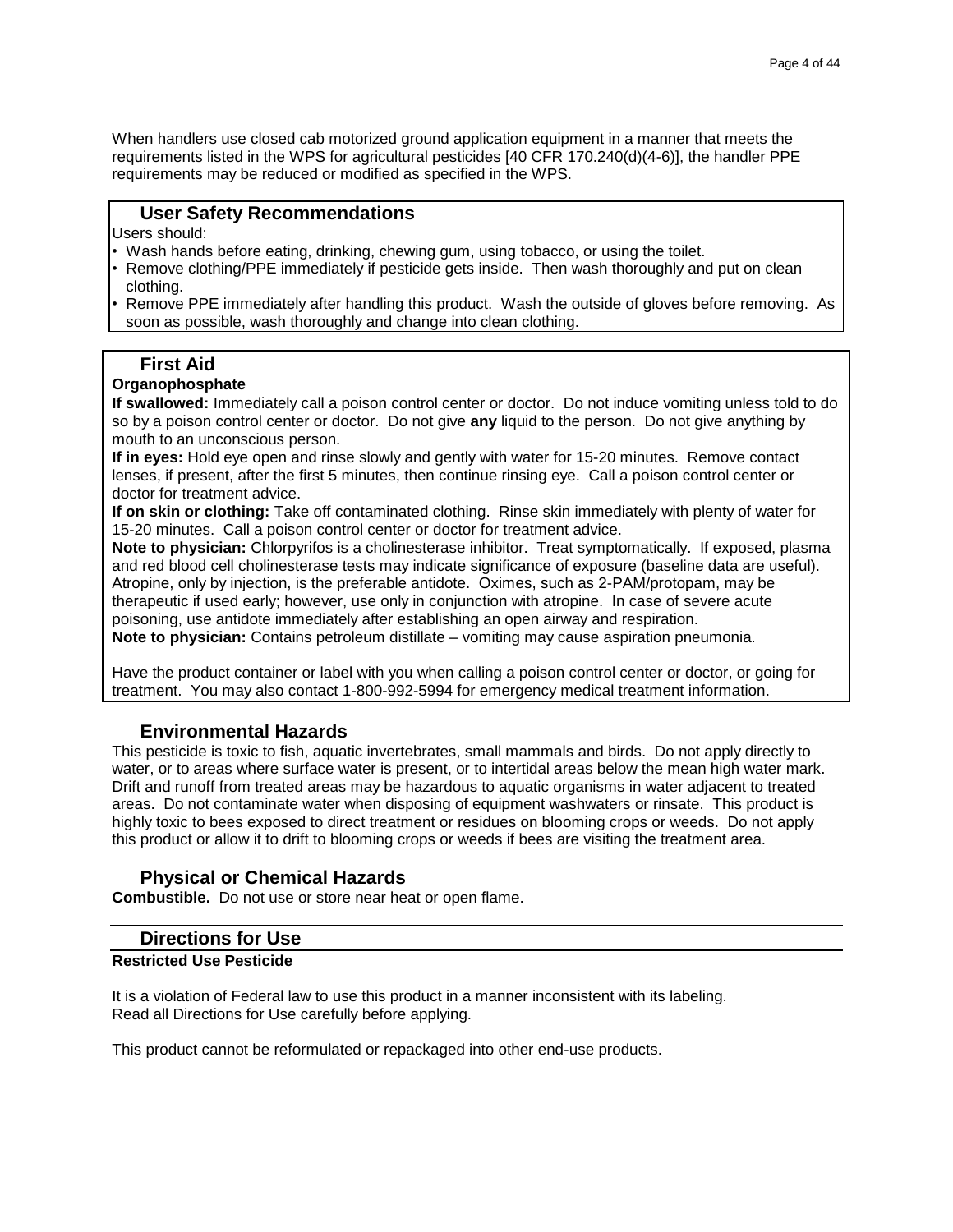Do not apply this product in a way that will contact workers or other persons, either directly or through drift. Only protected handlers may be in the area during application. For any requirements specific to your state or tribe, consult the agency responsible for pesticide regulation.

### **Agricultural Use Requirements**

Use this product only in accordance with its labeling and with the Worker Protection Standard, 40 CFR Part 170. This Standard contains requirements for the protection of agricultural workers on farms, forests, nurseries, and greenhouses, and handlers of agricultural pesticides. It contains requirements for training, decontamination, notification, and emergency assistance. It also contains specific instructions and exceptions pertaining to the statements on this label about personal protective equipment (PPE) and restricted-entry interval. The requirements in this box only apply to uses of this product that are covered by the Worker Protection Standard.

Do not enter or allow entry into treated areas during the restricted entry interval (REI). The REI for each crop is listed in the directions for use associated with each crop..

**Exception:** If the product is soil-injected or soil-incorporated, the Worker Protection Standard, under certain circumstances, allows workers to enter the treated area if there will be no contact with anything that has been treated.

Certified crop advisors or persons entering under their direct supervision under certain circumstances may be exempt from the early reentry requirements pursuant to 40 CFR Part 170.

PPE required for early entry into treated areas that is permitted under the Worker Protection Standard and involves contact with anything that has been treated, such as plants, soil, or water, is:

- Coveralls over short-sleeved shirt and short pants
- Chemical-resistant gloves made out of any waterproof material
- Chemical-resistant footware plus socks
- Chemical-resistant headgear for overhead exposure

Notify workers of the application by warning them orally and by posting warning signs at entrances to treated areas.

### **Storage and Disposal**

Do not contaminate water, food, or feed by storage and disposal.

**Pesticide Storage:** Store in original container in secured dry storage area. Prevent cross-contamination with other pesticides and fertilizers. Do not store above 100°F for extended periods of time. Storage below 20°F may result in formation of crystals. If product crystallizes, store at 50° to 70°F and agitate to redissolve crystals. If container is damaged or spill occurs, use product immediately or dispose of product and damaged container as indicated below.

### **Nonrefillable containers 5 gallons or less:**

**Container Handling:** Nonrefillable container. Do not reuse or refill this container.

Triple rinse or pressure rinse container (or equivalent) promptly after emptying. **Triple rinse** as follows: Empty the remaining contents into application equipment or a mix tank and drain for 10 seconds after the flow begins to drip. Fill the container 1/4 full with water and recap. Shake for 10 seconds. Pour rinsate into application equipment or a mix tank or store rinsate for later use or disposal. Drain for 10 seconds after the flow begins to drip. Repeat this procedure two more times. **Pressure rinse** as follows: Empty the remaining contents into application equipment or a mix tank and continue to drain for 10 seconds after the flow begins to drip. Hold container upside down over application equipment or mix tank or collect rinsate for later use or disposal. Insert pressure rinsing nozzle in the side of the container, and rinse at about 40 psi for at least 30 seconds. Drain for 10 seconds after the flow begins to drip. Then offer for recycling if available or puncture and dispose of in a sanitary landfill, or by incineration, or by other procedures allowed by state and local authorities.

### **Refillable containers 5 gallons or larger:**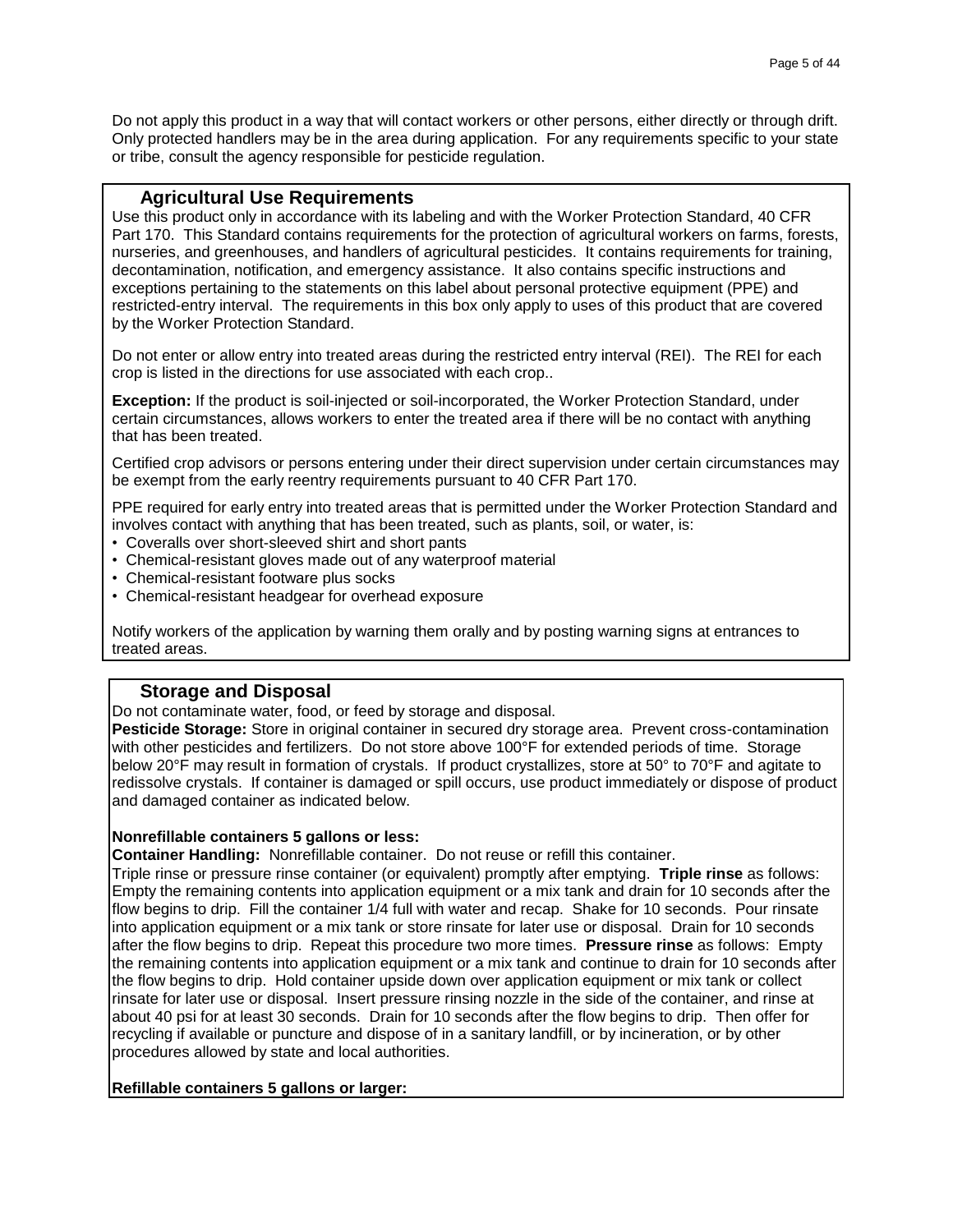**Container Handling:** Refillable container. Refill this container with pesticide only. Do not reuse this container for any other purpose.

Cleaning the container before final disposal is the responsibility of the person disposing of the container. Cleaning before refilling is the responsibility of the refiller. To clean the container before final disposal, empty the remaining contents from this container into application equipment or a mix tank. Fill the container about 10% full with water and, if possible, spray all sides while adding water. If practical, agitate vigorously or recirculate water with the pump for two minutes. Pour or pump rinsate into application equipment or rinsate collection system. Repeat this rinsing procedure two more times. Then offer for recycling if available, or puncture and dispose of in a sanitary landfill, or by incineration, or by other procedures allowed by state and local authorities.

### **Nonrefillable containers 5 gallons or larger:**

**Container Handling:** Nonrefillable container. Do not reuse or refill this container.

Triple rinse or pressure rinse container (or equivalent) promptly after emptying. **Triple rinse** as follows: Empty the remaining contents into application equipment or a mix tank. Fill the container 1/4 full with water. Replace and tighten closures. Tip container on its side and roll it back and forth, ensuring at least one complete revolution, for 30 seconds. Stand the container on its end and tip it back and forth several times. Turn the container over onto its other end and tip it back and forth several times. Empty the rinsate into application equipment or a mix tank or store rinsate for later use or disposal. Repeat this procedure two more times. **Pressure rinse** as follows: Empty the remaining contents into application equipment or a mix tank and continue to drain for 10 seconds after the flow begins to drip. Hold container upside down over application equipment or mix tank or collect rinsate for later use or disposal. Insert pressure rinsing nozzle in the side of the container, and rinse at about 40 psi for at least 30 seconds. Drain for 10 seconds after the flow begins to drip. Then offer for recycling if available, or puncture and dispose of in a sanitary landfill, or by incineration, or by other procedures allowed by state and local authorities.

### **Product Information**

Yuma $^{\circledast}$  4E insecticide is an emulsifiable concentrate for use in listed crops. This product resists washoff once it is dry. Target pests and application rates are provided in the accompanying tables.

### **Use Precautions and Restrictions**

Insect control may be reduced at low spray volumes under high temperature and wind conditions.

Some reduction in insect control may occur under unusually cool conditions.

**Flood irrigation:** To avoid contamination of irrigation tail waters, do not flood irrigate within 24 hours following a soil surface or foliar application of Yuma 4E.

Do not aerially apply this product in Mississippi.

#### **Insecticide Resistance Management (IRM)**

Yuma 4E contains a Group 1B insecticide. Insect/mite biotypes with acquired resistance to Group 1B may eventually dominate the insect/mite population if Group 1B insecticides are used repeatedly in the same field or in successive years as the primary method of control for targeted species. This may result in partial or total loss of control of those species by Yuma 4E or other Group 1B insecticides.

To delay development of insecticide resistance:

- Avoid consecutive use of insecticides with the same mode of action (same insecticide group) on the same insect species.
- Use tank mixtures or premix products containing insecticides with different modes of action (different insecticide groups) provided the products are registered for the intended use.
- Base insecticide use upon comprehensive Integrated Pest Management (IPM) programs.
- Monitor treated insect populations in the field for loss of effectiveness.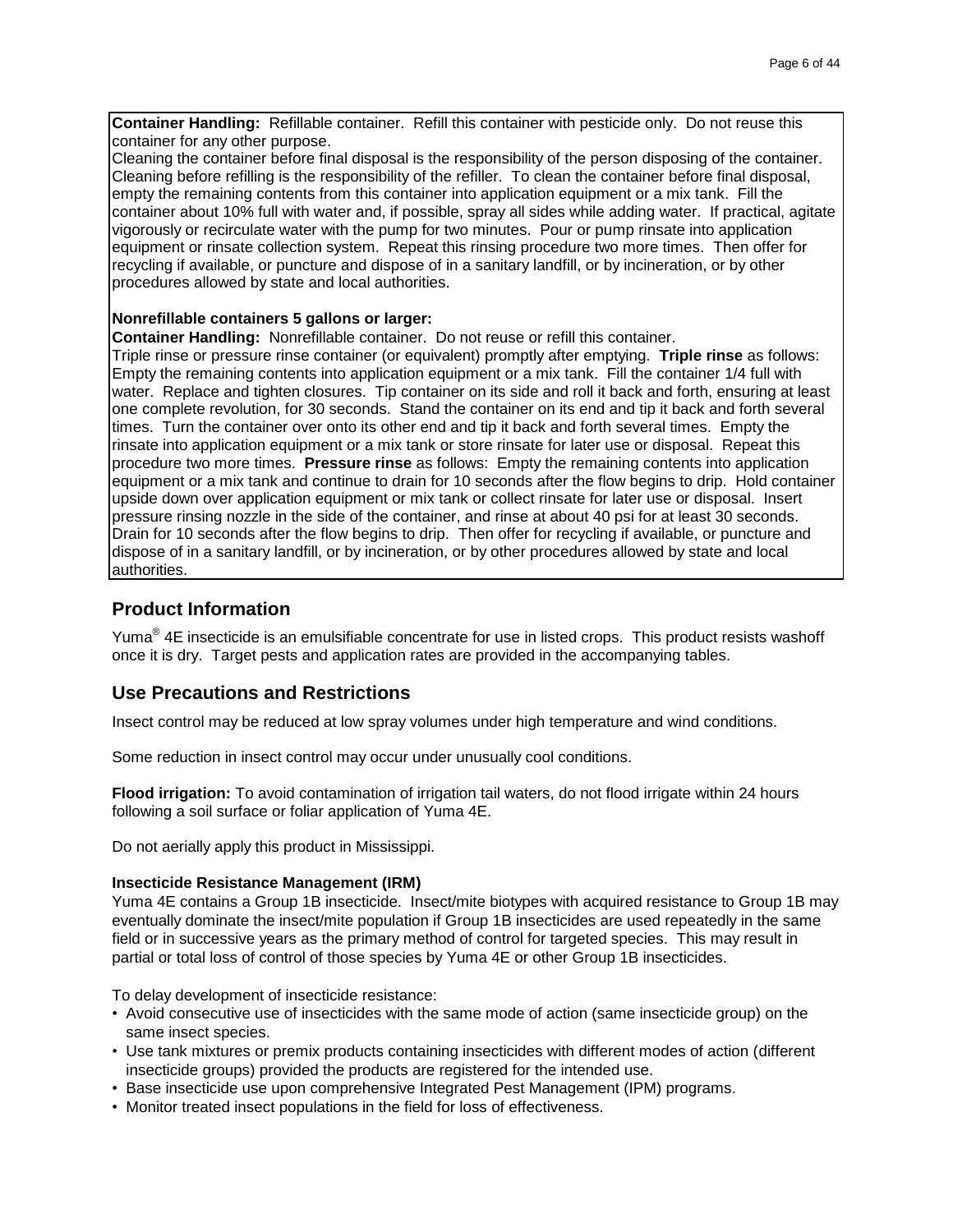- Contact your local extension specialist, certified crop advisor, and or manufacturer for insecticide resistance management and/or IPM recommendations for the specific site and resistant pest problems.
- For further information or to report suspected resistance, you may contact 800-258-3033.

### **Spray Drift Management**

Do not allow spray to drift from the application site and contact people, structures people occupy at any time and the associated property, parks and recreation areas, non-target crops, aquatic and wetland sites, woodlands, pastures, rangelands, or animals.

Avoiding spray drift at the application site is the responsibility of the applicator. The interaction of many equipment and weather-related factors determine the potential for spray drift. The applicator is responsible for considering all of these factors when making the decision to apply this product.

Observe the following precautions when spraying Yuma 4E adjacent to permanent bodies of water such as rivers, natural ponds, lakes, streams, reservoirs, marshes, estuaries, and commercial fish ponds.

The following treatment setbacks or buffer zones must be utilized for applications around the above-listed aquatic areas with the following application equipment:

| <b>Application Method</b>         | <b>Required Setback</b><br>(Buffer Zone) (feet) |
|-----------------------------------|-------------------------------------------------|
| ground boom                       | 25                                              |
| chemigation                       | 25                                              |
| orchard airblast                  | 50                                              |
| aerial (fixed wing or helicopter) | 150                                             |

Making applications when wind is blowing away from sensitive areas is the most effective way to reduce the potential for adverse effects.

The buffer distances specified in the below table are the distances in feet that must exist to separate sensitive sites from the targeted application site. Buffers are measured from the edge of the sensitive site to the edge of the application site.

Sensitive sites are areas frequented by non-occupational bystanders (especially children). These include residential lawns, pedestrian sidewalks, outdoor recreational areas such as school grounds, athletic fields, parks and all property associated with buildings occupied by humans for residential or commercial purposes. Sensitive sites include homes, farmworker housing, or other residential buildings, schools, daycare centers, nursing homes, and hospitals. Non-residential agricultural buildings, including barns, livestock facilities, sheds, and outhouses are not included in this prohibition.

| <b>Application Rate</b> |                            | <b>Required Setback (Buffer Zones)</b><br>(feet) |                 |        |
|-------------------------|----------------------------|--------------------------------------------------|-----------------|--------|
| (Ib ai/A)               | <b>Nozzle Droplet Type</b> | Aerial                                           | <b>Airblast</b> | Ground |
| $>0.5 - 1$              | coarse or very coarse      | 10                                               | 10              | 10     |
| $>0.5 - 1$              | medium                     | 25                                               | 10              | 10     |
| $>1 - 2$                | coarse or very coarse      | 50                                               | 10              | 10     |
| $>1 - 2$                | medium                     | 80                                               | 10              | 10     |
| $>2-3$                  | coarse or very coarse      | 80                                               | 10              | 10     |
| $>2-3$                  | medium                     | 100                                              | 10              | 10     |
| $>3 - 4$                | medium or coarse           | $NA^2$                                           | 25              | 10     |
| >4                      | medium or coarse           | ΝA                                               | 50              | 10     |

<sup>1</sup> Aerial application of greater than 2 lb ai/A is only permitted for Asian Citrus Psylla control, up to 2.3 lb ai/A.

 $2$ NA is not allowed.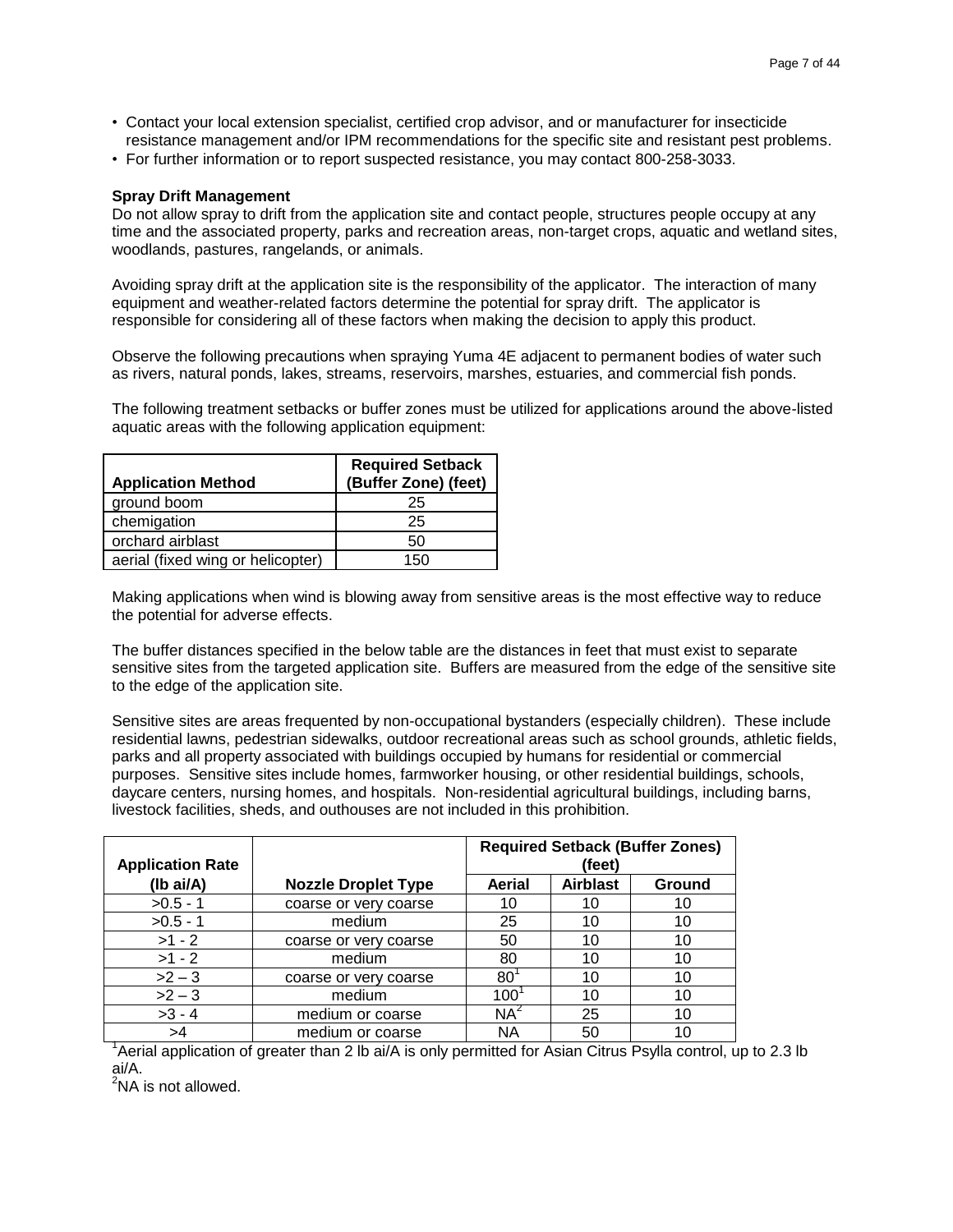Only pesticide handlers are permitted in the setback area during application of this product. Do not apply this product if anyone other than a mixer, loader, or applicator, is in the the setback area. Exception: Vehicles and persons riding bicycles that are passing through the setback area on public or private roadways are permitted.

Follow these spray drift **best management practices** to avoid off-target drift movement from applications.

### **Aerial Application**

- The boom width must not exceed 75% of the wingspan or 90% of the rotor blade.
- Nozzles must always point backward, parallel with the air stream, and never be pointed downward more than 45 degrees.
- Nozzles must produce a medium or coarser droplet size (255 to 340 microns volume median diameter) per ASABE Standard 572 under application conditions. Airspeed, pressure, and nozzle angle can all effect droplet size. See manufacturer's catalog or USDA/NAAA Applicator's Guide for spray size quality ratings.
- Applications must not be made at a height greater than 10 feet above the top of the target plants unless a greater height is required for aircraft safety. Making applications at the lowest height that is safe reduces exposure of droplets to evaporation and wind.
- Use upwind swath displacement and apply only when wind speed is 3 to 10 mph as measured by an anemometer. Do not apply product when wind speed exceeds 10 mph.
- If application includes a no-spray zone, do not release spray at a height greater than 10 feet above the ground or crop canopy.

Where states have more stringent regulations, they must be observed.

The applicator should be familiar with and take into account the information covered in the Aerial Drift Reduction Advisory.

#### **Aerial Drift Reduction Advisory**

### **This section is advisory in nature and does not supercede the mandatory label requirements.**

**Information on Droplet Size:** The most effective way to reduce drift potential is to apply large droplets. The best drift management strategy is to apply the largest droplets that provide sufficient coverage and control. Applying larger droplets reduces drift potential, but will not prevent adverse effects from drift if applications are made improperly, or under unfavorable environmental conditions (see Wind, Temperature and Humidity, and Temperature Inversions).

### **Controlling Droplet Size:**

- Volume Use high flow rate nozzles to apply the highest practical spray volume. Nozzles with higher rated flows produce larger droplets.
- Pressure Do not exceed the nozzle manufacturer's recommended pressures. For many nozzle types, lower pressure produces larger droplets. When higher flow rates are needed, use higher flow rate nozzles instead of increasing pressure.
- Number of nozzles Use the minimum number of nozzles that provide uniform coverage.
- Nozzle orientation Orienting nozzles so that the spray is released parallel to the airstream produces larger droplets than other orientations and is the best practice. Significant deflection from horizontal will reduce droplet size and increase drift potential.
- Nozzle type Use a nozzle type that is designed for the intended application. With most nozzle types, narrower spray angles produce larger droplets. Consider using low-drift nozzles. Solid stream nozzles oriented straight back produce the largest droplets and the lowest drift.

**Boom Length:** For some use patterns, reducing the effective boom length to less than 3/4 of the wingspan or rotor length may further reduce drift without reducing swath width.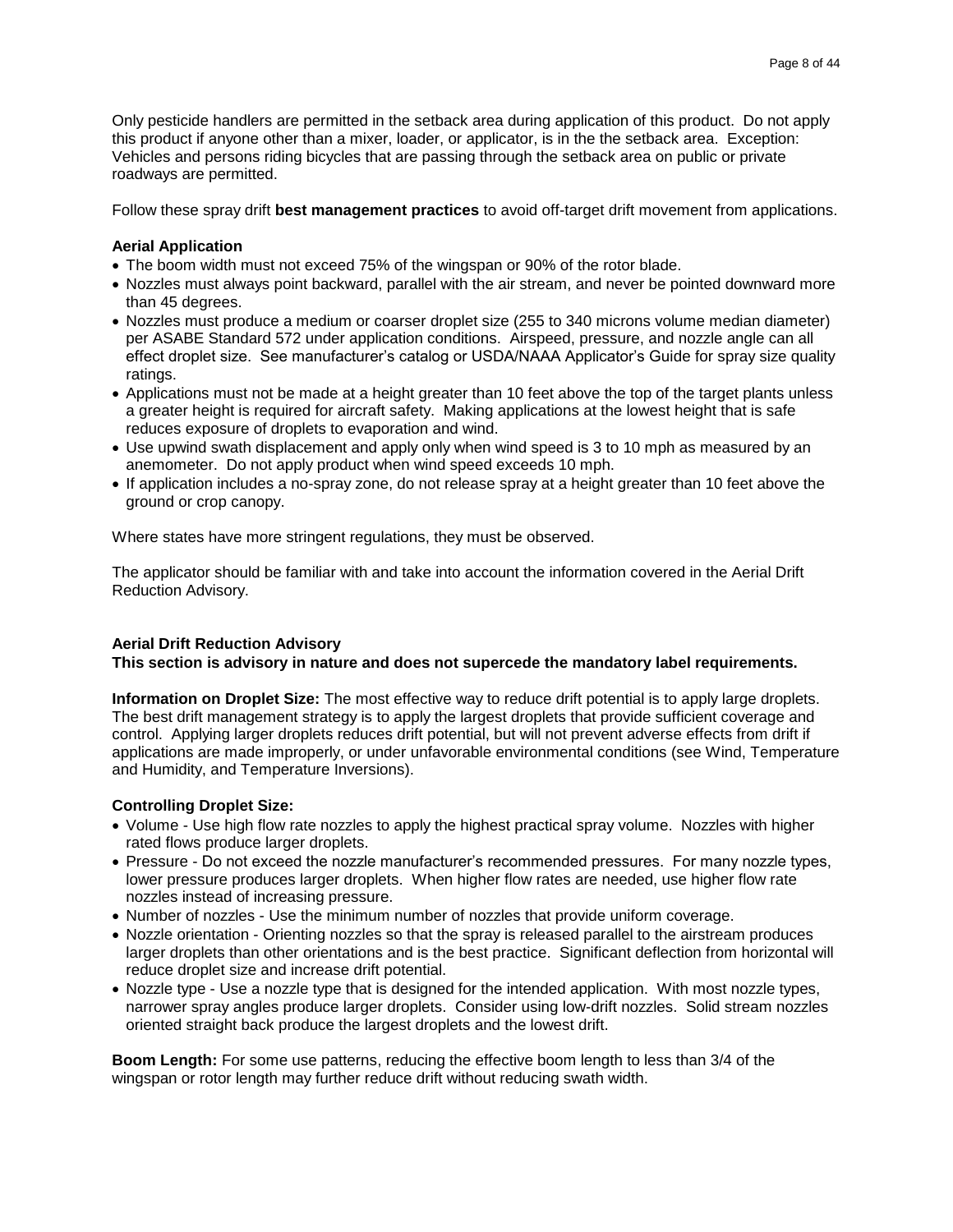**Application Height:** Do not make applications at a height greater than 10 feet above the top of the target plants unless a greater height is required for aircraft safety. Making applications at the lowest height that is safe reduces exposure of droplets to evaporation and wind.

**Swath Adjustment:** When applications are made with a crosswind, the swath will be displaced downwind. Therefore, on the up and downwind edges of the field, the applicator should compensate for this displacement by adjusting the path of the aircraft upwind. Increase swath adjustment distance with increasing drift potential (higher wind, smaller drops, etc.).

**Wind:** Drift potential is lowest between wind speeds of 2 to 10 mph. However, many factors, including droplet size and equipment type, determine drift potential at any given speed. Do not apply below 1.5 mph due to variable wind direction and high inversion potential. **Note:** Local terrain can influence wind patterns. Every applicator should be familiar with local wind patterns and how they affect spray drift.

**Temperature and Humidity:** When making applications in low relative humidity, set up equipment to produce larger droplets to compensate for evaporation. Droplet evaporation is most severe when conditions are both hot and dry.

**Temperature Inversions:** Do not make applications during a temperature inversion because drift potential is high. Temperature inversions restrict vertical air mixing, which causes small suspended droplets to remain in a concentrated cloud. This cloud can move in unpredictable directions due to the light variable winds common during inversions. Temperature inversions are characterized by increasing temperatures with altitude and are common on nights with limited cloud cover and light to no wind. They begin to form as the sun sets and often continue into the morning. Their presence can be indicated by ground fog; however, if fog is not present, inversions can also be identified by the movement of smoke from a ground source or an aircraft smoke generator. Smoke that layers and moves laterally in a concentrated cloud (under low wind conditions) indicates an inversion, while smoke that moves upward and rapidly dissipates indicates good vertical air mixing.

**Sensitive Areas:** Apply the pesticide only when the potential for drift to adjacent sensitive areas (e.g., residential areas, bodies of water, known habitat for threatened or endangered species, non-target crops) is minimal (e.g., when wind is blowing away from the sensitive areas).

#### **Ground Boom Application**

The following mandatory spray drift **best management practices** are required to reduce the likelihood of off-target drift movement from ground applications.

- Choose only nozzles and pressures that produce a medium or coarse droplet size (255 to 400 microns volume median diameter) per ASABE Standard 572. See manufacturer's catalog or USDA/NAAA Applicator's Guide for spray size quality ratings.
- Apply with nozzle height no more than 4 feet above the ground or crop canopy.
- Do not apply product when wind speed exceeds 10 mph as measured by an anemometer.

#### **Orchard Airblast Application**

The following mandatory spray drift **best management practices** are required to reduce the likelihood of off-target drift movement from airblast applications.

- Direct nozzles so spray is not projected above the canopies.
- Apply only when wind speed is 3 to 10 mph at the application site as measured by an anemometer outside of the orchard/vineyard on the upwind side.
- Outward pointing nozzles must be shut off when turning corners at row ends.

The applicator should take into account the following **best management practices** to reduce off-site spray drift. This section is advisory and does not supercede mandatory label requirements.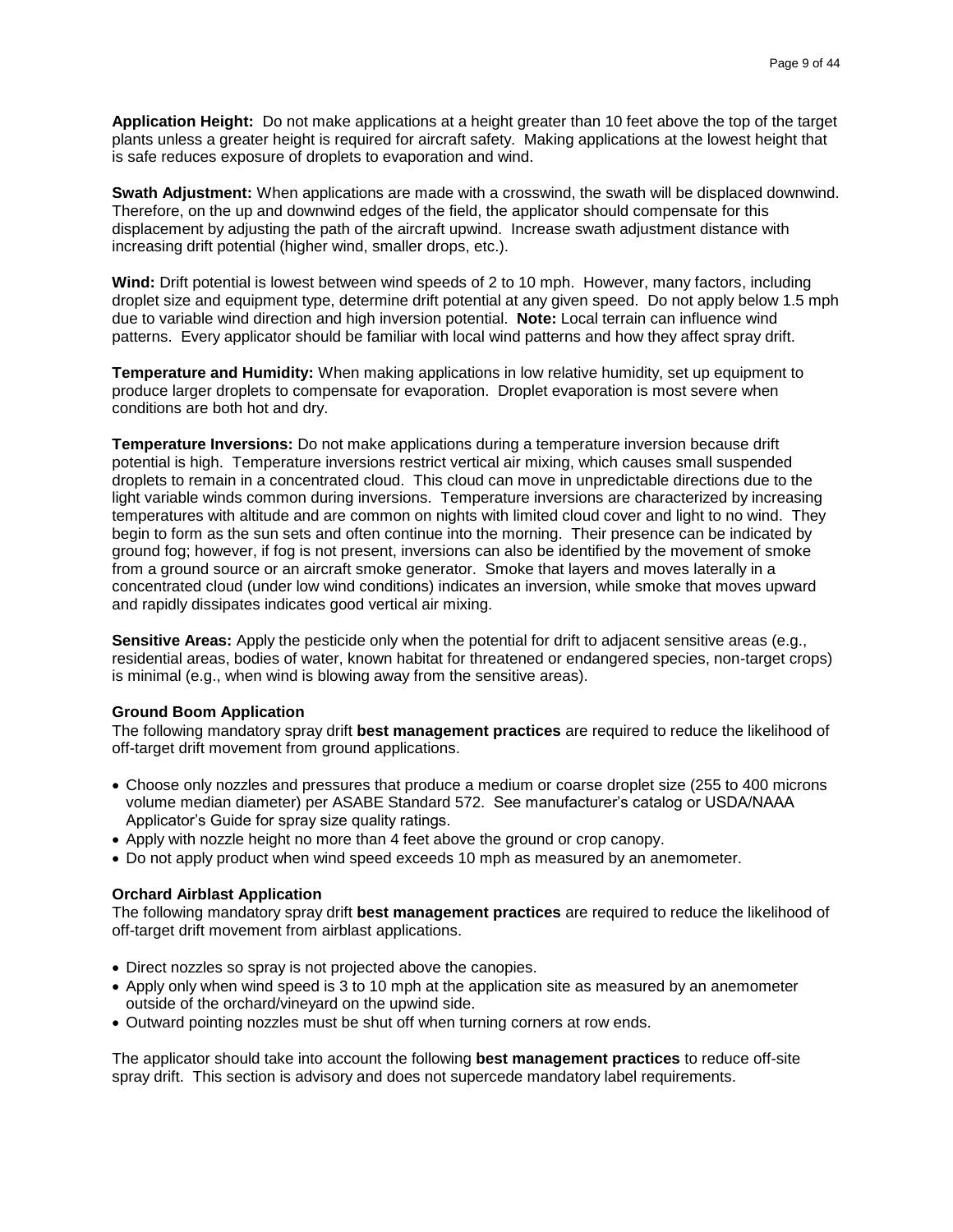- Number of nozzles, nozzle orientation and spray volume, air speed and wind direction are key factors in adjusting airblast spray delivery to match the height and density of the crop canopy. Adjust airblast equipment to provide uniform coverage while minimizing the amount of spray movement over-the-top or completely through the crop canopy.
	- High air volumes deliver spray more efficiently than air at high speed. Reducing forward travel speed decreases the air speed necessary to deliver the spray to the top of the crop canopy.
	- Use air guides along with the number and orientation of spray nozzles to achieve the desired spray coverage and directional control.
- The following steps should be taken to minimize drift and the amount of non-target spray:
	- Orient nozzles and adjust air speed/volume/direction to force the spray through the crop canopy but not allow drift past the canopy.
	- Shut off spray delivery when passing gaps in crop canopy within rows.
	- Spray the outside rows of orchards from outside in, directing the spray into the orchard and shutting off nozzles on the side of the sprayer away from the orchard.
	- When treating smaller trees, vines or bushes, shut off top nozzles to minimize over-the-top spray movement.

### **Application Directions**

### **Broadcast Foliar Application**

Apply with conventional power-operated spray equipment using nozzles and spray pressures specified for insecticides. Apply Yuma 4E in a spray volume of not less than 2 gallons per acre (gpa) for aerial application equipment (fixed wing or helicopter) or not less than 10 gpa for ground equipment, unless otherwise specified. Increase spray volume to ensure adequate coverage with increased density and height of crop canopy.

**Ground Application:** Orient the boom and nozzles so that uniform coverage is obtained. The swath width should not be wider than the boom. Follow nozzle manufacturer's recommendations for insecticide nozzles with respect to nozzle type, pressure, and spacing.

#### **Broadcast Soil Application**

Apply with conventional power-operated spray equipment that will apply the product uniformly to the soil surface. Use nozzles that produce medium or coarse droplets (235 to 400 microns). Unless otherwise indicated, a spray volume of 10 gpa or more is needed. For band application, use proportionally less spray volume.

#### **Aerial Application**

Use a minimum spray volume of 2 gpa. Mark swaths by mechanical flagging, permanent markers or use of GPS equipment.

#### **Chemigation Application**

Apply Yuma 4E through properly equipped chemigation systems for insect control in alfalfa, almond (orchard floors only), citrus (orchard floors only), corn (field and sweet), cotton, cranberry, peppermint, sorghum, soybeans, spearmint, sugarbeet, orchard floors (pecan and walnut only), and wheat, or other crops as specified in supplemental labeling. Do not apply this product by chemigation unless specified in crop-specific directions in this label or supplemental labeling. Do not apply to labeled crops through any other type of irrigation system.

**Note:** Unless otherwise indicated in specific use directions, the application rates for chemigation are the same as those specified for broadcast application.

**Directions for Sprinkler Chemigation:** Apply this product only through the following sprinkler irrigation systems: center pivot, lateral move, end tow, side (wheel) roll, traveler, big gun, solid set, micro sprinkler,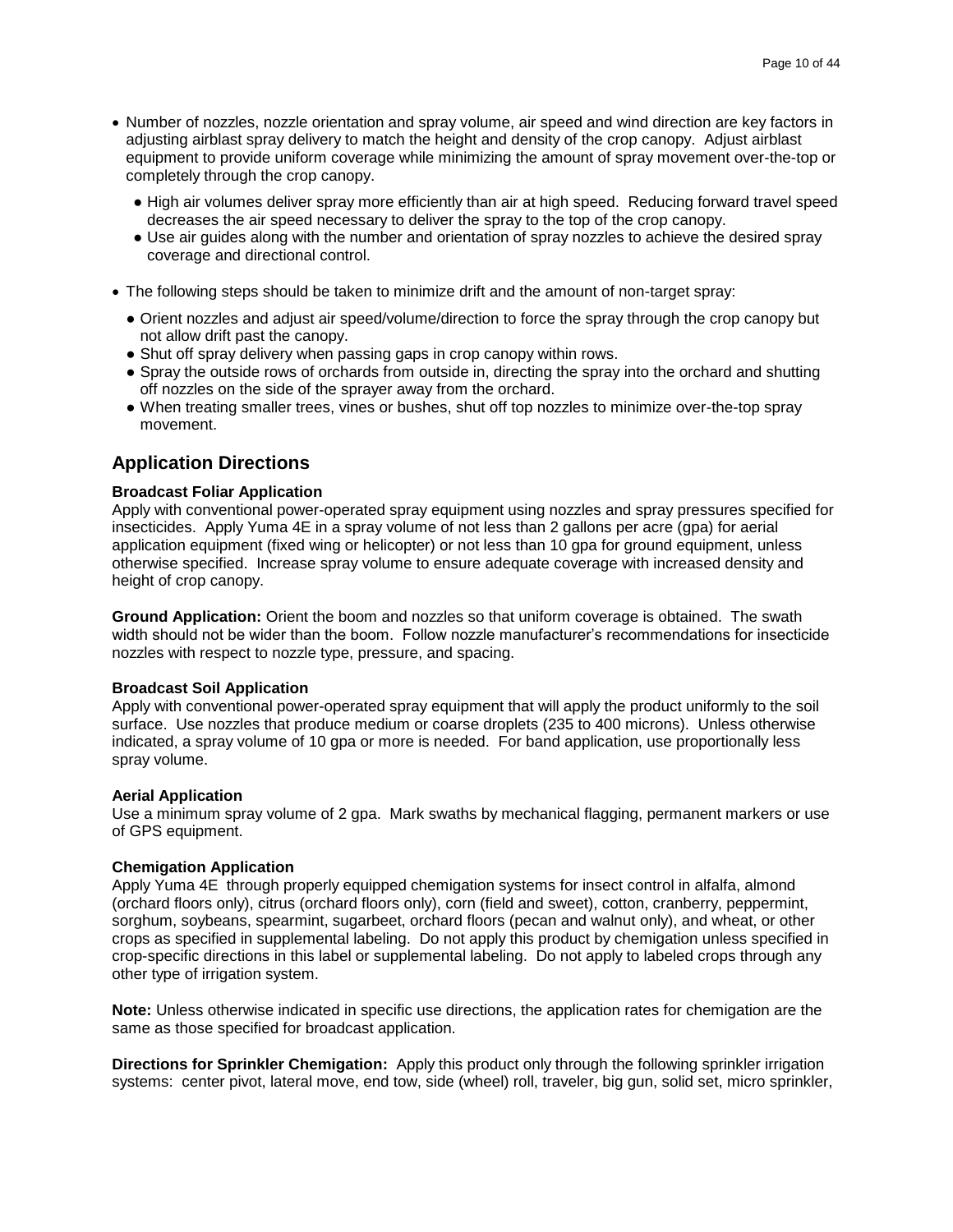or hand move. Do not apply this product through any other type of irrigation system. Do not apply through sprinkler systems that deliver a low coefficient of uniformity such as certain water drive units.

**Chemigation Equipment Preparation:** The following use directions must be followed when Yuma 4E is applied through sprinkler irrigation systems. Thoroughly clean the injection system and tank of any fertilizer or chemical residues, and dispose of the residues according to state and federal laws. Flush the injection system with soap or a cleaning agent and water. Determine the amount of Yuma 4E needed to cover the desired acreage. Mix according to instructions in the Mixing Directions section and bring mixture to desired volume. Maintain continuous agitation during mixing and throughout the application period.

**Chemigation Equipment Calibration:** In order to calibrate the irrigation system and injector to apply the mixture containing Yuma 4E, determine the following: 1) Calculate the number of acres irrigated by the system; 2) Calculate the amount of product required and premix; 3) Determine the irrigation rate and determine the number of minutes for the system to cover the intended treatment areas; 4) Calculate the total gallons of insectide mixture needed to cover the desired acreage. Divide the total gallons of insecticide mixture needed by the number of minutes (minus time to flush out) to cover the treatment area. This value equals the gallons per minute output that the injector or eductor must deliver. Convert the gallons per minute to milliliters or ounces per minute if needed. 5) Calibrate the injector pump with the system in operation at the desired irrigation rate. It is suggested that the timed output of the injector pump be checked at least twice before operation, and the system monitored during operation.

### **Chemigation Equipment Requirements:**

- The system must contain an air gap, an approved backflow prevention device, a functional check valve, vacuum relief valve (including inspection port), and low-pressure drain appropriately located on the irrigation pipeline to prevent water source contamination from back flow. Refer to the American Society of Agricultural Engineer's Engineering Practice 409 for more information or state specific regulations.
- The pesticide injection pipeline must also contain a functional, normally closed, solenoid-operated valve located on the intake side of the injection pump and connected to the system interlock to prevent fluid from being withdrawn from the supply tank when the irrigation system is either automatically or manually shut down.
- The system must contain functional interlocking controls to automatically shut off the pesticide injection pump when the water pump motor stops.
- The irrigation line or water pump must include a functional pressure switch that will stop the water pump motor when the water pressure decreases to the point where pesticide distribution is adversely affected.
- Systems must use a metering pump, such as a positive displacement injection pump (e.g., diaphragm pump) effectively designed and constructed of materials that are compatible with pesticides and capable of being fitted with a system interlock.
- To ensure uniform mixing of the insecticide into the water line, inject the mixture through a nozzle placed in the fertilizer injection port or just ahead of an elbow or tee in the irrigation line so that the turbulence will assist in mixing. The injection point must be located after all back-flow prevention devices on the water line.
- The tank holding the insecticide mixture must be free of rust, fertilizer, sediment, and foreign material, and equipped with an in-line strainer situated between the tank and the injector point.

**Chemigation Operation:** Start the water pump and irrigation system, and let the system achieve the desired pressure and speed before starting the injector. Check for leaks and uniformity and make repairs before any chemigation takes place. Start the injector system and calibrate according to manufacturer's specifications. This procedure is necessary to deliver the desired rate per acre in a uniform manner. When the application is finished, flush and clean the entire irrigation and injector system prior to shutting down the system.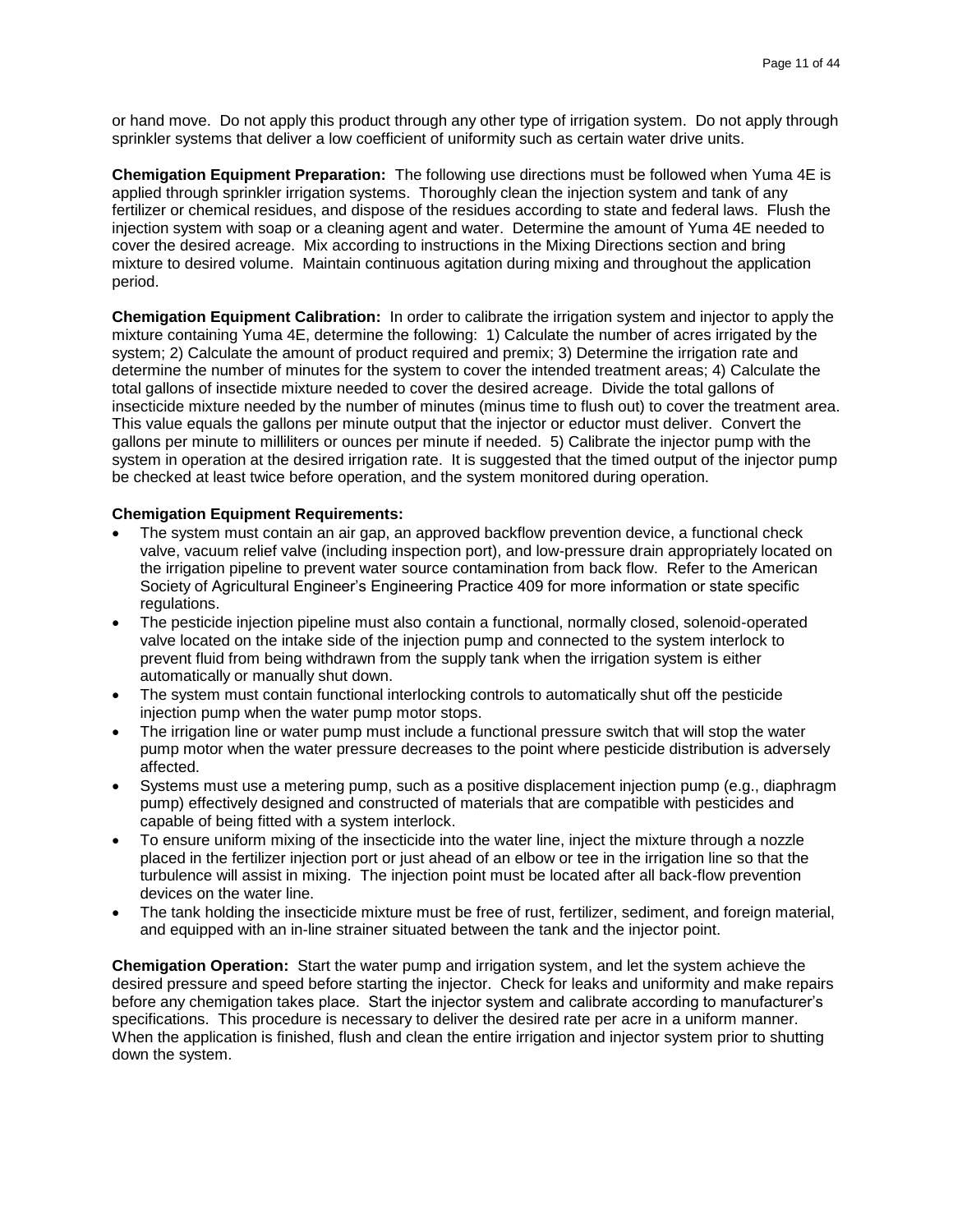### **Chemigation Precautions:**

- Crop injury, lack of effectiveness, or illegal pesticide residues in the crop can result from non-uniform distribution of treated water.
- If you have questions about calibration, contact state extension service specialists, equipment manufacturers, or other experts.
- A person knowledgeable of the chemigation system and responsible for its operation, or under the supervision of the responsible person, shall operate the system and make necessary adjustments should the need arise and continuously monitor the injection.

### **Chemication Restrictions:**

- Do not add crop oil when Yuma 4E is applied by chemigation.
- Do not connect an irrigation system (including greenhouse systems) used for pesticide application to a public water system.
- The pesticide injection pipeline must contain a functional, automatic, quick-closing valve to prevent the flow of fluid back toward the injection.
- The pesticide injection pipeline must contain a functional, normally closed, solenoid-operated valve located on the intake side of the injection pump and connected to the system interlock to prevent fluid from being withdrawn from the supply tank when the irrigation system is either automatically or manually shut down.
- The system must contain functional interlocking controls to automatically shut off the pesticide injection pump when the water pump motor stops, or in cases where there is no water pump, when the water pressure decreases to the point where pesticide distribution is adversely affected.
- Systems must use a metering pump, such as a positive displacement injection pump (e.g., diaphragm pump), effectively designed and constructed of materials that are compatible with pesticides and capable of being fitted with a system interlock.
- Do not apply when wind speed favors drift beyond the area intended for treatment. End guns must be turned off during the application if they irrigate non-target areas.
- Do not allow irrigation water to collect or runoff and pose a hazard to livestock, wells, or adjoining crops.
- Do not enter treated areas during the reentry interval specified in the Agricultural Use Requirements section of this label unless required PPE is worn.
- Do not apply through sprinkler systems that deliver a low coefficient of uniformity such as certain water drive units.

### **Mixing Directions**

### **Yuma 4E - Alone**

To prepare the spray, add a portion of the required amount of water to the spray tank and, with the spray tank agitator operating, add Yuma 4E. Complete filling the tank with the balance of water needed. Maintain sufficient agitation during both mixing and application to ensure uniformity of the spray mixture.

### **Yuma 4E – Tank Mix**

Yuma 4E is compatible with insecticides, miticides, and fungicides and non-pressure fertilizer solutions except for alkaline materials, such as bordeaux mixture and lime. Conduct a small jar compatibility test prior to tank mixing. Prepare tank mixtures in the same manner as directed above for use of Yuma 4E alone. When tank mixing Yuma 4E with herbicides, add wettable powders first, flowables second, and emulsifiable concentrates last. For best results when a fertilizer solution is involved, use a fertilizer pesticide compatibility agent such as Unite or Complex. Maintain constant agitation during both mixing and application to ensure uniformity of the spray mixture. Do not allow spray mixtures to stand overnight.

**Tank Mix Compatibility Test:** Test compatibility of the intended tank mixture before adding Yuma 4E to the spray or mix tank. Add proportional amounts of each tank mix ingredient to a clear glass pint, or quart jar with a lid, cap it, invert the jar several times. Observe the mixture for approximately ½ hour. If the mixture balls-up, forms flakes, sludges, jells, oily films or layers, or other precipitates that do not readily redisperse, it is an incompatible mixture that must not be used.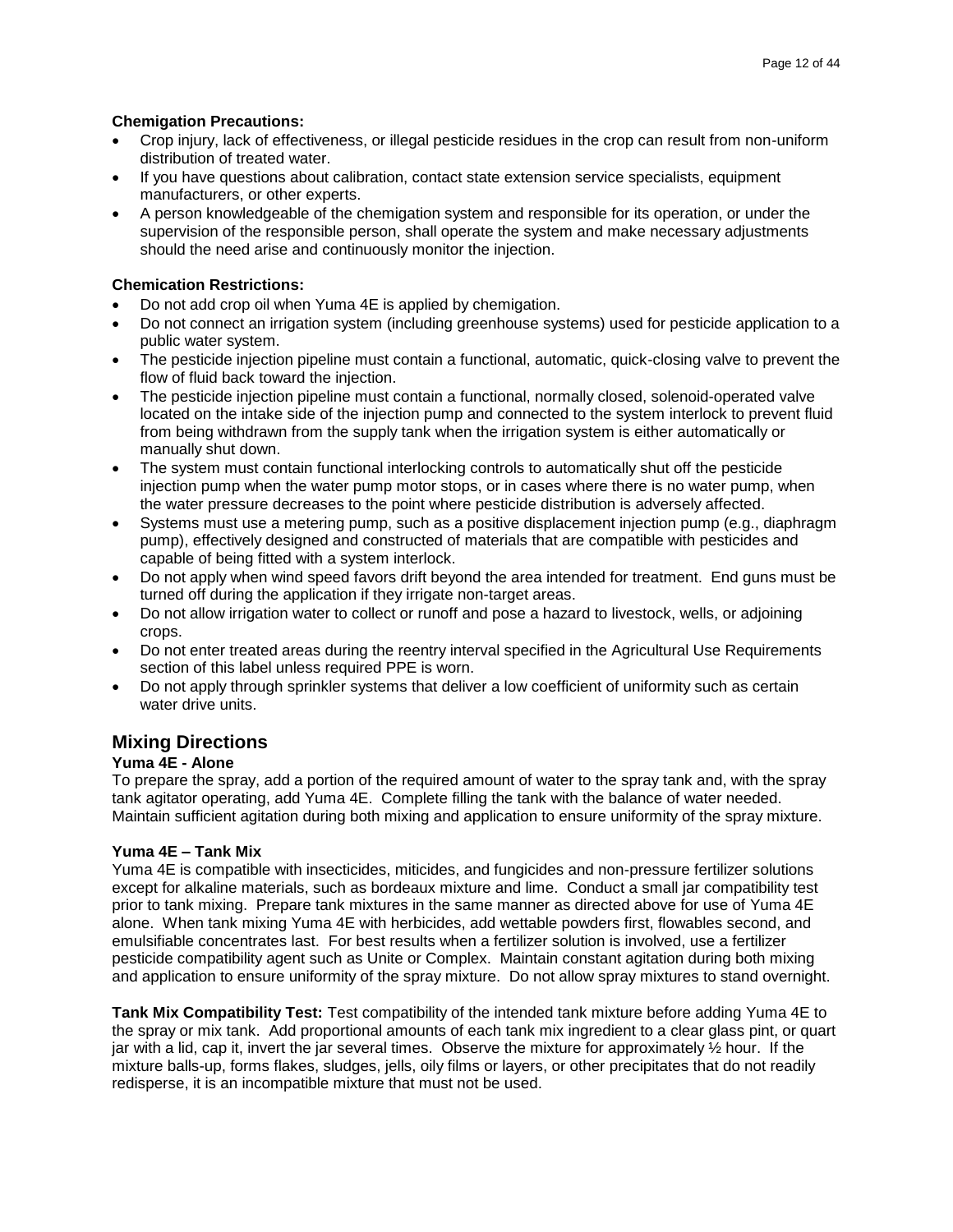### **Uses**

### **Alfalfa (Not for use in Mississippi)**

**Worker Restricted Entry Interval:** Do not enter or allow worker entry into treated areas during the restricted entry interval (REI) of 24 hours unless PPE required for early entry is worn.

Apply as a broadcast foliar spray using aircraft or ground spray equipment. Use a higher rate in the rate range for increased pest pressure. Use a minimum spray volume of 2 gpa for aerial application (fixed wing or helicopter) or 10 gpa for ground equipment. Use a spray volume of 5 gpa or more by air or up to 20 gpa by ground when foliage is dense and/or pest population is high and/or under high temperature and wind conditions. Some reduction in insect control may occur under unusually cool conditions.

**Chemigation:** Yuma 4E may be applied through sprinkler irrigation systems to control listed foliar pests. Use specified broadcast application rates. See Chemigation Application section.

|                                     | Yuma 4E     |
|-------------------------------------|-------------|
| <b>Target Pests</b>                 | (pint/acre) |
| corn rootworm adults                | $0.5 - 1$   |
| (spotted cucumber beetle)           |             |
| grasshoppers                        |             |
| leafhoppers                         |             |
| alfalfa blotch leaf miner           | $1 - 2$     |
| alfalfa caterpillar                 |             |
| alfalfa weevil larvae and adults    |             |
| armyworms                           |             |
| blue alfalfa aphid                  |             |
| cowpea aphid                        |             |
| cutworms                            |             |
| Egyptian alfalfa weevil larvae and  |             |
| adults (1)                          |             |
| pea aphid                           |             |
| plant bugs                          |             |
| spittlebugs                         |             |
| spotted alfalfa aphid (suppression) |             |
| (not for use in California)         |             |
| alfalfa webworm                     | 1.5         |

Numbers in parentheses (-) refer to Pest-Specific Use Directions.

### **Pest-Specific Use Directions:**

1. **In California:** For Egyptian alfalfa weevil control, apply the specified dosage in a minimum of 5 gpa of water when larvae are actively feeding.

### **Specific Use Precautions:**

- Do not tank mix Yuma 4E with other pesticides, surfactants, or fertilizer formulations unless prior use has shown the combination to be non-injurious to alfalfa under current conditions of use. Some phytotoxic symptoms may be observed on young, tender, rapidly growing alfalfa treated with Yuma 4E. Alfalfa will outgrow these symptoms and no yield loss should be expected.
- This product is highly toxic to bees exposed to direct treatment on alfalfa. Do not apply if nearby bees are clustered outside of hives and bees are foraging in the treated area. Protective information may be obtained from your Agricultural Extension Service.
- To avoid contamination of irrigation tail waters, do not flood irrigate within 24 hours following an application of Yuma 4E.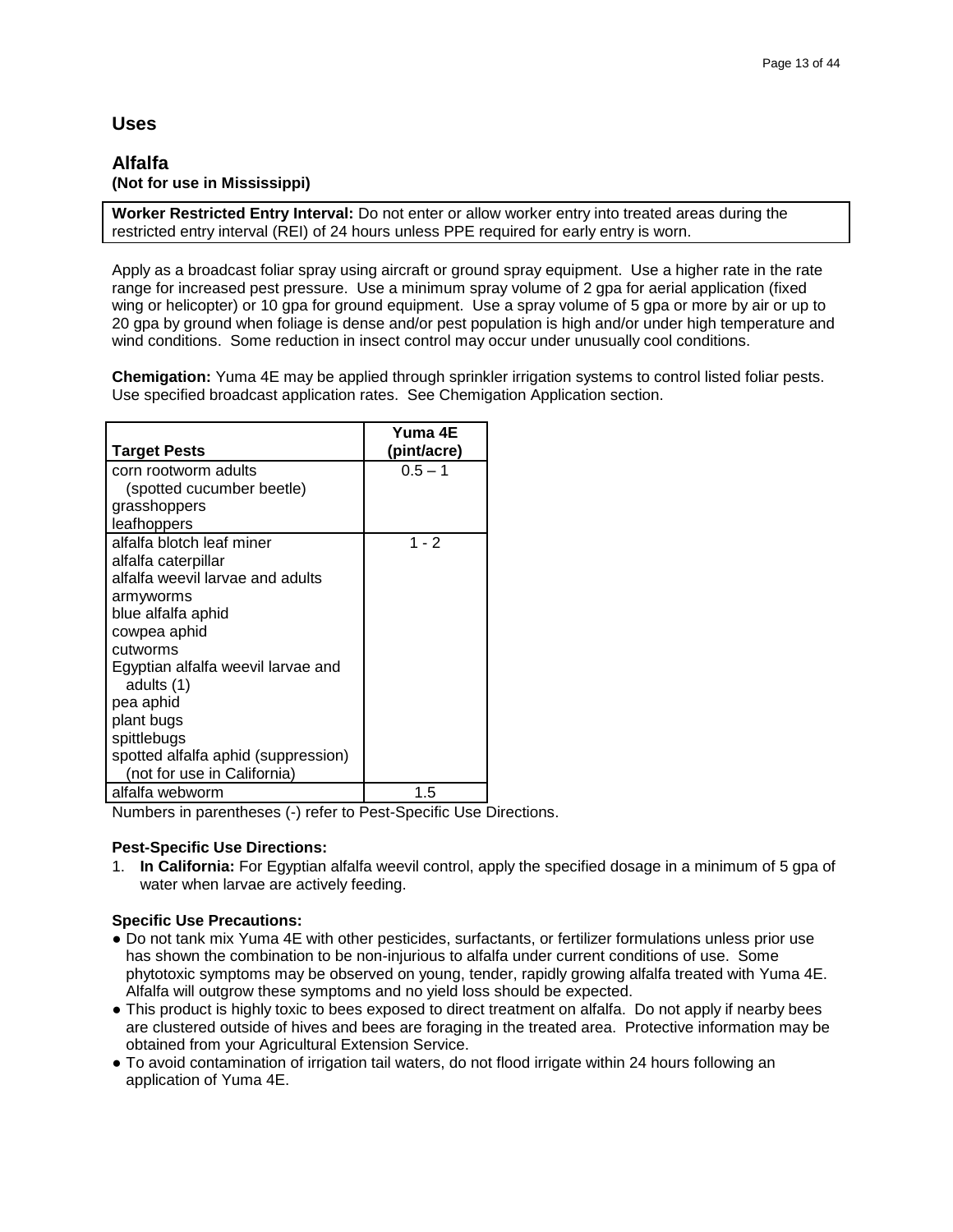### **Specific Use Restrictions:**

- **Preharvest Interval:** Do not cut or graze treated alfalfa within 7 days after application of 1/2 pint of Yuma 4E per acre, within 14 days after application of 1 pint per acre, or within 21 days after application of rates above 1 pint per acre.
- Do not make more than four applications of Yuma 4E or other product containing chlorpyrifos per season or apply any product containing chlorpyrifos more than once per alfalfa cutting.
- Maximum single application rate is 1 lb ai chlorpyrifos (2 pints of Yuma 4E) per acre.
- Do not make a second application of Yuma 4E or other product containing chlorpyrifos within 10 days of the first application.

### **Apple Tree Trunk (Not for use in Mississippi)**

**Worker Restricted Entry Interval:** Do not enter or allow worker entry into treated areas during the restricted entry interval (REI) of 4 days unless PPE required for early entry is worn.

Apply as a post-bloom application to the lower 4 feet of the apple tree trunk for borer control in states east of the Rockies only (except Mississippi). Mix with water and apply directly to trunk from a distance of no more than 4 feet using low volume handgun or shielded spray equipment. Do not allow spray to contact foliage or fruit.

| <b>Target Pests</b>          | Yuma 4E<br>(quart/100 gal) |
|------------------------------|----------------------------|
| American plum borer          | 15                         |
| apple bark borer             |                            |
| broad necked root borer      |                            |
| dogwood borer                |                            |
| flatheaded appletree borer   |                            |
| roundheaded apple tree borer |                            |
| tilehorned prionus           |                            |

### **Specific Use Restrictions:**

- **Preharvest Interval:** Do not apply within 28 days before harvest.
- Do not make more than one application of Yuma 4E to the apple tree trunk per year as either a prebloom or post-bloom application.
- This product may not be used if a prebloom application if any other product containing chlorpyrifos has been made during the year.
- Do not allow meat or dairy animals to graze in treated orchards.
- Treat only the lower 4 feet of the apple tree trunk.
- Do not apply when wind speed is greater than 10 mph.

### **Asparagus**

**(For use only in Arizona, California, Idaho, Illinois, Indiana, Iowa, Kansas, Michigan, Minnesota, Missouri, Nebraska, North Dakota, Ohio, Oregon, South Dakota, Washington, and Wisconsin)**

**Worker Restricted Entry Interval:** Do not enter or allow worker entry into treated areas during the restricted entry interval (REI) of 24 hours unless PPE required for early entry is worn.

Apply as a ground broadcast foliar spray. Use sufficient volume of finished spray to ensure thorough coverage of crop foliage. **Note:** Yuma 4E may be applied aerially or with ground equipment for control of armyworms and grasshoppers.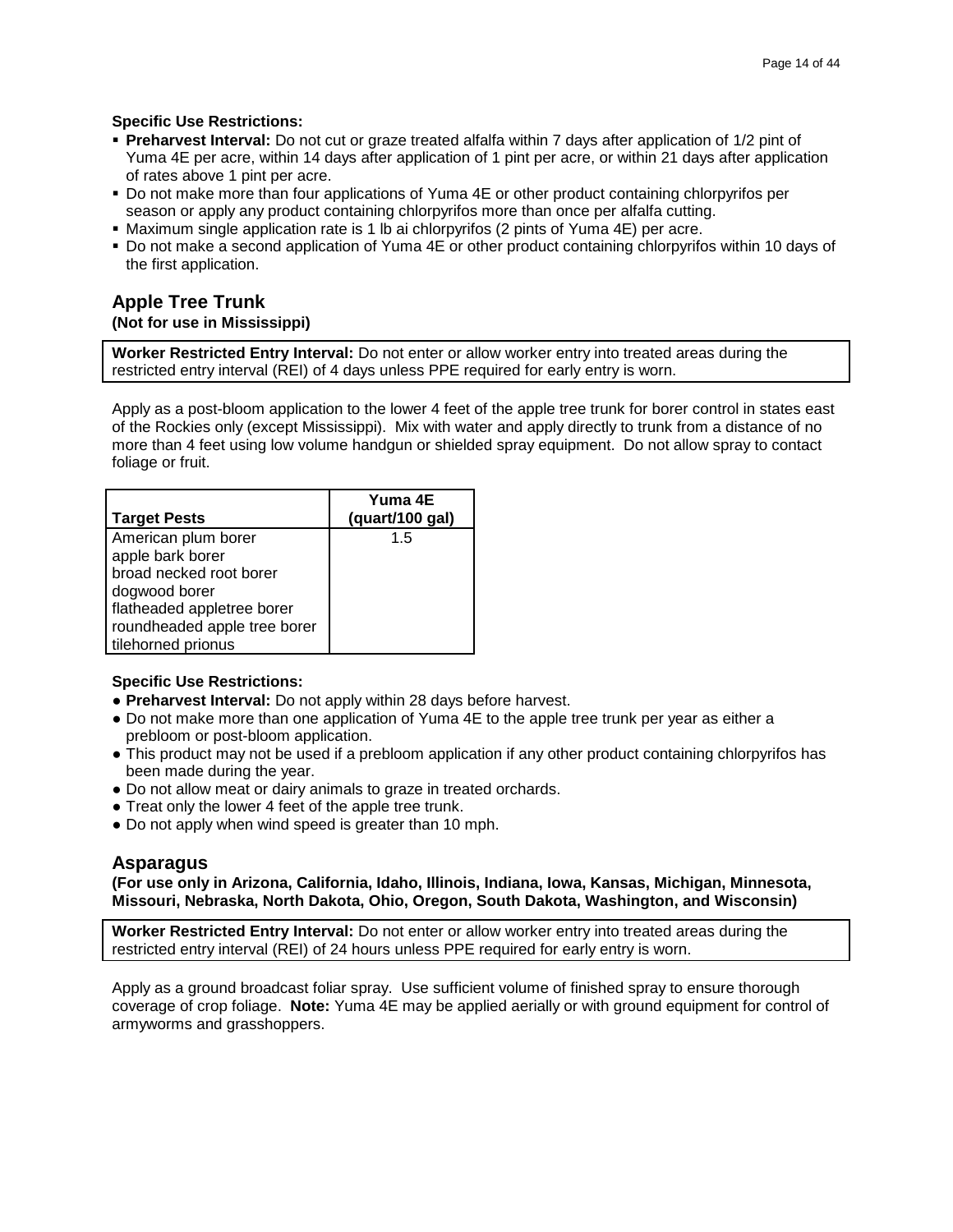| <b>Pests</b>          | Yuma 4E<br>(pint/acre) |
|-----------------------|------------------------|
| armyworms (1)         |                        |
| asparagus aphids (1)  |                        |
| asparagus beetles (1) |                        |
| cutworms (2)          |                        |
| grasshoppers (1)      |                        |
| symphylans (3)        |                        |

Numbers in parentheses (-) refer to Pest-Specific Use Directions.

### **Pest-Specific Use Directions:**

- 1. **Armyworms, asparagus beetles, asparagus aphids**, and **grasshoppers:** Apply during the fern stage when field counts or crop injury indicates that damaging pest populations are developing or present.
- 2. **Cutworms**: For best results, apply when the soil is moist and worms are active on or near the soil surface.
- 3. **Symphylans**: Apply at least two weeks before harvest for optimum control.

### **Specific Use Restrictions:**

- **Preharvest interval:** Do not apply within 1 day before harvest.
- Do not make more than one preharvest application per season.
- Do not make more than two postharvest applications during the fern stage.
- Maximum single application rate preharvest or postharvest is 1 lb ai chlorpyrifos (2 pints of Yuma 4E) per acre.
- Do not make a second application of Yuma 4E or other product containing chlorpyrifos within 10 days of the first application.

# *Brassica* **(Cole) Leafy Vegetables<sup>1</sup> and Radish, Rutabaga, and Turnip**

**Worker Restricted Entry Interval:** Do not enter or allow worker entry into treated areas during the restricted entry interval (REI) of 24 hours (3 days for cauliflower) unless PPE required for early entry is worn.

<sup>1</sup>Brassica (cole) leafy vegetables including broccoli, broccoli raab, Brussels sprout, cabbage, cauliflower, cavalo broccolo, Chinese broccoli, Chinese cabbage, collards, kale, kohlrabi, mizuna, mustard greens, mustard spinach, rape greens

**Specific Use Restriction:** If a preplant incorporation application for direct seeded or transplanted crops is made, **do not** apply this product as an at-plant or post plant soil application. If an at-plant or post plant soil application is made, **do not** apply this product as a preplant incorporation application for direct seeded or transplanted crops.

### **Preplant Incorporation Application for Direct Seeded or Transplanted Crops**

Apply Yuma 4E as a broadcast spray to the soil surface using power-operated ground spray equipment. Use a total spray volume of 10 gpa or more. On the day of treatment, incorporate Yuma 4E into the top 2 to 4 inches of soil using a disc, field cultivator, or equivalent equipment.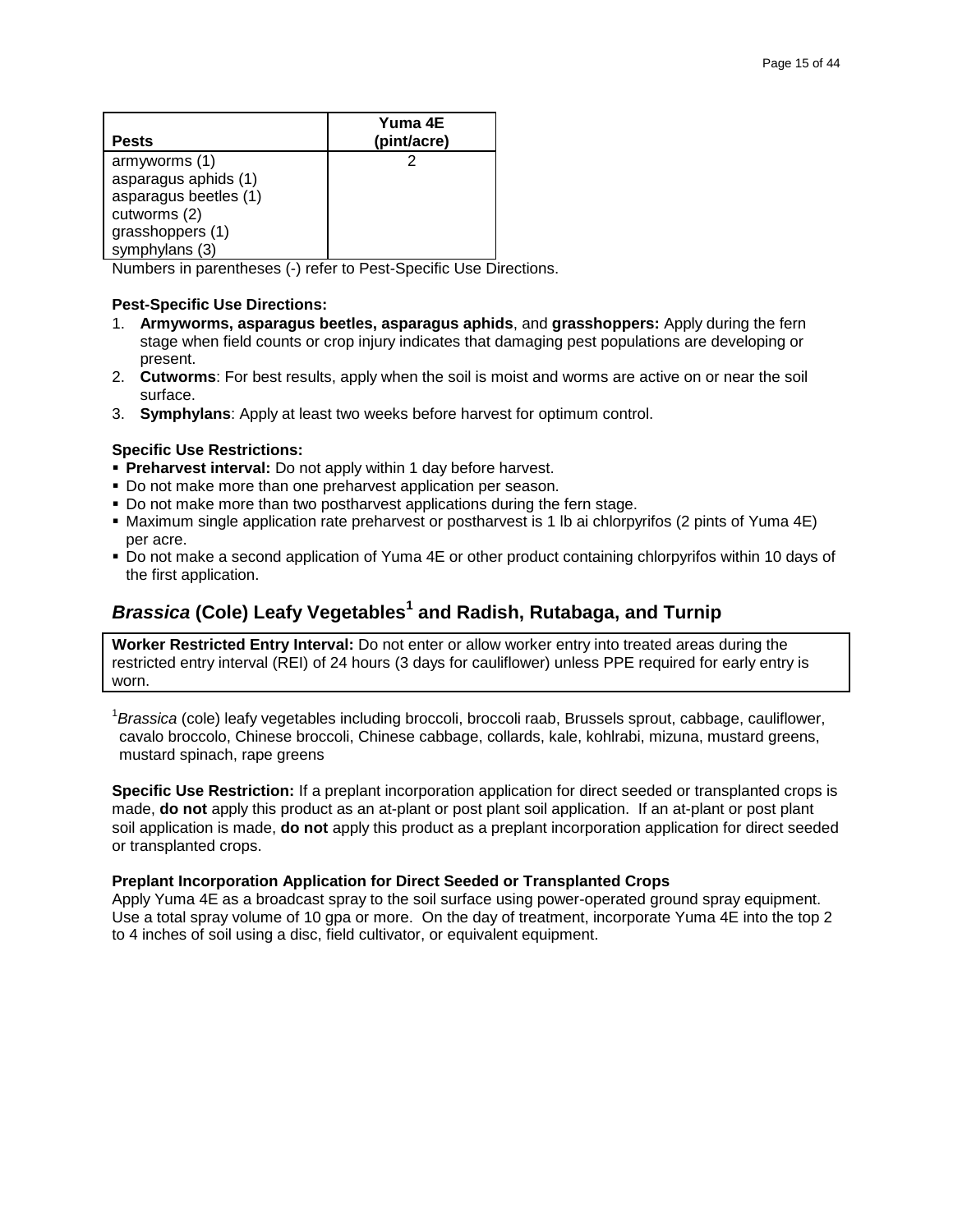|                  |                     | Yuma 4E      |
|------------------|---------------------|--------------|
| Crop             | <b>Target Pests</b> | (pints/acre) |
| cauliflower      | billbugs            |              |
| broccoli         | cutworms            | 4.5          |
| Brussels sprout  | grubs               |              |
| cabbage          | root maggot         |              |
| cavolo broccolo  | symphylans          |              |
| Chinese broccoli | wireworms           |              |
| Chinese cabbage  |                     |              |
| collards         |                     |              |
| kale             |                     |              |
| kohlrabi         |                     |              |
| mizuna           |                     |              |
| mustard greens   |                     |              |
| mustard spinach  |                     |              |
| rape greens      |                     |              |
| turnip           |                     |              |
| radish           |                     | 5.5          |
| rutabaga         |                     | 4.5          |

### **Specific Use Precautions:**

Insecticides, including Yuma 4E, may contribute to the stress of plants under certain environmental conditions. This stress may reduce plant stand or interfere with normal plant development. Herbicides used preplant incorporated may interact with insecticides and enhance this stress.

### **At-Plant or Post Plant Soil Application**

Apply as indicated in Pest-Specific Use Directions. Use a higher rate in the rate range when there is increased pest pressure.

|                                   |                     | Yuma 4E                |
|-----------------------------------|---------------------|------------------------|
| Crop                              | <b>Target Pests</b> | (fl oz/1000 ft of row) |
| cauliflower                       | root maggot (1)     | $1.6 - 2.4$            |
| broccoli<br>broccoli raab         |                     | $1.6 - 2.75$           |
| <b>Brussels sprout</b>            |                     |                        |
| cabbage                           |                     |                        |
| cavalo broccoli                   |                     |                        |
| Chinese broccoli                  |                     |                        |
| Chinese cabbage                   |                     |                        |
| collards                          |                     |                        |
| kale                              |                     |                        |
| kohlrabi<br>mizuna                |                     |                        |
|                                   |                     |                        |
| mustard greens<br>mustard spinach |                     |                        |
| rape greens                       |                     |                        |
| turnip                            |                     |                        |
| broccoli                          | root aphid (2)      | 1.2                    |
| cabbage                           |                     | (2.4 for double row    |
|                                   |                     | plantings)             |
| radish                            | root maggot (3)     |                        |
| rutabaga                          | root maggot (1)     | $1.6 - 3.2$            |

Numbers in parentheses (-) refer to Pest-Specific Use Directions.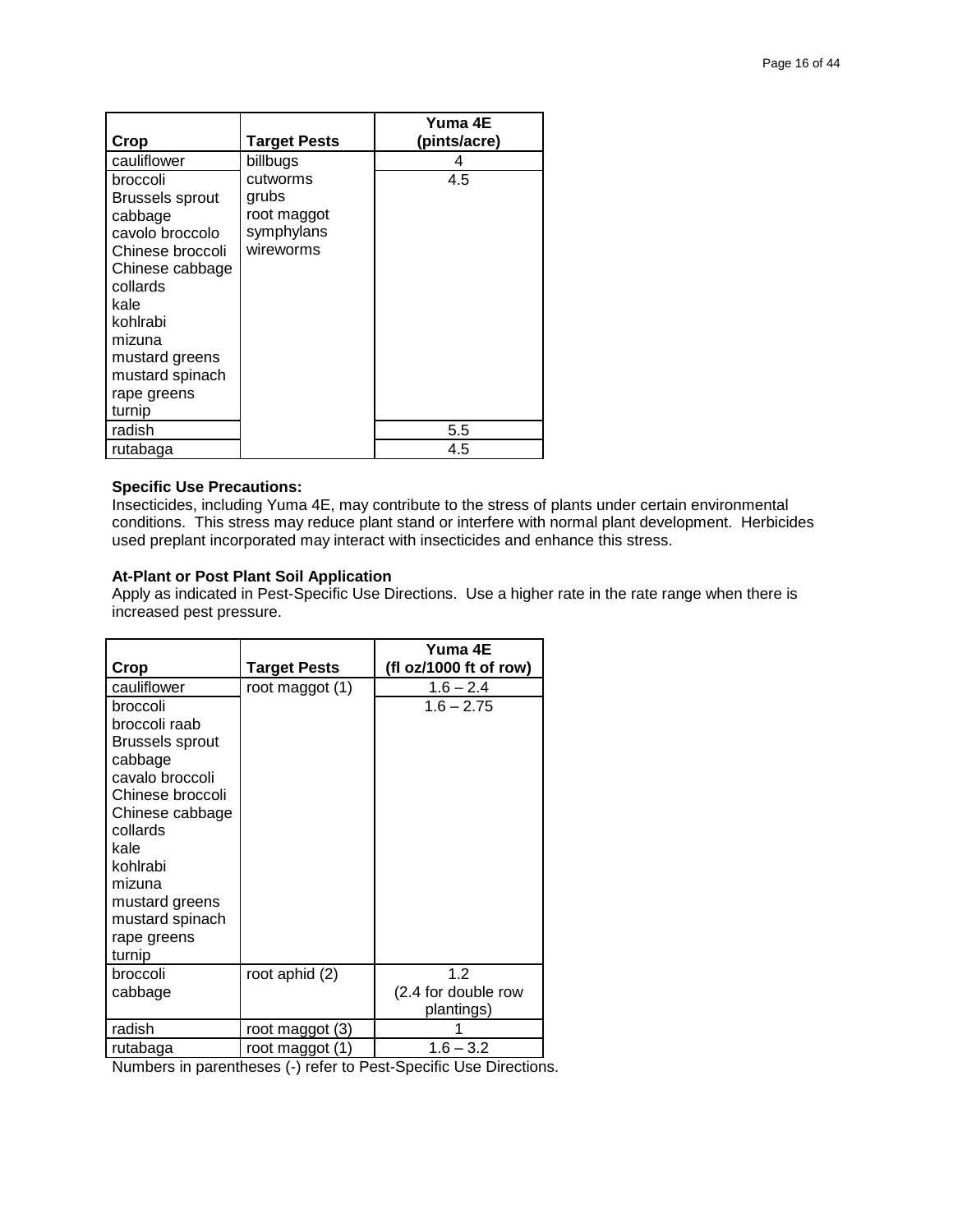### **Pest-Specific Use Directions:**

- 1. **Root maggot:**
	- **● Direct seeded crops [broccoli, broccoli raab, Brussels sprout, cabbage, cauliflower, cavolo broccolo, Chinese broccoli, Chinese cabbage, collards, kale, kohlrabi, mizuna, mustard greens, mustard spinach, rape greens, rutabaga, turnip ]:** Apply the specified dosage in a waterbased spray as a 4-inch wide band over the row at planting time. Place band behind the planter shoe and in front of the press wheel to achieve shallow incorporation. Use a minimum of 40 gpa total spray volume.
	- **● Transplanted crops [broccoli, broccoli raab, Brussels sprout, cabbage, cauliflower, cavalo broccolo, Chinese broccoli, Chinese cabbage, collards, kale, kohlrabi, mizuna, mustard greens, mustard spinach, rape greens, turnip]:** Apply Yuma 4E as a water-based spray directed to the base of the plants immediately after setting. Use a minimum of 40 gpa total spray. Do not add any additional adjuvants, surfactants or spreader stickers. Do not apply as a foliage application.
- 2. **Root aphid (broccoli, cabbage):** Apply Yuma 4E in water or with liquid fertilizer injected as a sidedress on each side of the row after plants are established. See Mixing Directions section for Mixing Instructions for Liquid Fertilizer. Avoid mechanical damage to crop roots. Use a minimum of 15 gpa of total spray volume.
- 3. **Root maggot (radish):** Apply the specified dosage as a water-based drench in the seed furrows with the seed at planting time. Use a minimum of 40 gpa of total drench.

### **Specific Use Restrictions for Preplant Incorporation and At-Plant or Post Plant Soil Applications: ● Soil applications (all labeled crops):**

- **Preharvest Interval:** Do not apply within 30 days before harvest.
- $\Diamond$  Do not foliarly apply any chlorpyrifos product labeled for foliar application (e.g., Lorsban $^\circ$  50W) within 10 days of a soil application of Yuma 4E.
- $\Diamond$  Do not aerially apply this product in Mississippi.
- **● Cauliflower:** Do not apply more than 2 pints of Yuma 4E to cauliflower planted in 40-inch rows. Use proportional amounts for other row spacings, but do not exceed 4 pints of Yuma 4E per acre. The maximum single application rate for cauliflower is 1.2 oz ai chlorpyrifos (2.4 fl oz of Yuma 4E) per 1000 ft of row.
- **● Broccoli, broccoli raab, Brussels sprout, cabbage, cauliflower, cavalo broccoli, Chinese broccoli, Chinese cabbage, collards, kale, kohlrabi, mizuna, mustard greens, mustard spinach, rape greens, turnip:** Do not apply more than 2.6 pints of Yuma 4E per acre when planted in 40-inch rows. Do not apply more than 4.5 pints of Yuma 4E per acre to these crops when in 20-inch rows (or two rows per bed). Use proportional amounts for other row spacings, but do not exceed 4.5 pints of Yuma 4E per acre.
- **● Radish:** Do not apply more than 5.5 pints of Yuma 4E per acre. The maximum single application rate for radish is 0.5 oz ai chlorpyrifos (1 fl oz of Yuma 4E) per 1000 ft of row.
- **● Rutabaga:** Do not apply more than 4.5 pints of Yuma 4E per acre. The maximum single application rate for rutabaga is 1.6 oz ai chlorpyrifos (3.2 fl oz of Yuma 4E) per 1000 ft of row. Do not use rutabaga tops for food or feed purposes.

### **Foliar Application [***Brassica* **(Cole) Leafy Vegetables Only]**

Apply with conventional power-operated spray equipment in 20 to 150 gpa of water. For aerial applications, apply in a minimum of 5 gpa of water. Use a higher rate in the rate range when there is increased pest pressure. Consult your state agricultural experiment station, extension service specialist, or integrated pest control advisor for proper time to treat in your area.

| Target Pests                | Yuma 4E<br>(pint/acre) |
|-----------------------------|------------------------|
| armyworms<br>cabbage aphid  | $1 - 2$                |
| cutworms                    |                        |
| imported cabbage worm       |                        |
| striped flea beetle (adult) |                        |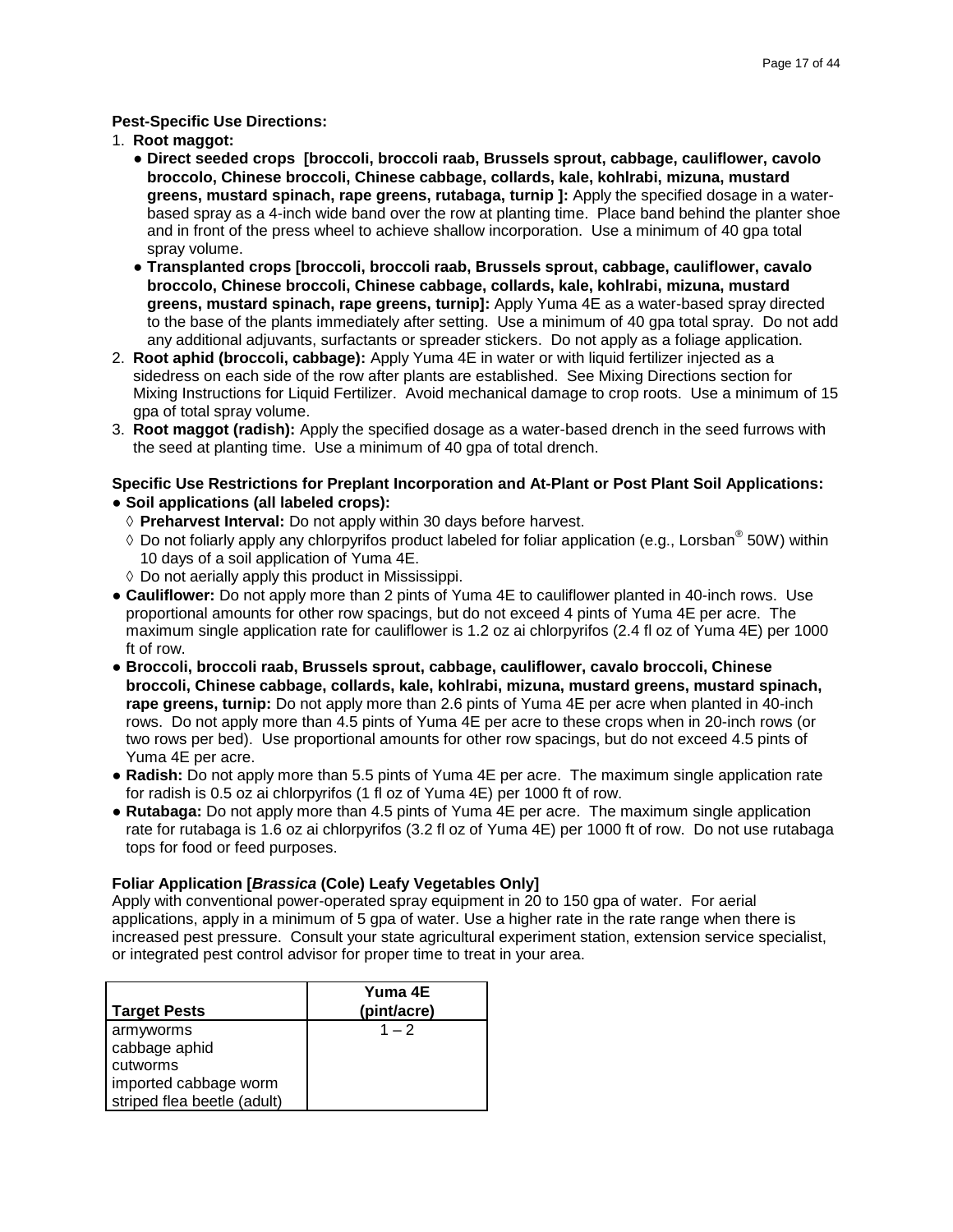### **Specific Use Restrictions:**

- **● Preharvest Interval:** Do not apply within 21 days before harvest.
- **●** Do not make more than three applications of any product containing chlorpyrifos per crop.
- **●** Do not make a second application of Yuma 4E or other product containing chlorpyrifos within 10 days of the first application.
- **●** Do not aerially apply this product in Mississippi.

# **Christmas Trees (Plantations)**

**(Not for use in Mississippi)**

**Worker Restricted Entry Interval:** Do not enter or allow worker entry into treated areas during the restricted entry interval (REI) of 24 hours unless PPE required for early entry is worn.

Unless otherwise indicated, apply as a foliar spray using power-operated ground equipment. Thorough coverage of foliage is essential. Use a minimum 10 gpa of finished spray with ground equipment. Use higher volume of finished spray, 20 gpa or more, when foliage is dense and/or pest density is high and/or under high temperature and wind conditions.

|                       | <b>Target Pests</b>  | Yuma 4E          |
|-----------------------|----------------------|------------------|
| ants $(4)$            | pales weevil (adult) | 1 quart/acre     |
| aphids                | pine needle midge    |                  |
| adelgids              | pine spittlebug      |                  |
| (cooley)              | plant bugs           |                  |
| (eastern spruce gall) | scale $(2)$          |                  |
| Douglas fir needle    | (black pine)         |                  |
| midge                 | (pine needle)        |                  |
| European pine sawfly  | (pine tortoise)      |                  |
| European pine shoot   | (spruce bud)         |                  |
| moth                  | (striped pine)       |                  |
| grasshoppers          | spittlebugs          |                  |
| gypsy moth            | spruce budworm       |                  |
| mites $(1)$           | spruce needleminer   |                  |
| (European red spider) |                      |                  |
| (two spotted spider)  |                      |                  |
| pales weevil (3)      |                      | 3 quarts/100 gal |

Numbers in parentheses (-) refer to Pest-Specific Use Directions.

### **Pest-Specific Use Directions:**

- 1. **Spider Mites:** When large numbers of eggs are present at the first application, a second application after 7 to 10 days may be required to control newly hatched nymphs and maintain effective control. **Not for control of mites in Washington and Oregon.**
- 2. **Scale:** For **control** apply when scale crawlers are active.
- 3. Apply as a cut stump drench.
- 4. Excludes ants of significant public health importance, such as fire ants, harvester ants, carpenter ants, and pharaoh ants.

### **Specific Use Precautions:**

**Phytotoxicity:** Do not apply under conditions of extreme heat or drought stress. Environmental factors and varietal differences significantly influence potential phytotoxic expression. **Testing has shown that Yuma 4E may be used at specified rates on the following conifer species without serious phytotoxicity: balsam fir, concolor fir, Douglas fir, eastern white pine, Fraser fir, grand fir, noble fir, Scotch pine, white spruce**. Before treating large numbers of other conifer species, treat a small block of plants and observe them 7 to 10 days for symptoms of phytotoxicity. **Note:** The user assumes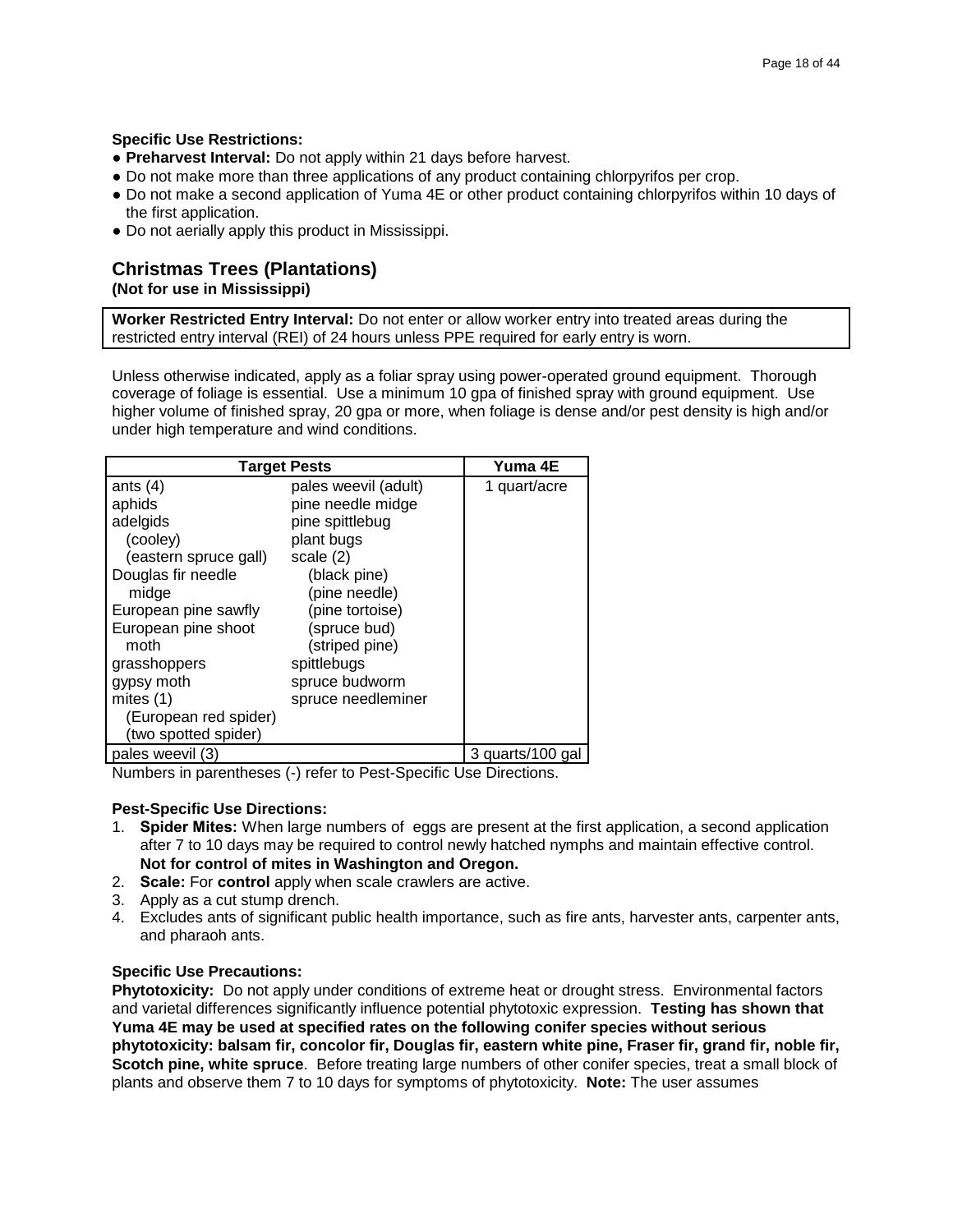responsibility for determining if it is safe to treat other conifer species with Yuma 4E under commercial growing conditions.

### **Specific Use Restrictions:**

- Do not make more than three applications of Yuma 4E or other product containing chlorpyrifos per season.
- Do not make a second application of Yuma 4E or other product containing chlorpyrifos within 7 days of the first application.
- Do not allow meat or dairy animals to graze in treated areas.

### **Citrus Fruits<sup>1</sup> (Not for use in Mississippi)**

**Worker Restricted Entry Interval:** Do not enter or allow worker entry into treated areas during the restricted entry interval (REI) of 5 days unless PPE required for early entry is worn.

<sup>1</sup>Citrus fruits including calamondin, chironja, citrus citron, citrus hybrids, grapefruit, kumquat, lemon, lime, mandarin (tangerine), pummelo, satsuma mandarin, sour orange, sweet orange, tangelo, tangor

Apply as a concentrate or dilute spray using conventional, power-operated spray equipment. Use a higher rate in the rate range when there is increased pest pressure. Use sufficient water to ensure thorough and complete coverage of the foliage and fruit. For dilute sprays (greater than 200 gpa), use a spray concentration of at least 0.5 pints of Yuma 4E per 100 gallons of finished spray. Complete coverage is not necessary for outside canopy sprays targeting certain pests such as lepidoptera insects and katydids. Treat when pests become a problem or in accordance with the local spray schedule as specified by your State Agricultural Experiment Station, certified Pest Control Advisor, or Extension Service Specialist. To avoid excessive ridging, do not apply Yuma 4E to citrus from December 1 up to the initiation of bloom (5% visible bloom).

**Use of Spray Oils:** To improve control of aphids, mealybugs, scale insects, and thrips, a petroleum spray oil specified for use on citrus trees may be added to spray mixtures at up to 1.8 gallons per 100 gallons of spray.

|                                                                                                                                                                                                                                                             |                                                                                                                                                                                                                                                                                                                             | Yuma 4E     |
|-------------------------------------------------------------------------------------------------------------------------------------------------------------------------------------------------------------------------------------------------------------|-----------------------------------------------------------------------------------------------------------------------------------------------------------------------------------------------------------------------------------------------------------------------------------------------------------------------------|-------------|
| <b>Target Pests</b>                                                                                                                                                                                                                                         |                                                                                                                                                                                                                                                                                                                             | (pint/acre) |
| aphids (including brown<br>citrus aphid)<br>glassywinged sharpshooter<br>grasshoppers (1)<br>katydids<br>lepidopterous larvae such as:<br>avocado leafroller,<br>cutworms<br>fruit tree leafroller<br>orange dogs<br>orange tortrix<br>western tussock moth | mealybugs (see below for<br>California and Arizona)<br>scale insects, such as:<br>black scale<br>brown soft scale,<br>California red scale (see<br>below for California and<br>Arizona)<br>chaff scale<br>Florida red scale<br>long scale<br>purple scale<br>snow scale<br>thrips (see below for California<br>and Arizona) | $2 - 7$     |
| citrus rust mites (2) (3)                                                                                                                                                                                                                                   |                                                                                                                                                                                                                                                                                                                             | 4 - 7       |
| citrus psylla (3) (4)                                                                                                                                                                                                                                       |                                                                                                                                                                                                                                                                                                                             | 5           |
| restrictions)                                                                                                                                                                                                                                               | thrips suppression and mealybugs (California and Arizona, see                                                                                                                                                                                                                                                               | $6 - 12$    |
| California red scale (California and Arizona, see restrictions)                                                                                                                                                                                             |                                                                                                                                                                                                                                                                                                                             | $8 - 12$    |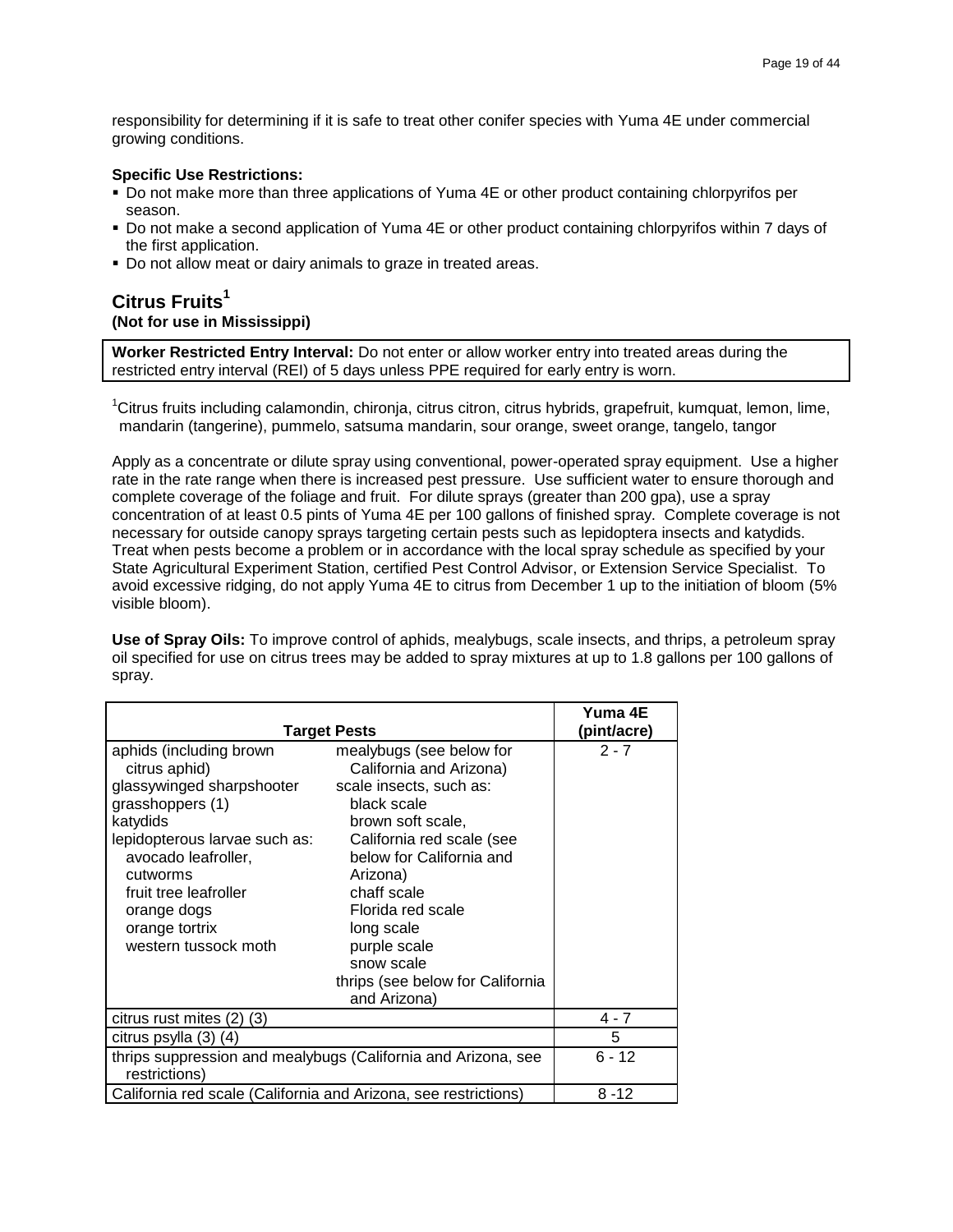Numbers in parentheses (-) refer to Pest-Specific Use Directions.

### **Pest-Specific Use Directions:**

- 1. **Lubber grasshoppers:** Effective control requires direct contact with spray when grasshoppers are small (less than 1 inch in length).
- 2. **Citrus rust mites**: use a spray concentration of at least 1 pint of Yuma 4E per 100 gallons.
- 3. In Los Angeles, Monterey, Orange, San Diego, San Luis Obispo, Santa Barbara, and Ventura Counties in California, Yuma 4E may be tank mixed with petroleum spray oils registered for control of mites in citrus. Follow all label directions and precautions for Yuma 4E and tank mix partners. Do not exceed 1.8% oil v/v or 1.8 gallons of oil per 100 gallons of spray. Use only on citrus species and varieties for which Yuma 4E is registered.
- 4. **Citrus psylla: For control,** add citrus oil at 2% v/v in a tank mix with Yuma 4E.

### **Specific Use Precautions:**

- Observe local recommendations for tank mix combinations especially with regard to use of Yuma 4E with spray oil. Do not use penetrating surfactants in tank mixes with Yuma 4E. Consult with a county farm advisor, county agency, extension service personnel, agricultural commissioner, pest control advisor, or local representative for local recommendations.
- Do not apply when trees are stressed by drought or high temperatures.
- Yuma 4E is highly toxic to bees exposed to direct treatment and must not be applied when bees are actively visiting the area. During the citrus bloom period in California, apply from 1 hour after sunset until 2 hours before sunrise.
- Do not use Yuma 4E in combination with spray oil when temperatures are expected to exceed 95°F on the day of application or for several consecutive days thereafter.

### **Specific Use Restrictions:**

- **Preharvest Interval:** Do not apply within 21 days before harvest for applications of up to 7 pints of Yuma 4E per acre or within 35 days for application of rates above 7 pints per acre.
- Do not make more than two applications of Yuma 4E or other product containing chlorpyrifos per year (does not include citrus orchard floors).
- Do not apply more than 7.5 lb ai chlorpyrifos (15 pints of Yuma 4E) per acre per year.
- Do not make a second foliar application of Yuma 4E or other product containing chlorpyrifos within 30 days of the first application.
- The use of application rates greater than 4 lb ai chlorpyrifos (8 pints of Yuma 4E) per acre are allowed only in the following counties in California: Fresno, Tulare, Kern, Kings, and Madera.
- Do not allow meat or dairy animals to graze in treated areas.

# **Citrus<sup>1</sup> Orchard Floors**

# **(Not for use in Mississippi)**

**Worker Restricted Entry Interval:** Do not enter or allow worker entry into treated areas during the restricted entry interval (REI) of 5 days unless PPE required for early entry is worn.

<sup>1</sup>Citrus fruits including calamondin, chironja, citrus citron, citrus hybrids, grapefruit, kumquat, lemon, lime, mandarin (tangerine), pummelo, satsuma mandarin, sour orange, sweet orange, tangelo, tangor

Apply as a ground broadcast spray directed to the orchard floor to control foraging ants (excluding fire, harvester, carpenter and pharaoh ants). Do not apply spray to contact foliage or fruit. Apply in a total spray volume of 25 gpa or more using equipment that will apply the spray uniformly to the soil surface. Use a higher rate in the rate range for increased pest pressure. For best results, remove weed growth or other obstructions that might prevent the spray from reaching the soil surface. Foliar applications of Yuma 4E or other products containing chlorpyrifos may be made in addition to the orchard floor treatments but must comply with the 10 day re-treatment interval (see Specific Use Restrictions).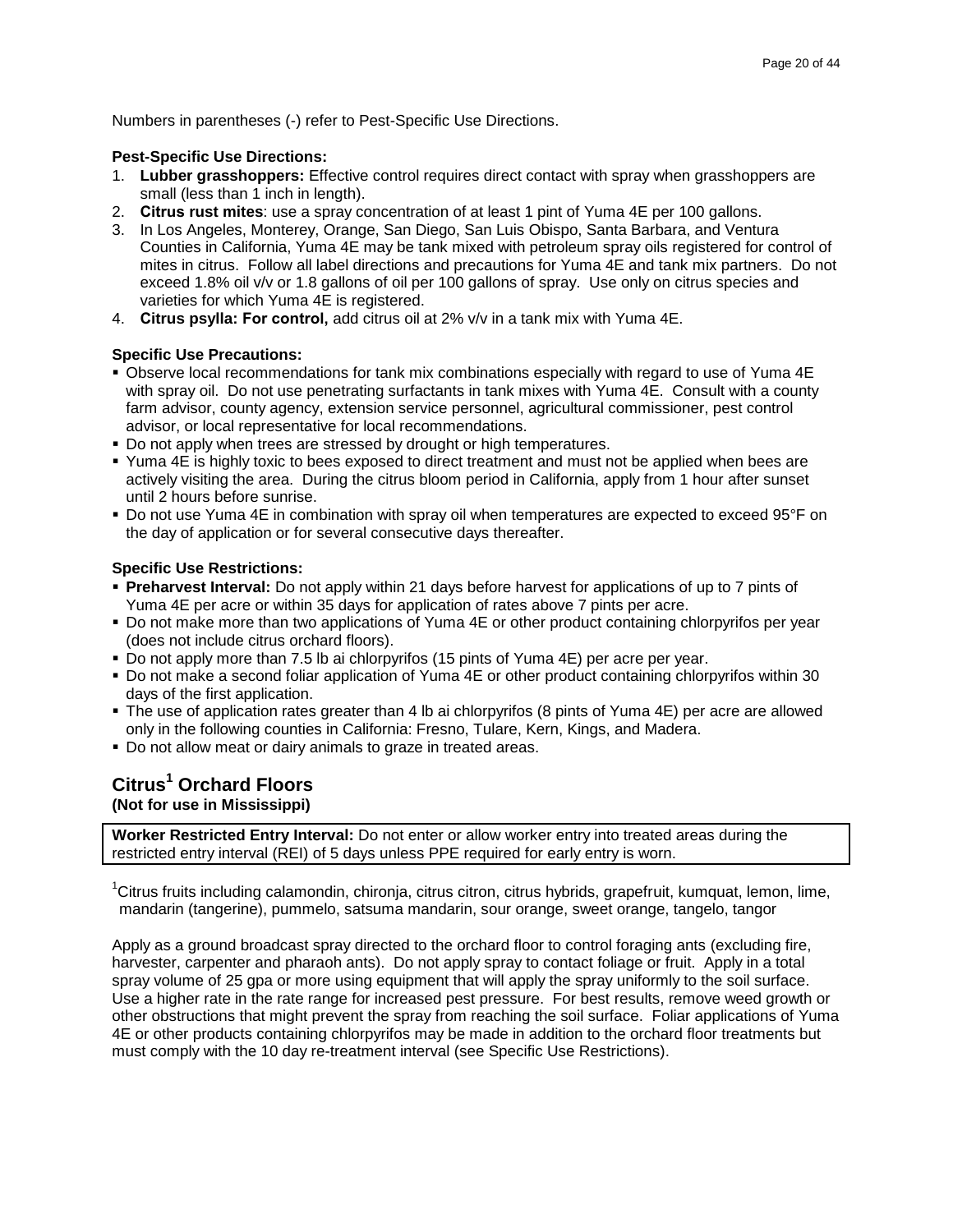**Chemigation:** Yuma 4E may be applied to citrus orchard floors through sprinkler irrigation systems only if the system uniformly covers the soil surface at the base of the tree. Apply at specified broadcast application rates to control listed pests. See Chemigation Application section.

**Note:** Do not apply in tank mixture with Evik herbicide.

|                     | Yuma 4E     |
|---------------------|-------------|
| <b>Target Pests</b> | (pint/acre) |
| ants $(1)$          | $1.5 - 2$   |

Numbers in parentheses (-) refer to Pest-Specific Use Directions.

### **Pest-Specific Use Directions:**

1. Excludes ants of significant public health importance, such as fire ants, harvester ants, carpenter ants, and pharaoh ants.

**Application with Dry Bulk Fertilizer:** Most dry fertilizers can be used for impregnation with Yuma 4E. Apply Yuma 4E at the equivalent broadcast rate using a minimum of 200 lb per acre of dry bulk fertilizer.

**Impregnation of Dry Bulk Fertilizer:** Use a closed rotary drum mixer suitable for blending of dry bulk fertilizer equipped with an internal spray nozzle. Add the dry fertilizer to the mixer followed by the appropriate amount of Yuma 4E. After mixing the dry ingredients to ensure uniformity, add water through the spray nozzle in an amount sufficient to just dampen the mixture (4 to 8 pints of water per ton of fertilizer). Position the spray nozzle within the mixer to provide uniform coverage of the tumbling mixture of fertilizer and Yuma 4E. Addition of water will cause Yuma 4E to uniformly adhere to the dry bulk fertilizer. Apply bulk fertilizers impregnated with Yuma 4E immediately, do **not store it**. Foliar applications of Yuma 4E may be made in addition to the orchard floor treatments.

Compliance with any and all federal and state laws and regulations relating to the Yuma 4E and fertilizer mixture is the responsibility of the person offering such mixture for sale or distribution.

### **Specific Use Restrictions:**

- **Preharvest Interval:** Do not apply within 28 days before harvest.
- Do not make more than three applications of Yuma 4E or other product containing chlorpyrifos per year (does not include foliar applications to citrus trees).
- Maximum single application rate is 1 lb ai chlorpyrifos (2 pints of Yuma 4E) per acre.
- Do not apply more than 3 lb ai chlorpyrifos (3 quarts of Yuma 4E) per acre per year.
- Do not make a second application of Yuma 4E or other product containing chlorpyrifos within 10 days of the first application.
- Do not allow meat or dairy animals to graze in treated areas.

# **Corn (Field, Sweet, Seed)**

**Worker Restricted Entry Interval:** Do not enter or allow worker entry into treated areas during the restricted entry interval (REI) of 24 hours unless PPE required for early entry is worn.

### **Conservation Tillage: Preplant, At-Plant, or Preemergence Applications**

Apply as a broadcast spray to surface trash and exposed soil using power-operated ground spray equipment. Use a total spray volume of 20 gpa or more. Use a higher rate in the rate range to extend residual control.

**Tank Mixing:** Yuma 4E may also be applied in tank mixtures with paraquat or glyphosate and/or liquid fertilizer solutions. See Mixing Directions section for tank mixing instructions. Read and carefully follow all applicable directions, restrictions, and precautions on labeling for each product used in combination with Yuma 4E.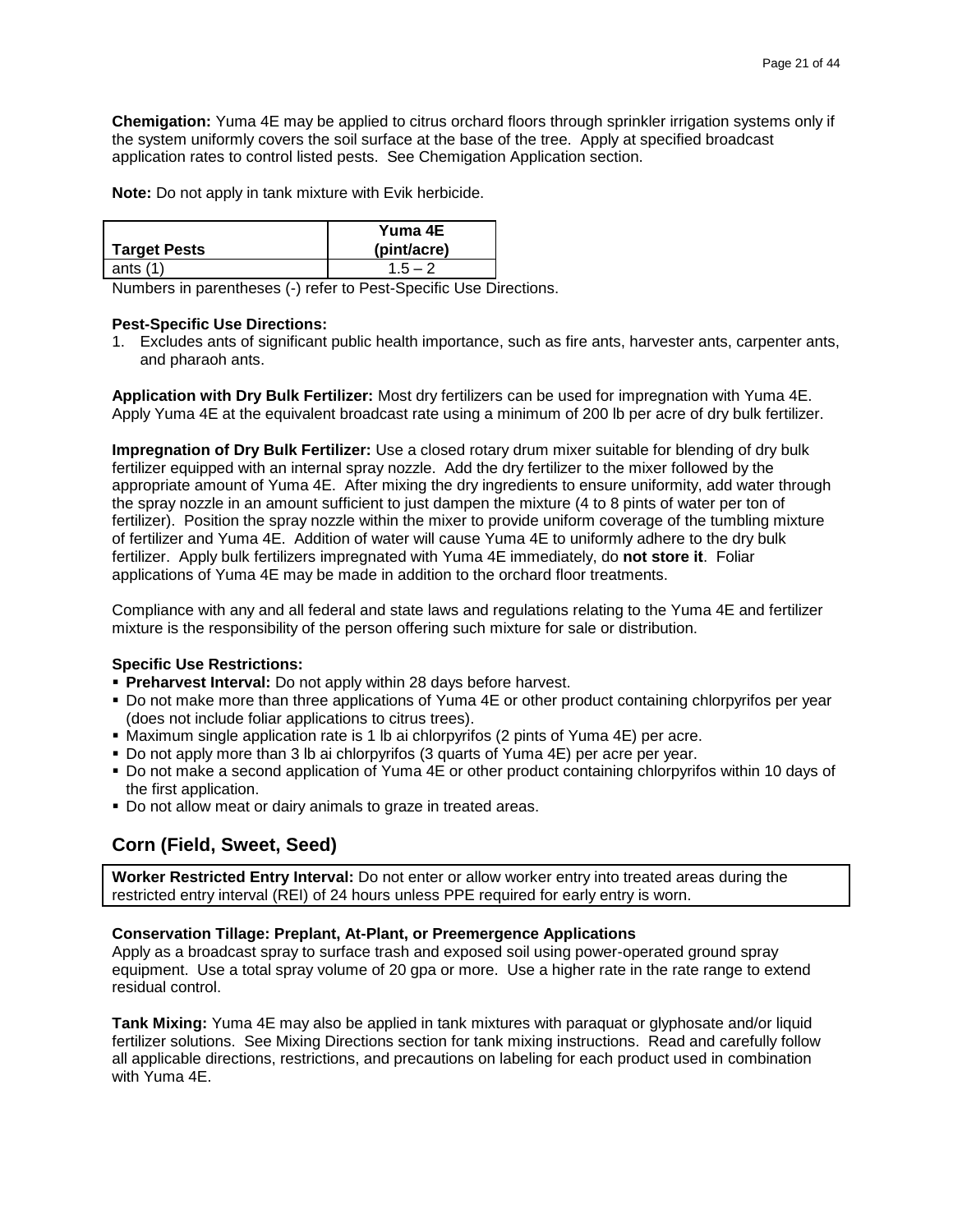| <b>Target Pests</b> | Yuma 4E<br>(pint/acre) |
|---------------------|------------------------|
| armyworms           | $1 - 2$                |
| cutworms            |                        |

#### **Postemergence Application**

Apply as a postemergence broadcast spray using sufficient spray volume to ensure thorough coverage of treated plants, but no less than 15 gpa for ground spray equipment or 2 to 5 gpa for aircraft equipment. Control may be reduced at low spray volumes under high temperature and wind conditions. Yuma 4E may be tank mixed with glyphosate products when application is to be made to glyphosate-tolerant corn.

**Chemigation:** Yuma 4E may be broadcast applied postemergence through sprinkler irrigation systems at specified application rates to control listed foliar pests. For best results, tank mix Yuma 4E with 2 pints of non-emulsifiable oil. See Chemigation Application section.

| <b>Target Pests</b>           | Yuma 4E<br>(pint/acre) |
|-------------------------------|------------------------|
| grasshoppers                  | $0.5 - 1$              |
| aphids                        | $1 - 2$                |
| armyworms                     |                        |
| chinch bugs (1)               |                        |
| corn rootworm adults (2)      |                        |
| cutworms (3)                  |                        |
| European corn borer (5)       |                        |
| flea beetle adults (1)        |                        |
| southern corn leaf beetle     |                        |
| webworms (4)                  |                        |
| western bean cutworm          |                        |
| corn earworm                  | $1.5 - 2$              |
| southwestern corn borer (6)   |                        |
| billbugs (1)                  | $\mathcal{P}$          |
| common stalk borer (9)        |                        |
| corn rootworm larvae (7), (8) |                        |
| lesser cornstalk borer        |                        |

Numbers in parentheses (-) refer to Pest-Specific Use Directions.

### **Pest-Specific Use Directions:**

- 1. **Billbug, chinch bug**, or **flea beetle:** For best control, ground apply in a minimum spray volume of 20 to 40 gpa at 40 psi. If corn is less than 6 inches tall, apply in a 9- to 12-inch wide band over the row. For corn greater than 6 inches tall, apply using drop nozzles directed to the base of the plant. Do not reduce the application rate for banded or directed applications. Concentrate the full labeled dosage rate in the treated zone. When chinch bugs continue to immigrate to corn over a prolonged period or under extreme pest pressure, a second application may be needed.
- 2. **Corn rootworm adults:** The specified dosage will control silk clipping.
- 3. **Cutworms:** It is preferable to apply Yuma 4E when soil is moist and worms are active on or near the soil surface. If ground is dry, cloddy, or crusted at time of treatment, worms may be protected from the spray and effectiveness will be reduced. Shallow incorporation using a rotary hoe or other suitable equipment immediately before or soon after treatment may improve control. A second application may be required if damage or density levels exceed economic thresholds established for your area.
- 4. **Webworm:** For control, shallow incorporation using a rotary hoe or other suitable equipment immediately before or soon after treatment is necessary.
- 5. **European corn borer:** For control, use 1.5 to 2 pints per acre when application is made with poweroperated ground or aerial equipment or 1 to 2 pints per acre when application is made through a sprinkler irrigation system. University research indicates that achieving greater than 50% control of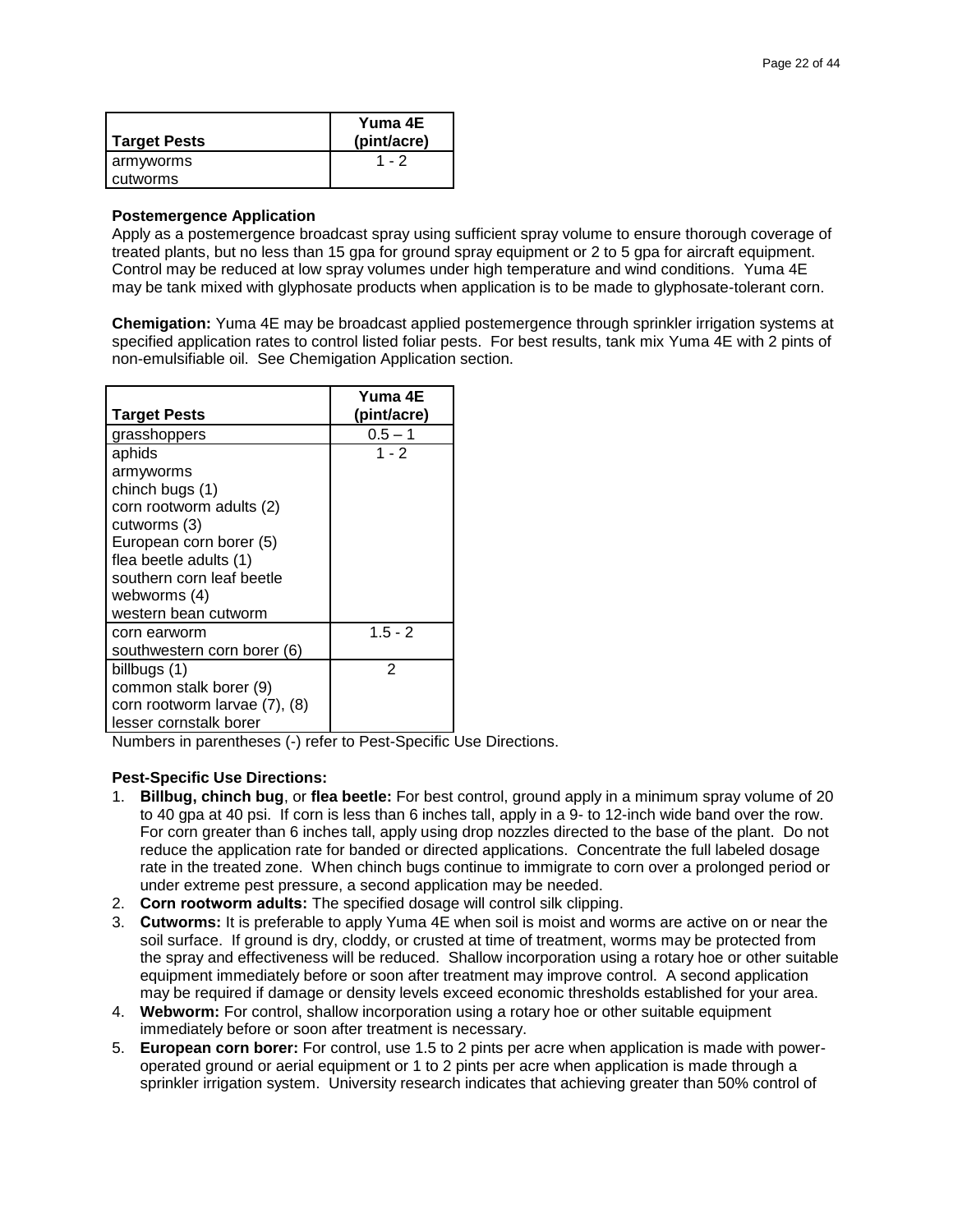first-generation European borer with a single liquid insecticide treatment is highly dependent upon timing, insecticide placement, and weather conditions.

- 6. **Southwestern corn borer:**A second application may be applied 21 days later if needed due to reinfestation.
- 7. **Corn rootworm larvae:** For postemergence control, apply at cultivation. Direct the spray to both sides of the row at the base of the plants just ahead of the cultivator shovels. Cover the insecticide with soil around the brace roots. A cultivation application of Yuma 4E may be made in addition to an at-planting application of Lorsban® 15G.
- 8. Yuma 4E may also be applied through sprinkler irrigation systems at the rate of 2 pints per acre to control **corn rootworm larvae**. Time application to coincide with the appearance of the second instar larvae. Apply with enough water to wet the root zone to the depth control needed. If soils are wet, allow enough soil drying to occur such that an application using a minimum amount of water will not produce surface runoff. See Chemigation Application section.
- 9. Do not use Yuma 4E in combination with a burndown herbicide for control of common stalk borer. For **common stalk borer** control, treat approximately 11 days after application of glyphosate or after burndown with paraquat herbicide is complete (3 to 5 days).

### **Specific Use Restrictions:**

- **Preharvest Interval:** Do not apply within 21 days before harvest of grain, ears, forage or fodder.
- Do not make more than three applications of any product containing chlorpyrifos per season, including the maximum allowed of two granular applications, at the 1 lb ai chlorpyrifos rate.
- Maximum single application rate is 1 lb ai chlorpyrifos (2 pints of Yuma 4E) per acre.
- Do not apply more than 3 lb ai chlorpyrifos (6 pints of Yuma 4E) per acre per season.
- Do not make a second application of Yuma 4E or other product containing chlorpyrifos within 10 days of the first application.
- If more than 1 lb ai granular chlorpyrifos per acre is applied at-plant (for a maximum of 1.3 lb ai per acre per season), only one additional application of a liquid product containing chlorpyrifos at 1 lb ai per acre is allowed per season, for a total of 2.3 lb ai chlorpyrifos per acre per season.
- Do not apply in tank mixes with Steadfast or Lightning herbicides.
- Do not aerially apply this product in Mississippi.

### **Cotton**

### **(Not for use in Mississippi)**

**Worker Restricted Entry Interval:** Do not enter or allow worker entry into treated areas during the restricted entry interval (REI) of 24 hours unless PPE required for early entry is worn.

Apply as a broadcast foliar spray using aircraft or ground spray equipment (see separate rate table for Arizona and California). Use a higher rate in the rate range when there is increased pest pressure. Use sufficient spray volume to ensure thorough coverage of treated plants, but no less than 10 gpa for ground spray equipment or 2 gpa for aircraft equipment. Increase spray volume when foliage is dense and/or pest population is high and/or under high temperature and wind conditions. Treat when field counts indicate damaging insect populations are developing or present.

**Chemigation:** Yuma 4E may be applied through sprinkler irrigation systems at specified broadcast application rates to control listed foliar pests. See Chemigation Application section.

Proper application methods are necessary to ensure thorough spray coverage and correct rate, and minimize off-target drift. Follow Application Directions for ground and aerial application and Spray Drift Management recommendations in Product Information section of this label.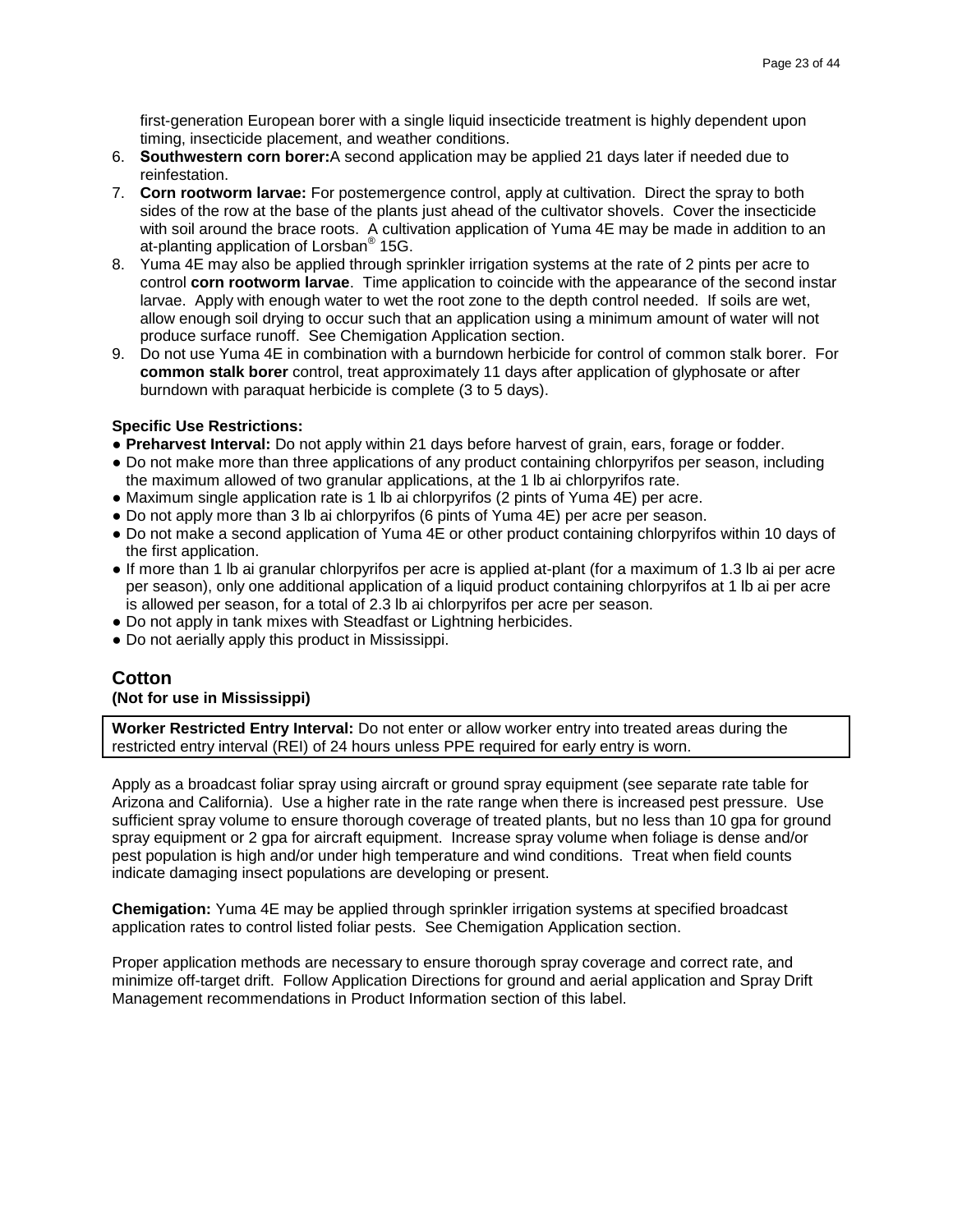### **All States Except Arizona and California**

|                        | Yuma 4E     |
|------------------------|-------------|
| <b>Target Pests</b>    | (pint/acre) |
| cotton fleahopper (1)  | $0.37 - 1$  |
| plant bugs (1)         |             |
| (Lygus, Mirids)        |             |
| grasshoppers           | $0.5 - 1$   |
| thrips                 |             |
| cotton aphid           | $0.5 - 2$   |
| fall armyworm          |             |
| yellowstriped armyworm |             |
| spider mites (2)       |             |
| beet armyworm          | $1.5 - 2$   |
| cotton bollworm (3)    |             |
| cutworms               |             |
| pink bollworm          |             |
| salt marsh caterpillar |             |
| tobacco budworm (3)    |             |

Numbers in parentheses (-) refer to Pest-Specific Use Directions.

### **Pest-Specific Use Directions:**

- 1. The 0.37 pint per acre rate will not provide a high degree of control but, compared to the 1 pint per acre rate, will minimize the damage from **plant bugs** and **cotton fleahoppers** and allow increased survival and build-up of beneficial insects to aid in the control of **bollworms** infesting cotton.
- 2. **Spider mites:** When large numbers of eggs are present, scout the treated area in 3 to 5 days. If newly hatched nymphs are present, make a follow-up application of a non-chlorpyrifos product that is effective against mites.
- 3. **Bollworms** and **budworms:** For best results, scout fields twice per week and apply when worms are 1/4-inch or less in length.

| <b>Target Pests</b>        | Yuma 4E<br>(pint/acre) |
|----------------------------|------------------------|
| armyworms                  | $1 - 2$                |
| cotton aphid               |                        |
| cotton fleahopper          |                        |
| Lygus                      |                        |
| salt marsh caterpillar     |                        |
| silverleaf whitefly (1)    |                        |
| thrips                     |                        |
| boll weevil                | 2                      |
| cotton bollworm (2)        |                        |
| cotton leaf perforator     |                        |
| (suppression)              |                        |
| cutworms                   |                        |
| pink bollworm              |                        |
| spider mites (suppression) |                        |
| tobacco budworm (2)        |                        |

#### **Arizona and California**

Numbers in parentheses (-) refer to Pest-Specific Use Directions.

### **Pest-Specific Use Directions:**

- 1. **Silverleaf whitefly:** Apply in tank mix combination with the specified rate of a pyrethroid insecticide labeled for control or suppression.
- 2. **Bollworms** and **budworms:** For best results, scout fields twice per week and apply when worms are 1/4 inch or less in length.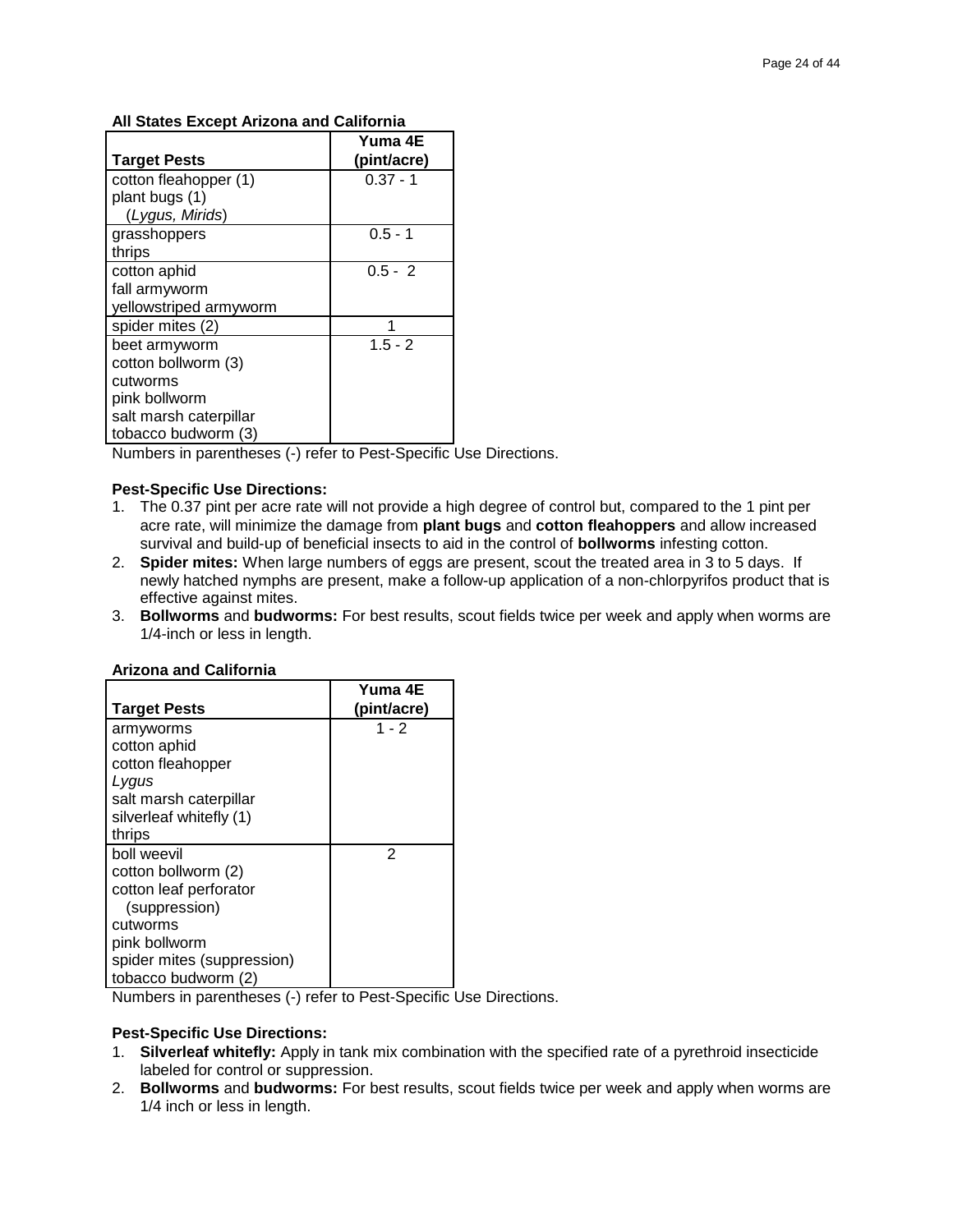### **Specific Use Restrictions:**

- **● Preharvest Interval:** Do not apply within 14 days before harvest.
- **●** Do not make more than three applications of Yuma 4E or other product containing chlorpyrifos per crop season.
- **●** Maximum single application rate is 1 lb ai chlorpyrifos (2 pints of Yuma 4E) per acre.
- **●** Do not apply more than 3 lb ai chlorpyrifos (6 pints of Yuma 4E) per acre per season.
- **●** Do not make a second application of Yuma 4E or other product containing chlorpyrifos within 10 days of the first application.
- **●** Do not allow meat or dairy animals to graze in treated areas.
- **●** Do not feed gin trash or treated forage to meat or dairy animals.

### **Cranberry (Not for use in Mississippi)**

**Worker Restricted Entry Interval:** Do not enter or allow worker entry into treated areas during the restricted entry interval (REI) of 24 hours unless PPE required for early entry is worn.

Apply as a broadcast foliar spray. Use sufficient spray volume to ensure thorough coverage, but no less than 15 gpa. Except for control of cranberry weevil, treat when field counts indicate damaging insect populations are developing or present.

**Chemigation:** Yuma 4E may be applied through sprinkler irrigation systems to control listed pests. Apply at specified broadcast application rates. See Chemigation Application section.

| <b>Target Pests</b>     | Yuma 4E<br>(pint/acre) |
|-------------------------|------------------------|
| brown spanworm          |                        |
| cranberry fruitworm     |                        |
| cranberry weevil (1)    |                        |
| cutworms                |                        |
| fireworms               |                        |
| sparganothis fruitworms |                        |

Numbers in parentheses (-) refer to Pest-Specific Use Directions.

### **Pest-Specific Use Directions:**

1. **Cranberry weevil:** For control, apply once at flower bud development (late May, early June) and, if weevils are present, once after 100% bloom (early to mid-July).

### **Specific Use Precautions:**

Apply only after the winter flood water has been removed. To avoid pesticide contamination of flood waters, do not apply when bogs are flooded.

- **Preharvest Interval:** Do not apply within 60 days before harvest.
- Do not make more than two applications of Yuma 4E or other product containing chlorpyrifos per season.
- Maximum single application rate is 1.5 lb ai chlorpyrifos (3 pints of Yuma 4E) per acre.
- Do not make a second application of Yuma 4E or other product containing chlorpyrifos within 10 days of the first application.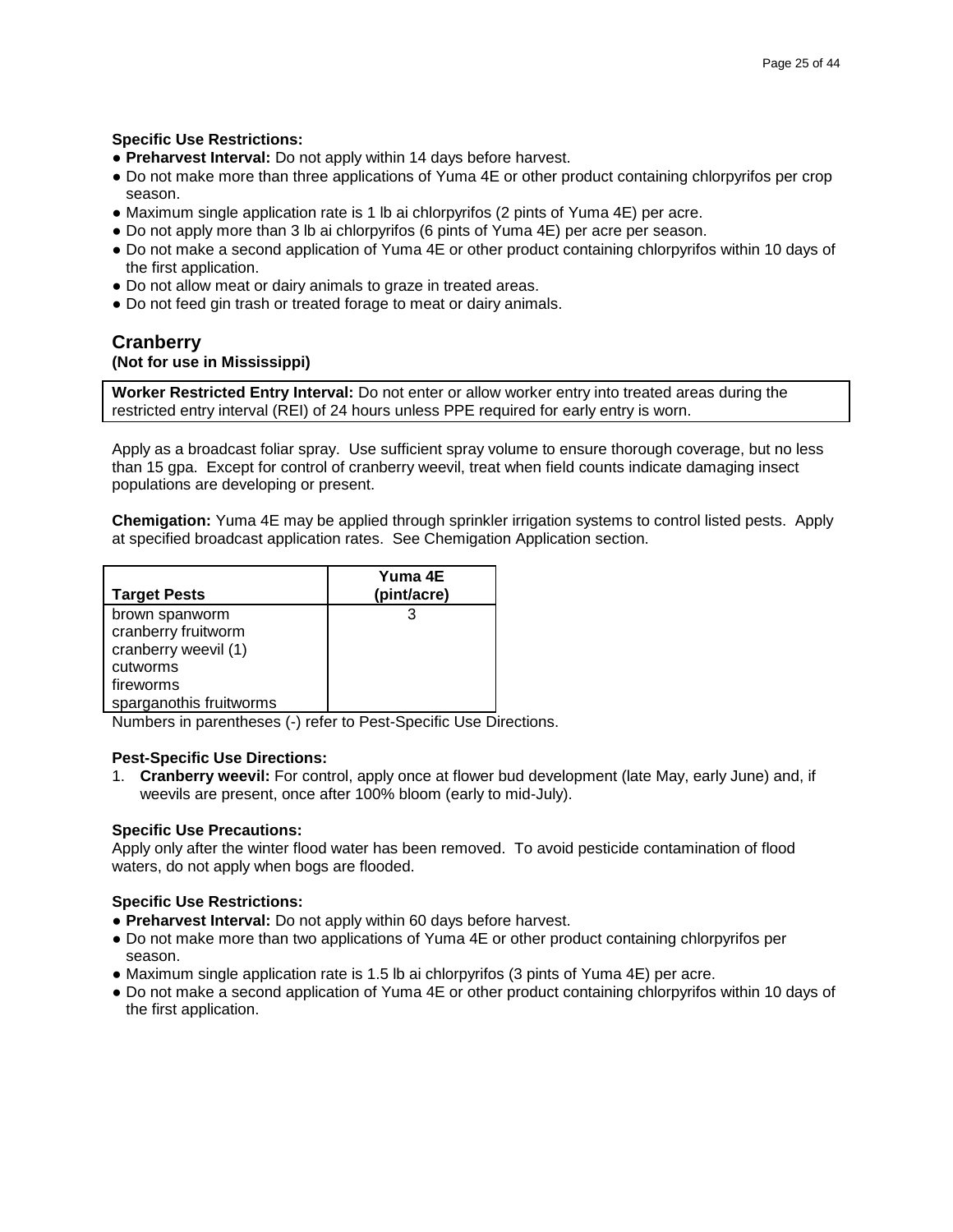### **Fig (For use only in California)**

**Worker Restricted Entry Interval:** Do not enter or allow worker entry into treated areas during the restricted entry interval (REI) of 4 days unless PPE required for early entry is worn.

Apply Yuma 4E as a dormant application in late winter prior to beetle emergence and prior to leaf formation. Use a spray volume of 10 gpa or more and apply as a broadcast spray to the soil surface using power-operated ground spray equipment. On the day of treatment, incorporate Yuma 4E into the top 3 inches of soil using suitable equipment.

|                      | Yuma 4E      |
|----------------------|--------------|
| Target Pest          | (quart/acre) |
| I dried fruit beetle |              |

### **Specific Use Restrictions:**

- **Preharvest Interval:** Do not apply within 217 days (7 months) before harvest.
- **Make only one application per year of Yuma 4E or other product containing chlorpyrifos.**
- Maximum single application rate is 2 lb ai chlorpyrifos (2 quarts of Yuma 4E) per acre.

### **Grape**

**(Not for use in Mississippi)**

**Worker Restricted Entry Interval:** Do not enter or allow worker entry into treated areas during the restricted entry interval (REI) of 24 hours unless PPE required for early entry is worn.

### **Soil Surface Application**

#### **(For use only in areas east of the Continental Divide)**

Apply Yuma 4E just before the pest emerges from the soil. Apply 2 quarts of the diluted spray mixture to the soil surface on a 15-square foot area (4.4 foot circle) around the base of each vine.

|             | Yuma 4E        |
|-------------|----------------|
| Target Pest | (pint/100 gal) |
| grape borer | 4.5            |

#### **Specific Use Precautions:**

- **●** Do not allow spray to contact fruit or foliage.
- **●** Maximum single application rate for soil surface application is 2.25 lb ai chlorpyrifos (4.5 pints of Yuma 4E) per acre.

#### **Prebloom Application**

#### **(For use only in areas east of the Continental Divide)**

Apply as a spray drench ground application using a minimum spray volume of 25 gpa.

| <b>Target Pest</b>            | Yuma 4E<br>(quart/acre) |
|-------------------------------|-------------------------|
| climbing cutworm <sup>1</sup> |                         |
| grape mealybugs <sup>2</sup>  |                         |

Numbers in parentheses (-) refer to Pest-Specific Use Directions.

#### **Pest-Specific Use Directions:**

1. **Cutworm:** For control, apply 1 quart of Yuma 4E per acre as a broadcast spray in a minimum spray volume of at least 50 gallons of water using power-operated ground spray equipment. Treat when cutworms first become active and when field counts indicate damaging insect populations are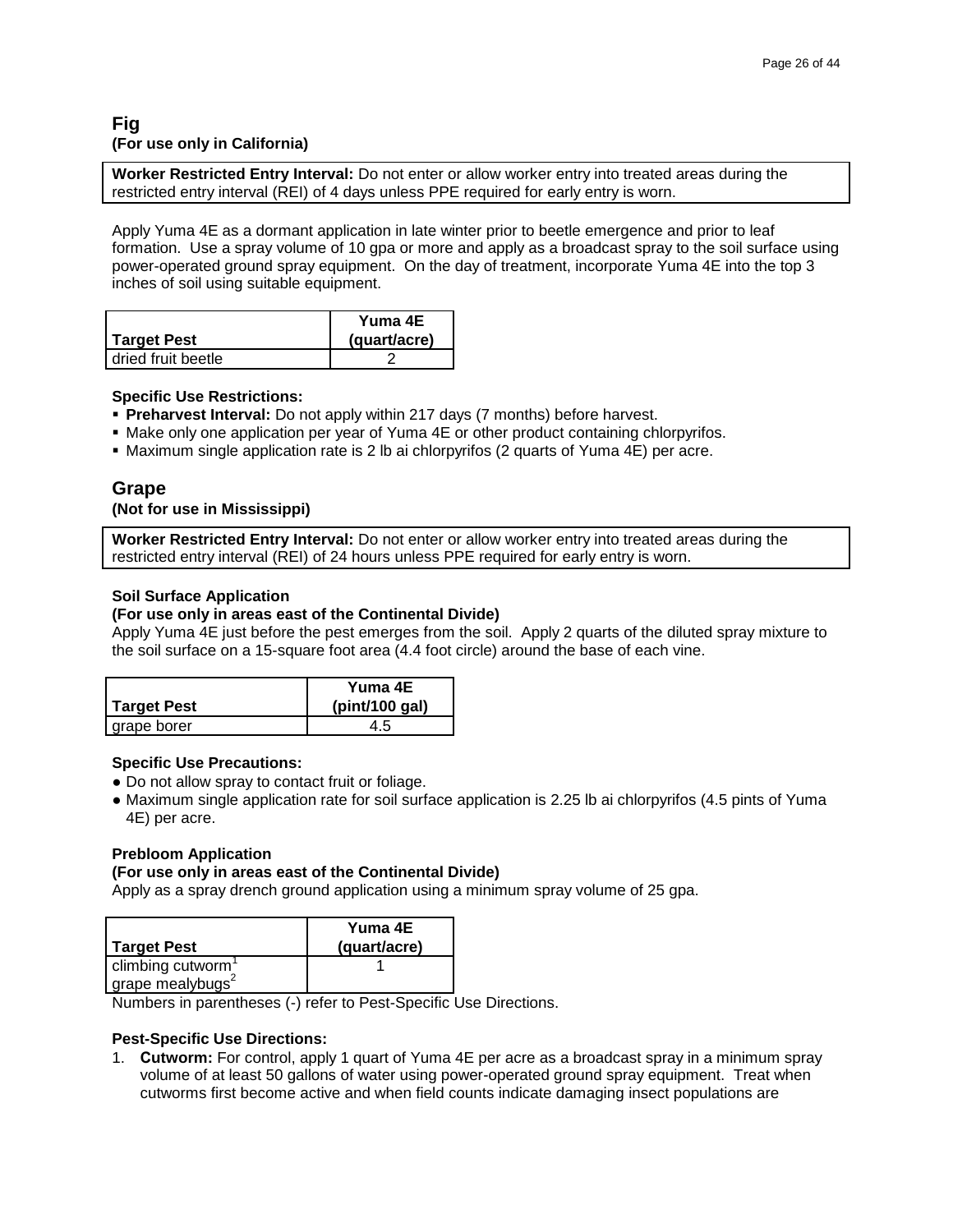developing or present. Do not apply after bloom stage of growth. Consult your state agricultural experiment station or extension service specialist concerning cutworm control practices in your area.

1. **Grape mealybug:** For control, apply 1 quart of Yuma 4E per acre in a minimum spray volume of at least 50 gallons of water per acre using power-operated ground spray equipment only prior to late budbreak. Applications after budbreak may result in transient leaf yellowing (Concords).

### **Specific Use Restrictions for Prebloom Application:**

- **●** Do not use in conjunction with soil surface application for grape borer control.
- **●** Maximum single application rate for prebloom application to minimize phytotoxicity is 1 lb ai chlorpyrifos (1 quart of Yuma 4E) per acre.

### **Specific Use Restrictions for Soil Surface Application and Prebloom Application:**

- **● Preharvest Interval:** Do not apply within 35 days before harvest.
- **●** Do not make more than one application of Yuma 4E or other product containing chlorpyrifos per season.
- **●** Based upon available residue data, the use of Yuma 4E in grapes is restricted to areas east of the Continental Divide only. Do not use in the state of Mississippi.

### **Legume Vegetables (Succulent or Dried) Except Soybean<sup>1</sup> (Not for use in Mississippi)**

**Worker Restricted Entry Interval:** Do not enter or allow worker entry into treated areas during the restricted entry interval (REI) of 24 hours unless PPE required for early entry is worn.

<sup>1</sup>Legume vegetables including adzuki bean, bean, blackeyed pea, broad bean (dry and succulent), catjang, chickpea, Chinese longbean, cowpea, crowder pea, dwarf pea, edible pod pea, English pea, fava bean, field bean, field pea, garbanzo bean, garden pea, grain lupin, green pea, guar, hyacinth bean, jackbean, kidney bean, lablab bean, lentil, lima bean (dry and green), moth bean, mung bean, navy bean, pea, pigeon pea, pinto bean, rice bean, runner bean, snap bean, snow pea, southern pea, sugar snap pea, sweet lupin, tepary bean, urd bean, white lupin, white sweet lupin, yardlong bean

#### **Preplant Broadcast Application**

Apply Yuma 4E at a rate of 2 pints per acre to control seed maggots. Make a preplant broadcast application in a minimum of 10 gpa of spray to the soil surface using suitable ground equipment. To improve the activity against seed maggots, incorporat Yuma 4E into the top 1 to 3 inches of soil using suitable tillage equipment.

#### **At Plant T-Band Application**

Apply 1.8 fl oz of Yuma 4E per 1000 feet of row at 30-inch row spacing. Apply the spray in a 3- to 5-inch wide band over the row behind the planter shoe and in front of the press wheel to achieve shallow incorporation. Mix the specified dosage in a minimum of 10 gpa of spray and apply to the soil surface using suitable ground spray equipment. Equivalent rates of insecticide spray required per 100 feet of row for listed row spacings are given in the accompanying table. To improve the activity of Yuma 4E against seed maggots, incorporate Yuma 4E into the top 1/2 to 1-inch of soil using tines or chains or other suitable equipment.

| <b>Spray Volume Per</b> | fl oz of Spray Volume per 100 Feet of Row |         |         |         |
|-------------------------|-------------------------------------------|---------|---------|---------|
| <b>Acre (Gallons)</b>   | 30-inch                                   | 28-inch | 24-inch | 22-inch |
| 10                      | 7.3                                       | 6.9     | 5.9     | 5.4     |
| 15                      | 11                                        | 10.3    | 8.8     | 8.1     |
| ንበ                      | 14 7                                      | 13.7    |         | IO 8    |

**Specific Use Precaution:** Insecticides, including Yuma 4E, may contribute to the stress of the bean plant under certain environmental conditions. This stress may reduce plant stand or interfere with normal plant development. Herbicides used preplant incorporated may interact with insecticides and enhance this stress.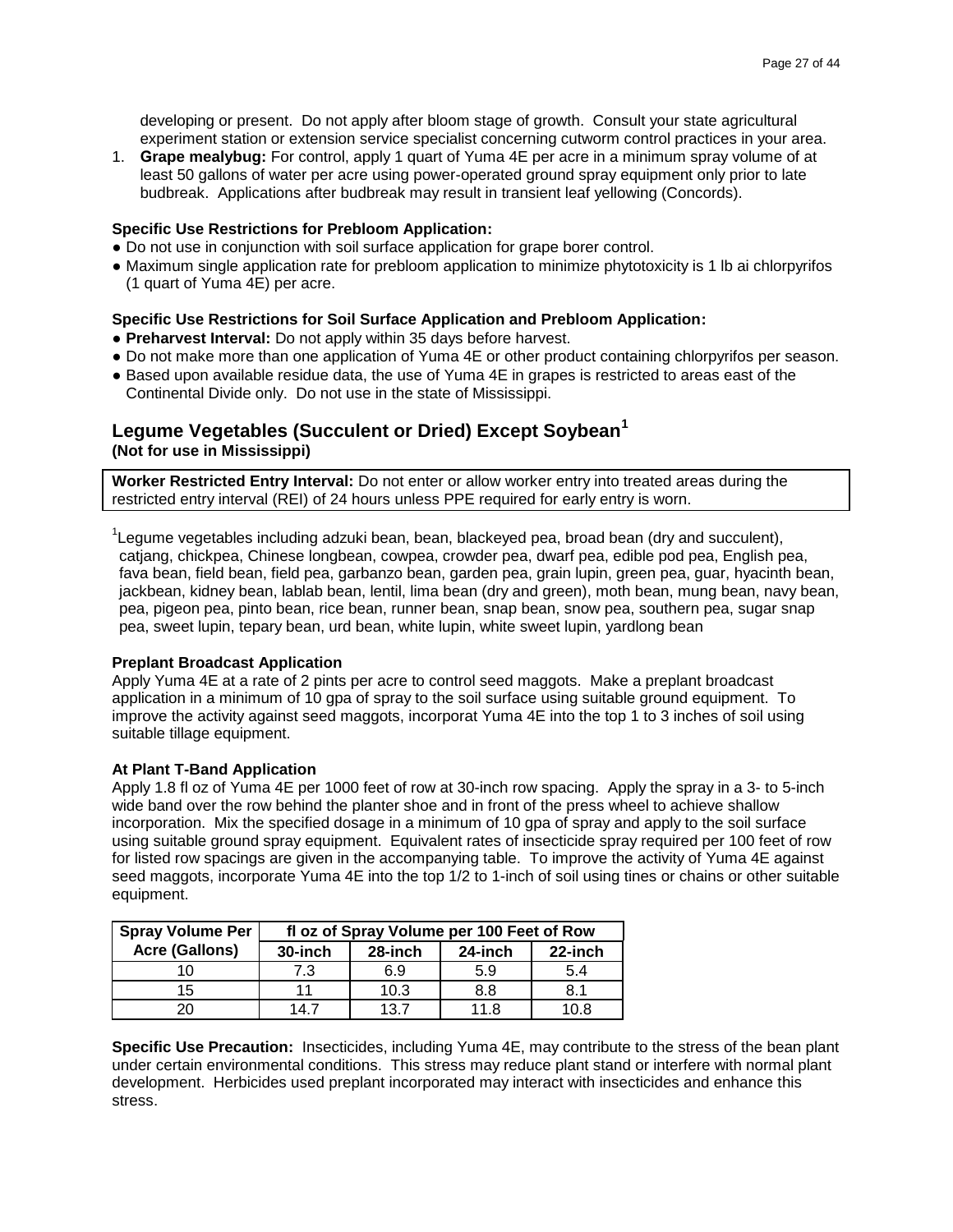### **Specific Use Restrictions:**

- Do not make more than one application of Yuma 4E per year.
- Do not apply more than 1 lb ai chlorpyrifos (2 pints of Yuma 4E) per acre.
- Do not apply Yuma 4E at-plant if the field was treated with a preplant incorporated treatment of Yuma 4E.

### **Onion (Dry Bulb)**

**Worker Restricted Entry Interval:** Do not enter or allow worker entry into treated areas during the restricted entry interval (REI) of 24 hours unless PPE required for early entry is worn.

### **At-Plant Soil Drench Application**

For direct seeded onions to control onion maggot, apply 32 fl oz of Yuma 4E per acre in a water-based spray as a 2- to 4-inch wide band over the row at planting time in a minimum of 40 gpa. Equivalent rates of insecticide spray required per 1000 feet of row for listed row spacings are given in the table below. Shallow incorporation is necessary. Place behind the planter shoe and in front of the presswheel. Phytotoxicity may occur if Yuma 4E is sprayed directly onto onion seeds. Do not mix Yuma 4E with other pesticide products. **Note**: The user should exercise reasonable judgment and caution with this product. Until familiar with results under user planting and growing conditions, limit application of this product to a small area to determine plant tolerance and extent of injury if such occurs prior to initiating large scale applications.

| Yuma 4E                   | <b>Row Spacing</b> |         |         |         |
|---------------------------|--------------------|---------|---------|---------|
| $(32 \text{ fl oz/acre})$ | 6-inch             | 10-inch | 12-inch | 18-inch |
| fl $oz/1000$ ft of row    | 0.37               | 0.61    | 0.73    |         |

### **Specific Use Restrictions:**

- Do not make more than one application per year.
- Maximum single application rate is 0.03 lb ai chlorpyrifos per 1000 feet of row.
- Do not aerially apply this product in Mississippi.

### **Postplant Soil Drench Application**

Apply as an early season directed spray to the base of onion seedlings or transplants during peak egg laying. Use a minimum of 100 gpa for thorough wetting.

| Target Pest                     | Yuma 4E<br>(quart/acre) |
|---------------------------------|-------------------------|
| onion maggot<br>seedcorn maggot |                         |

### **Specific Use Restrictions:**

- **Preharvest Interval:** Do not apply within 60 days before harvest.
- Do not make more than two applications (at plant plus postplant) per year.
- Maximum single application rate is 1 lb ai chlorpyrifos (1 quart of Yuma 4E) per acre.
- Do not aerially apply this product in Mississippi.

### **Peanut**

**Worker Restricted Entry Interval:** Do not enter or allow worker entry into treated areas during the restricted entry interval (REI) of 24 hours unless PPE required for early entry is worn.

Apply to the soil surface as a preplant broadcast spray followed by immediate soil incorporation to a depth of 3 to 4 inches using a disc, field cultivator, or equivalent equipment. Use a minimum of 10 gpa total spray.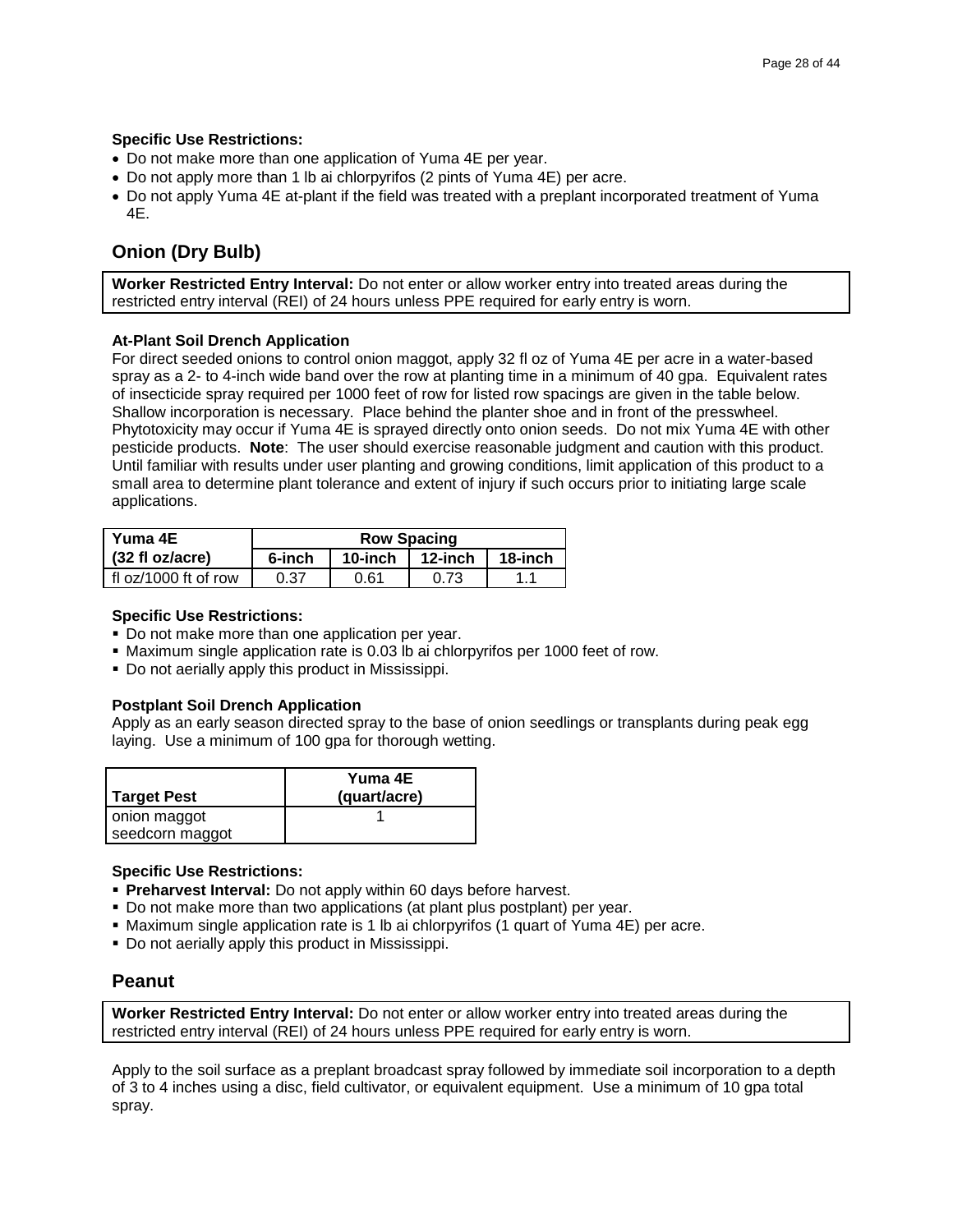|                         | Yuma 4E     |
|-------------------------|-------------|
| Target Pests            | (pint/acre) |
| wireworms (suppression) |             |

### **Specific Use Restrictions:**

- **Preharvest Interval:** Do not apply within 21 days before harvest.
- Do not make more than one preplant application of Yuma 4E per season.
- Maximum single application rate is 2 lb ai chlorpyrifos (4 pints of Yuma 4E) per acre.
- The combined total of preplant and postplant applications of Yuma 4E, Lorsban<sup>®</sup> 15G or other product containing chlorpyrifos must not exceed 4 lb ai chlorpyrifos per acre per season.
- Do not feed treated peanut forage or hay to meat or dairy animals.
- Do not aerially apply this product in Mississippi.

### **Pear**

### **(For use only in California, Oregon and Washington)**

**Worker Restricted Entry Interval:** Do not enter or allow worker entry into treated areas during the restricted entry interval (REI) of 24 hours unless PPE required for early entry is worn.

### **Postharvest Application**

Mix the specified dosage in 100 to 400 gpa of spray and apply using an airblast speed sprayer or other suitable ground equipment.

|              | Yuma 4E     |
|--------------|-------------|
| Target Pest  | (pint/acre) |
| codling moth |             |

### **Specific Use Restrictions:**

- Do not make more than one postharvest application (prior to dormancy) per year.
- Maximum single application rate is 2 lb ai chlorpyrifos (4 pints of Yuma 4E) per acre.
- Do not harvest or use treated fruit for food or feed.
- Do not allow meat or dairy animals to graze in treated orchards.
- If unauthorized entry into a treated orchard cannot be prevented, then the orchard must be posted with appropriate signs according to the Worker Protection Standard while treated, unharvested fruit remains on the tree.

### **Peppermint and Spearmint**

**(Not for use in Mississippi)**

**Worker Restricted Entry Interval:** Do not enter or allow worker entry into treated areas during the restricted entry interval (REI) of 24 hours unless PPE required for early entry is worn.

Apply as a broadcast spray using a total spray volume of 10 gpa or more using ground equipment.

**Chemigation:** Yuma 4E may be applied through sprinkler irrigation systems at specified broadcast application rates to control listed foliar pests. See Chemigation Application section.

| Target Pests                                 | Yuma 4E<br>(pint/acre) |
|----------------------------------------------|------------------------|
| cutworm (1)                                  | $2 - 4$                |
| garden symphylans (2)<br>mint root borer (3) |                        |

Numbers in parentheses (-) refer to Pest-Specific Use Directions.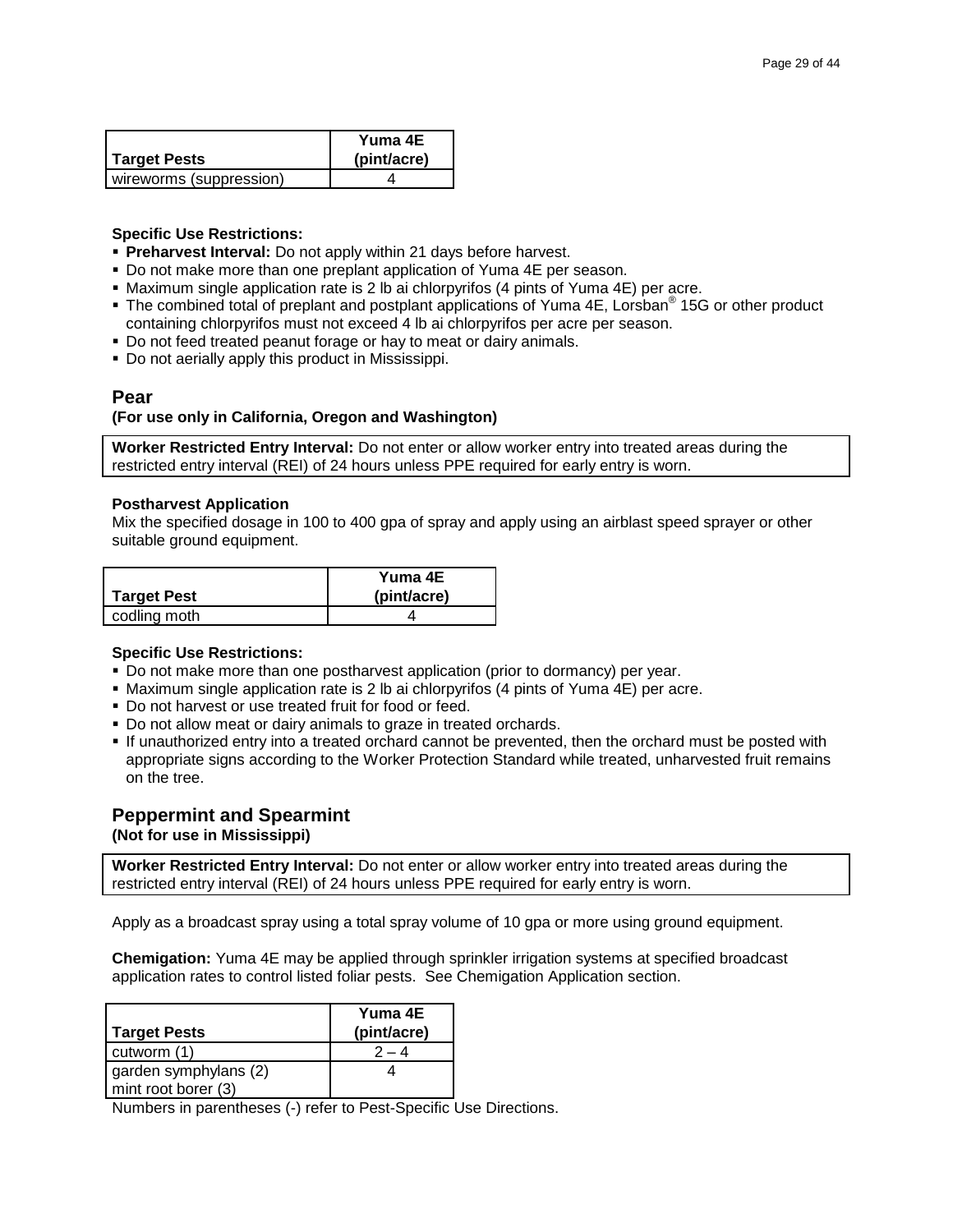### **Pest-Specific Use Directions:**

- 1. **Cutworms:** Apply during May and June when field counts indicate damaging insect populations are developing or present. When larvae are less than 3/4 inch in length, use the 2 pint rate; otherwise, use a higher rate in the rate range.
- 2. **Garden symphylans:** Apply preplant to the soil surface. On the same day of treatment, incorporate the insecticide into the top 2 to 4 inches of soil using a disc, field cultivator, or equivalent equipment.
- 3. **Mint borer:** Apply postharvest when field counts indicate damaging insect populations are developing or present. If ground applied, follow with approximately 1 acre inch of sprinkler irrigation immediately after application to incorporate the insecticide into the soil or apply by chemigation.

### **Specific Use Restrictions:**

- **● Preharvest Interval:** Do not apply within 90 days before harvest.
- **●** Make only one application of Yuma 4E or other product containing chlorpyrifos during the growing season.
- **●** Do not make more than one preplant incorporated application in the spring.
- **●** Make only one postharvest application of Yuma 4E or other product containing chlorpyrifos per season.
- **●** Maximum single application rate is 2 lb ai chlorpyrifos (4 pints of Yuma 4E) per acre.
- **●** Do not use in conjunction with a broadcast foliar application of Yuma 4E for cutworm control.

# **Sorghum - Grain Sorghum (Milo)**

**Worker Restricted Entry Interval:** Do not enter or allow worker entry into treated areas during the restricted entry interval (REI) of 24 hours unless PPE required for early entry is worn.

Apply as a postemergence broadcast spray using sufficient spray volume to ensure thorough coverage of treated plants, but no less than 15 gpa for ground spray equipment or 2 to 5 gpa for aircraft equipment. Control may be reduced at low spray volumes under high temperature and wind conditions.

**Chemigation:** Yuma 4E may be applied through sprinkler irrigation systems at specified broadcast application rates to control listed foliar pests. See Chemigation Application section.

|                             | Yuma 4E     |
|-----------------------------|-------------|
| <b>Target Pests</b>         | (pint/acre) |
| sorghum midge (1)           | 0.5         |
| grasshoppers                | $0.5 - 1$   |
| yellow sugar cane aphid and |             |
| other aphids                |             |
| greenbug (2)                | $0.5 - 2$   |
| armyworms                   | $1 - 2$     |
| chinch bugs (3)             |             |
| cutworms                    |             |
| lesser cornstalk borer (3)  |             |
| webworms                    | 4           |
| European and southwestern   | $1.5 - 2$   |
| corn borer                  |             |
| corn earworm                | 2           |

Numbers in parentheses (-) refer to Pest-Specific Use Directions.

### **Pest-Specific Use Directions:**

- 1. **Sorghum midge:** Apply when 30% to 50% of the seed heads are in bloom
- 2. **Greenbug:** Use a higher rate in the rate range when pest populations are high.
- 3. **Chinch bugs** and **lesser cornstalk borer:** Apply as a directed spray toward the base of the plant using power-operated ground spray equipment with sufficient water to ensure coverage of an 8- to 12 inch band centered in the row. For plants less than 6 inches high, apply an 8- to 12-inch band centered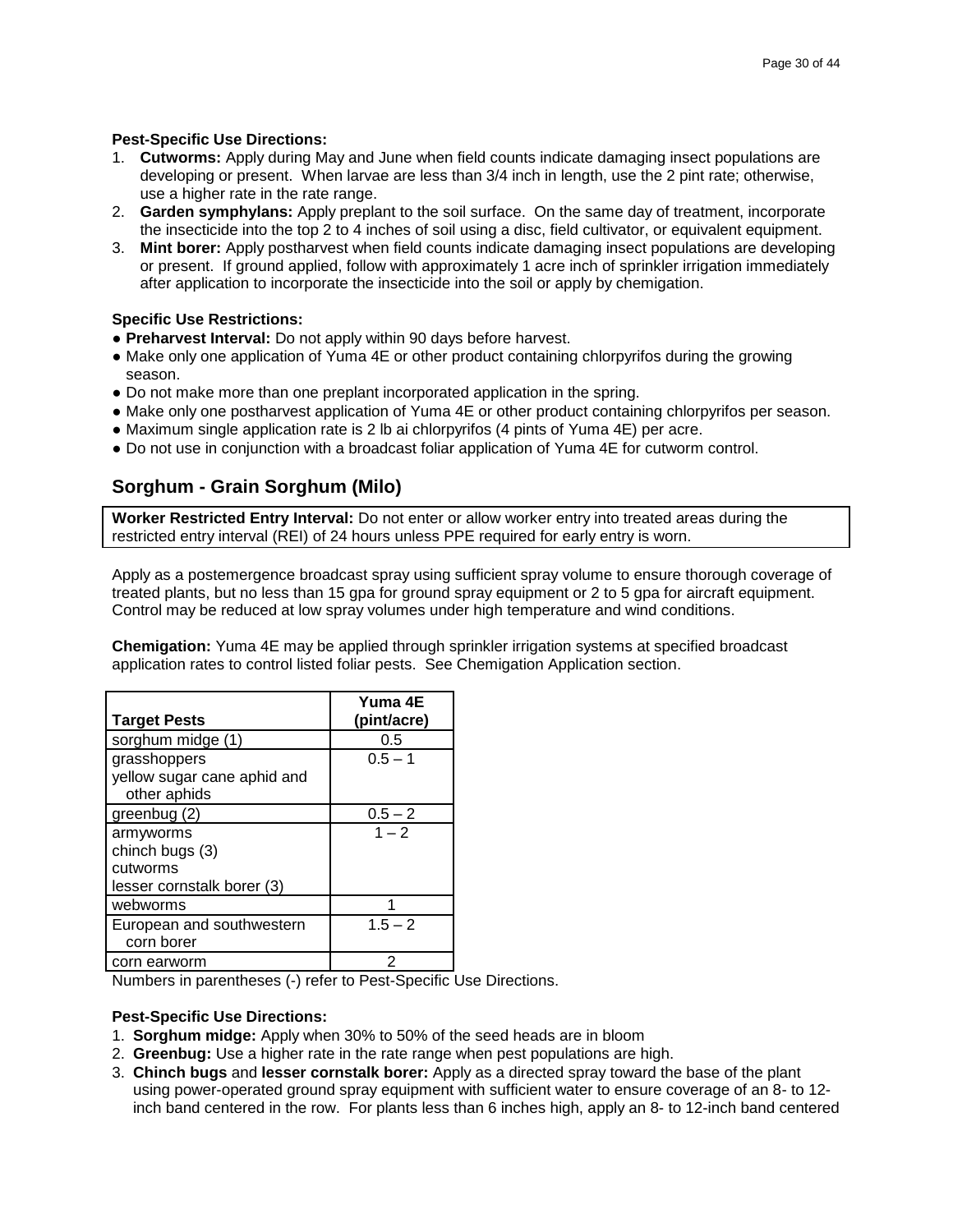over the row. Do not reduce the dosage for banded or directed applications. Concentrate the full labeled dosage rate in the treated zone.

### **Specific Use Precautions:**

- To minimize the potential for chemical injury, do not apply Yuma 4E to drought stressed grain sorghum within three days following irrigation or rain except where the product is applied in irrigation water.
- Be aware that sorghum lines used in seed production fields may be more susceptible to chemical injury. Susceptible inbred lines or hybrids are likely to be at greater risk of yield-reducing chemical injury when treated at the higher application rates. Users should not apply more than 1 pint of Yuma 4E per acre to seed sorghum if the additional risk of crop injury is unacceptable.

### **Specific Use Restrictions:**

- **● Preharvest Interval:** Do not harvest for grain, forage, fodder, hay, or silage within 30 days after application of 1 pint of Yuma 4E per acre or within 60 days after application of rates above 1 pint per acre.
- **●** Do not make more than three applications of Yuma 4E or other product containing chlorpyrifos per use season.
- **●** Maximum single application rate is 1 lb ai chlorpyrifos (2 pints of Yuma 4E) per acre.
- **●** Do not apply more than 1.5 lb ai chlorpyrifos (3 pints of Yuma 4E) per acre per season.
- **●** Maximum single application rate is 1 lb ai chlorpyrifos (2 pints of Yuma 4E) per acre.
- **●** Do not make a second application of Yuma 4E or other product containing chlorpyrifos within 10 days of the first application.
- **●** Do not treat sweet varieties of sorghum.
- Do not aerially apply this product in Mississippi.

### **Soybean**

### **(Not for use in Mississippi)**

**Worker Restricted Entry Interval:** Do not enter or allow worker entry into treated areas during the restricted entry interval (REI) of 24 hours unless PPE required for early entry is worn.

#### **Soil Application**

Apply as a broadcast treatment to soil surface in a minimum spray volume of 10 gpa using suitable ground spray equipment or as a band application. Use a higher rate in the rate range when there is increased pest pressure. For band application, equivalent rates of insecticide spray required per 100 feet of row for listed row spacing are given in the table below. For at-plant treatments, apply in a 4- to 6-inch band centered over the row. Position the spray nozzle in front of the planter shoe or press wheel or after the press wheel followed by a drag chain for light incorporation. **Do not apply as an in-furrow treatment.** For a postemergence rescue treatment, apply as a directed spray in a 9- to 12-inch band at the base of the plant. For plants less than 6 inches tall, apply over-the-top in a 6- to 12-inch band.

| Target Pests                              | <b>At-Plant Treatment</b><br>(Broadcast, T-band | <b>Postemergence</b><br><b>Rescue Treatment</b><br>or Band) (pint/acre)   (Band Only) (pint/acre) |
|-------------------------------------------|-------------------------------------------------|---------------------------------------------------------------------------------------------------|
| <b>cutworms</b><br>lesser cornstalk borer | $1 - 2$                                         | $1 - 2$                                                                                           |

| Fluid Ounces of Spray Required Per 100 Feet of Row for<br><b>Listed Row Spacings and Spray Volumes</b> |      |      |      |     |
|--------------------------------------------------------------------------------------------------------|------|------|------|-----|
| <b>Volume of Spray Per</b><br>Acre (gal)                                                               | 36"  | 32"  | 28"  | 24" |
| 10                                                                                                     | 8.8  | 7.9  | 6.9  | 5.9 |
| 15                                                                                                     | 13.2 | 11.8 | 10.3 | 8.8 |
|                                                                                                        | 17 6 | 157  | 13.7 |     |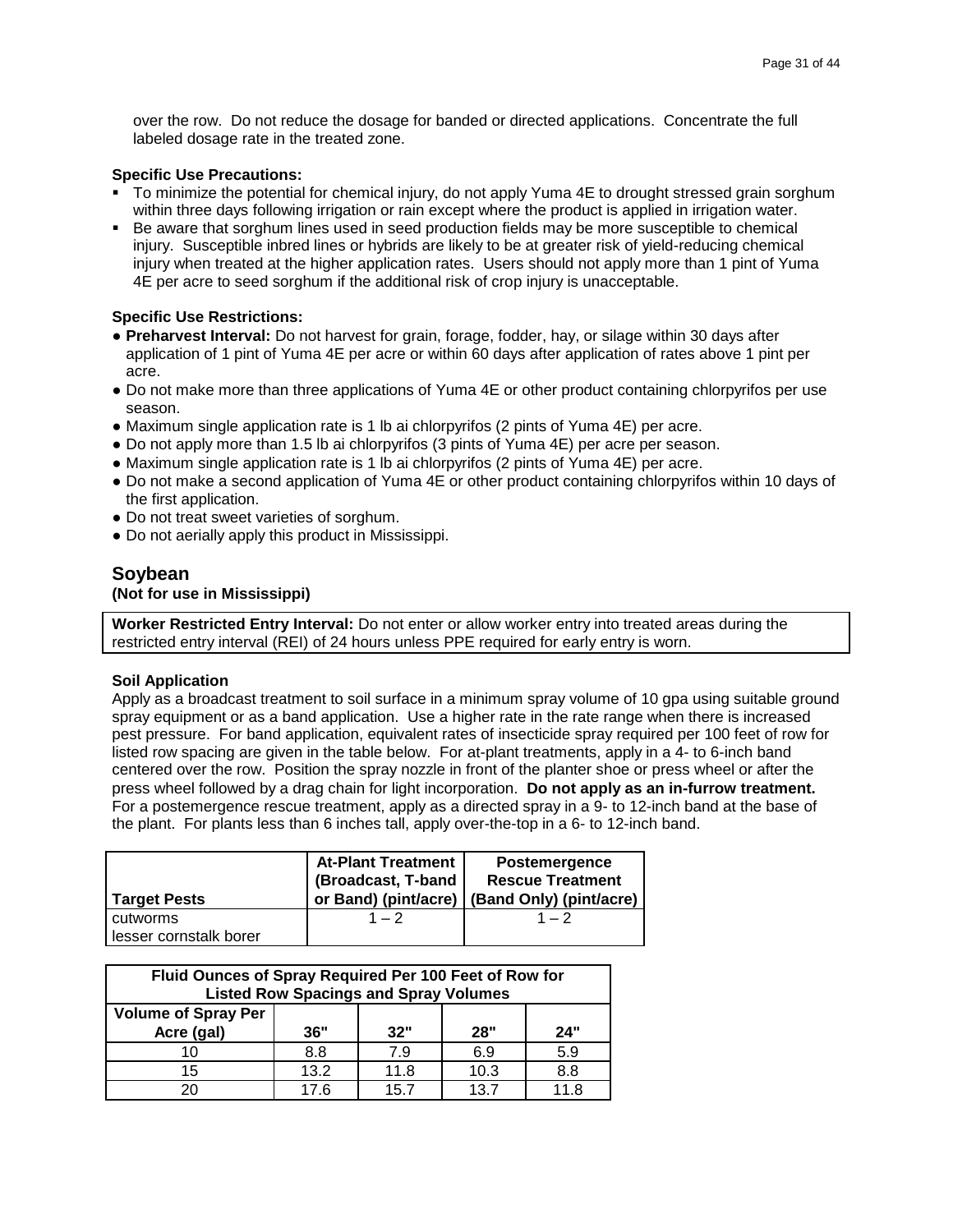### **Foliar Application**

Apply as a postemergence broadcast spray using sufficient spray volume to ensure thorough coverage of treated plants, but no less than 15 gpa for ground spray equipment or 2 to 5 gpa for aircraft equipment. Apply when field counts indicate damaging pest populations are developing or present. Yuma 4E may be tank mixed with glyphosate products, such as Duramax or Durango DMA when application is to be made to glyphosate-tolerant soybeans. Use a higher rate in the rate range when there is increased pest pressure.

**Chemigation:** Yuma 4E may be applied through sprinkler irrigation systems at specified broadcast application rates to control listed foliar pests. See Chemigation Application section.

|                                   | Yuma 4E     |
|-----------------------------------|-------------|
| <b>Target Pests</b>               | (pint/acre) |
| grasshoppers                      | $0.5 - 1$   |
| green cloverworm                  |             |
| spider mites (1)                  |             |
| velvetbean caterpillar            |             |
| armyworms                         | $1 - 2$     |
| bean leaf beetle                  |             |
| corn earworm                      |             |
| cutworms                          |             |
| Mexican bean beetle               |             |
| potato leafhopper                 |             |
| saltmarsh caterpillar and other   |             |
| woolly bears                      |             |
| soybean aphid                     |             |
| thistle caterpillar (painted lady |             |
| butterfly)                        |             |
| European corn borer               | 2           |
| southern green stink bug          |             |

Numbers in parentheses (-) refer to Pest-Specific Use Directions.

### **Pest-Specific Use Directions:**

1. **Spider mites:** When large numbers of eggs are present, scout the treated area in 3 to 5 days. If newly hatched nymphs are present, make a follow-up application of a non-chlorpyrifos product that is effective against mites.

#### **Specific Use Precaution:**

On determinate soybeans, do not make more than one application after pod set.

### **Specific Use Restrictions:**

- **Preharvest Interval:** Do not apply within 28 days before harvest.
- Do not make more than three applications of Yuma 4E or other product containing chlorpyrifos per year
- Maximum single application rate is 1 lb ai chlorpyrifos (2 pints of Yuma 4E) per acre.
- Do not apply more than 3 lb ai chlorpyrifos (6 pints of Yuma 4E) per acre per season.
- Do not make a second application of Yuma 4E or other product containing chlorpyrifos within 14 days of the first application.
- Do not allow meat or dairy animals to graze in treated areas or otherwise feed treated soybean forage, hay, and straw to meat or dairy animals.

### **Strawberry**

#### **(Not for use in Mississippi)**

**Worker Restricted Entry Interval:** Do not enter or allow worker entry into treated areas during the restricted entry interval (REI) of 24 hours unless PPE required for early entry is worn.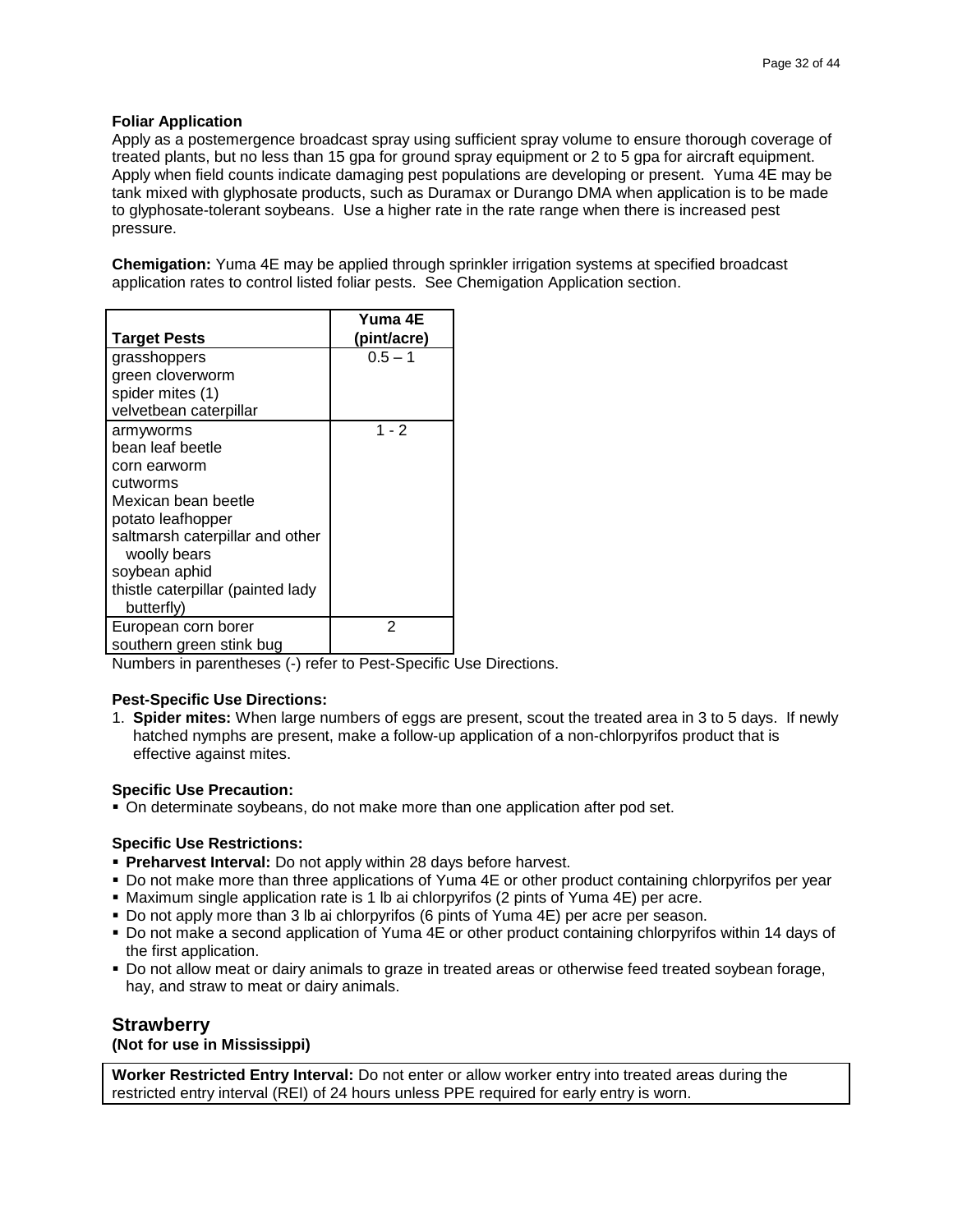### **Preplant Incorporation Application**

Apply Yuma 4E in sufficient water to ensure uniform soil coverage and incorporate into the soil in the spring for protection of strawberries during the following year.

| <b>Target Pest</b> | Yuma 4E<br>(quart/acre) |
|--------------------|-------------------------|
| garden symphylans  |                         |
| grub               |                         |

### **Foliar Application**

Apply as a broadcast foliar spray when buds first appear and repeat application 10 to 14 days later. Use a minimum spray volume of 40 gpa.

|                       | Yuma 4E      |
|-----------------------|--------------|
| Target Pest           | (quart/acre) |
| strawberry bud weevil |              |

### **Postharvest Application**

Apply as a directed spray to crown of strawberry plants immediately after harvest and after plants are topped. Repeat application, if required, 14 to 18 days later. Use a minimum spray volume of 100 gpa.

|                       | Yuma 4E      |
|-----------------------|--------------|
| <b>Target Pest</b>    | (quart/acre) |
| strawberry crown moth |              |

### **Specific Use Precautions:**

- Do not tank mix Yuma 4E with pesticides, surfactants, or fertilizer formulations unless prior use has shown the combination non-injurious under your current conditions of use.
- Phytotoxicity may occur when Yuma 4E is applied to strawberries under conditions of high temperature and drought stress.

### **Specific Use Restrictions:**

- **Preharvest Interval:** Do not apply within 21 days before harvest.
- **Preplant Application:** Do not make more than one application of Yuma 4E or other product containing chlorpyrifos per year.
- **Foliar and Postharvest Applications:** Do not make more than two applications of Yuma 4E or other product containing chlorpyrifos per year.
- **Postharvest Application:** Do not sprinkle irrigate for one week following application.
- Maximum single application rate is 2 lb ai chlorpyrifos (2 quarts of Yuma 4E) per acre for preplant incorporation and 1 lb ai chlorpyrifos (1 quart of Yuma 4E) per acre for foliar and postharvest application.
- Do not make a second application of Yuma 4E or other product containing chlorpyrifos within 10 days of the first foliar application and within 14 days of postharvest application.
- **For prebloom use only.** Do not apply after berries start to form or when berries are present.

### **Sugarbeet**

**(Not for use in Mississippi)**

**Worker Restricted Entry Interval:** Do not enter or allow worker entry into treated areas during the restricted entry interval (REI) of 24 hours unless PPE required for early entry is worn.

### **Soil Application (At Planting or Preplant Incorporated)**

To reduce feeding damage from early season insects such as cutworms, apply at planting or as a preplant treatment and incorporate to a depth of 1 to 2 inches. Do not apply as an in-furrow treatment. Apply 1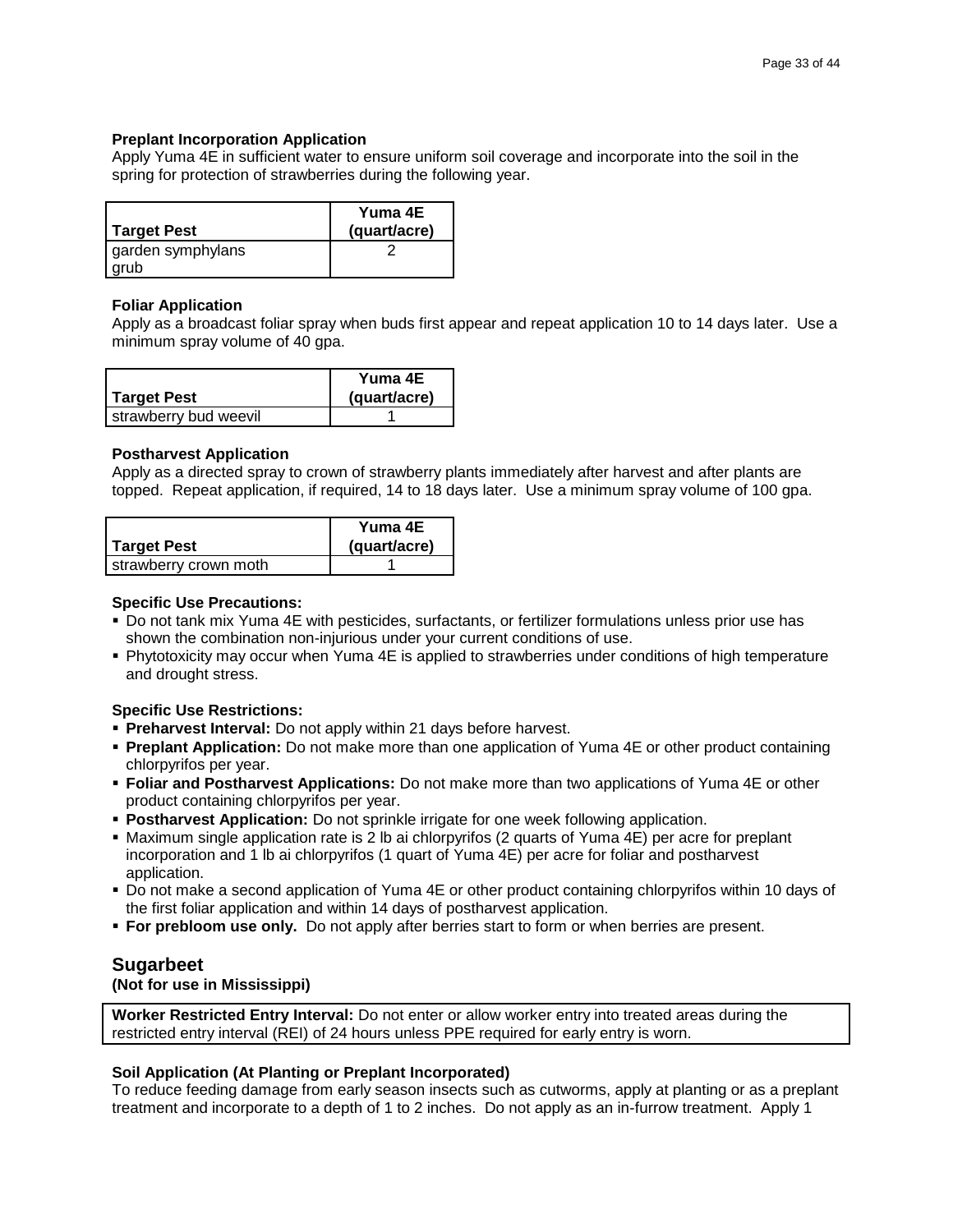pint of Yuma 4E per planted acre to a 10-inch wide band centered over the row for furrows 30 inches apart. (For rows 30 inches apart, this is equivalent to 9.2 fl oz of Yuma 4E per 10,000 feet of row). For other row widths, adjust the spray volume per planted acre in proportion to the length of row actually treated.

### **Postemergence Application**

Apply specified rate as a broadcast or banded foliar spray. Treat when field counts indicate that damaging insect populations are developing or present.

**Broadcast Application:** Apply the specified dosage in water using 2 to 5 gpa of finished spray when using aerial spray equipment or 10 to 30 gpa when using ground spray equipment. **Chemigation:** Yuma 4E may be applied through sprinkler irrigation systems at specified broadcast application rates to control listed foliar pests. See Chemigation Application section.

**Banded Foliar Spray:** Apply the specified rate within the band using a minimum of 7 gallons of spray volume in a 5- to 7-inch wide band centered over the row. Do not reduce the rate for band applications. Concentrate the full labeled dosage rate (see band rates in table below) in the treated zone. For best results, lightly incorporate band-applied treatments, either mechanically or with irrigation.

|                                          | Yuma 4E          |               |  |
|------------------------------------------|------------------|---------------|--|
|                                          | <b>Broadcast</b> | <b>Band</b>   |  |
| <b>Target Pests</b>                      | (pint/acre)      | (pint/acre)   |  |
| grasshoppers (1)                         | $0.5 - 1$        |               |  |
| leafminers                               |                  | 0.67          |  |
| spider mites                             |                  |               |  |
| tarnished plant bug (Lygus)              | 1                |               |  |
| aphids                                   | $1 - 2$          | $0.67 - 1.33$ |  |
| fall armyworm                            |                  |               |  |
| yellowstriped armyworm                   |                  |               |  |
| webworms                                 |                  |               |  |
| beet armyworm                            | $1.5 - 2$        | $1 - 1.33$    |  |
| cutworms                                 | 2                | 1.33          |  |
| flea beetle adults                       |                  |               |  |
| sugarbeet root maggot                    | $0.5 - 1$        |               |  |
| adults (2), (5)                          |                  |               |  |
| sugarbeet root maggot                    |                  | $1.33 - 2$    |  |
| larvae (3), (5)                          |                  |               |  |
| sugarbeet root maggot<br>larvae (4), (5) | $\overline{2}$   | $1.33 - 2$    |  |

Numbers in parentheses (-) refer to "Pest-Specific Use Directions".

### **Pest-Specific Use Directions:**

- 1. **Grasshoppers:** The low rate will control small nymphs (1st through 3rd instar).
- 2. **Sugarbeet root maggot adults:** Apply anytime from 7 days before until 3 days after peak adult emergence in order to target adults present at time of application based upon local field trap monitoring.
- 3. **Sugarbeet root maggot larvae:** Use as primary treatment to control root maggot larvae. Base application timing upon local field trap monitoring. Apply anytime from 7 days before until 3 days after peak adult emergence.
- 4. **Sugarbeet root maggot larvae:** Use as a supplemental postemergence treatment following an atplant insecticide application for control of root maggot larvae. Base application timing upon local field trap monitoring. Apply anytime from 7 days before until 3 days after peak adult emergence.
- 5. **Sugarbeet root maggot:** To prevent potential development of insecticide resistance producers are encouraged to take the following steps: (1) avoid making more than two applications of Yuma 4E per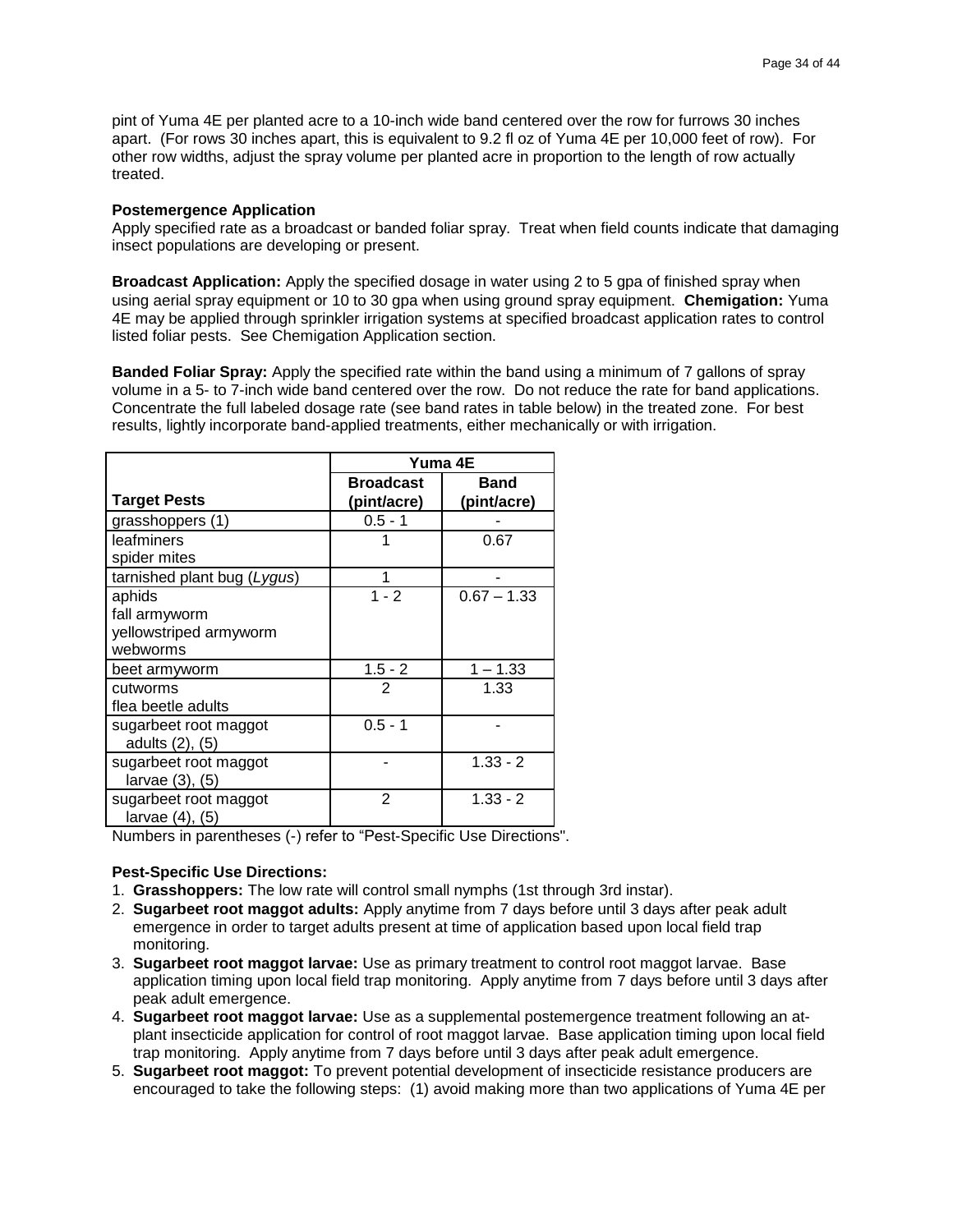season when adults are active; (2) if an organophosphate insecticide was applied at planting, make no more than one postemergence application of Yuma 4E when adults are active.

### **Specific Use Restrictions:**

- **Preharvest Interval:** Do not apply within 30 days before harvest of beet roots and tops.
- Do not make more than three applications of Yuma 4E or other product containing chlorpyrifos per season.
- Maximum single application rate is 1 lb ai chlorpyrifos (2 pints of Yuma 4E) per acre.
- Do not apply more than 6 pints of Yuma 4E (3 lb ai chlorpyrifos) per acre per season.
- Do not make a second application of Yuma 4E or other product containing chlorpyrifos within 10 days of the first application.
- Do not allow meat or dairy animals to graze in treated areas or harvest treated beet tops as feed for meat or dairy animals within 30 days of last treatment.
- To avoid unacceptable crop injury, do not tank mix Yuma 4E with Quadris or Headline with any EC formulation or any tank mix containing an oil adjuvant.

### **Sunflower**

### **(Not for use in Mississippi)**

**Worker Restricted Entry Interval:** Do not enter or allow worker entry into treated areas during the restricted entry interval (REI) of 24 hours unless PPE required for early entry is worn.

#### **Preplant Incorporation Application**

Broadcast apply to soil surface in a minimum spray volume of 10 gpa using suitable ground spray equipment. On the same day of treatment, incorporate the insecticide into the top 2 to 4 inches of soil using a disc, field cultivator, or equivalent equipment. Use a higher rate in the rate range when there is increased pest pressure.

|                     | Yuma 4E     |
|---------------------|-------------|
| <b>Target Pests</b> | (pint/acre) |
| cutworms            | - 4         |

#### Postemergence Broadcast Application

Apply as a postemergence broadcast spray using sufficient spray volume to ensure thorough coverage of treated plants, but no less than 15 gpa for ground spray equipment or 2 to 5 gpa for aircraft equipment. Use a higher rate in the rate range when there is increased pest pressure.

| <b>Target Pests</b>                                                                                                                            | Yuma 4E<br>(pint/acre) |
|------------------------------------------------------------------------------------------------------------------------------------------------|------------------------|
| grasshoppers                                                                                                                                   |                        |
| banded sunflower moth<br>seed weevil (4)<br>stem weevil (2)<br>sunflower beetle larvae and<br>adults (1)<br>sunflower moth (3)<br>woolly bears | $1 - 1.5$              |
| cutworms                                                                                                                                       | 2                      |
| tarnished plant bug (Lygus) (5)                                                                                                                | - 2                    |

Numbers in parentheses (-) refer to Pest-Specific Use Directions.

#### **Pest-Specific Use Directions:**

- 1. **Sunflower beetle:** For control of larvae or adults, treat when field counts indicate 10 larvae or 1 to 2 adults per seedling.
- 2. **Stem weevil:** Optimal treatment time is within 5 to 7 days after adult weevils begin to appear.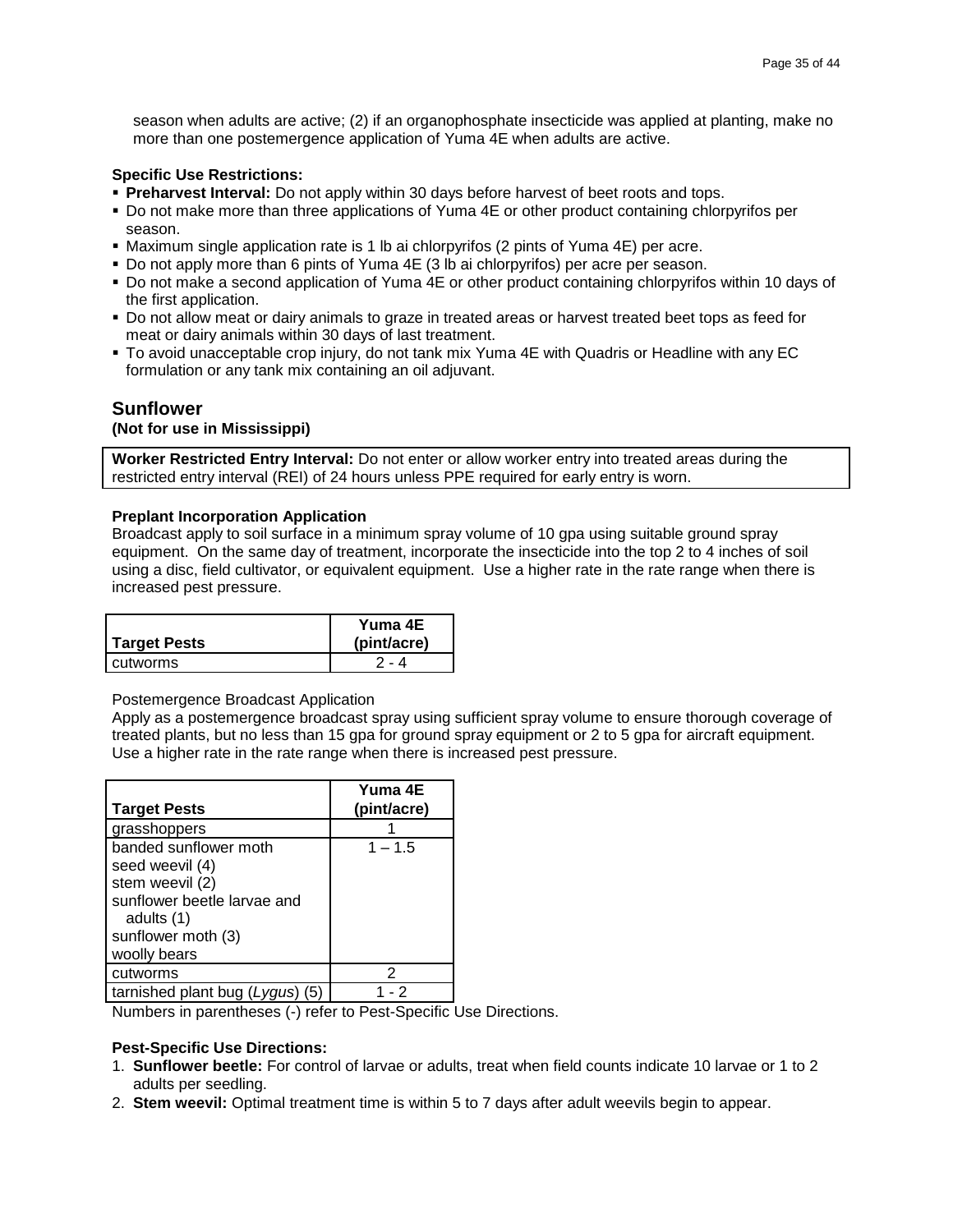- 3. **Sunflower moth:** To control, make first application during early 1% to 5% bloom stage.
- 4. **Seed weevil:** To control, apply when field counts indicate 10 to 12 adults per plant for oil crop varieties and 1 to 3 adults per plant on confectionery crop varieties.
- 5. **Tarnished plant bug (***Lygus***):** Use a higher rate in the rate range where populations are heavy. Apply at the onset of pollen spread or approximately 10% bloom (R-5 growth stage). For best protection, make a second application 10 days later. Use sufficient water to ensure thorough coverage of treated plants.

### **Specific Use Restrictions:**

- **Preharvest Interval:** Do not apply within 42 days before harvest.
- Do not make more than three applications of Yuma 4E or other product containing chlorpyrifos per season.
- Maximum single application rate is 2 lb ai chlorpyrifos (4 pints of Yuma 4E) per acre for preplant incorporation and 1 lb ai chlorpyrifos (2 pints of Yuma 4E) per acre for postemergence broadcast treatment.
- Do not apply more than 3 lb ai chlorpyrifos (6 pints of Yuma 4E) per acre per season.
- Do not make a second application of Yuma 4E or other product containing chlorpyrifos within 10 days of the first application.
- Do not allow meat or dairy animals to graze in treated areas.

### **Sweet Potato**

**Worker Restricted Entry Interval:** Do not enter or allow worker entry into treated areas during the restricted entry interval (REI) of 24 hours unless PPE required for early entry is worn.

Apply to the soil surface as a preplant broadcast spray to reduce the feeding damage caused by listed pests. Use a spray volume of 10 gpa or more. Incorporate immediately after application to a depth of 4 to 6 inches using a rotary hoe, disc cultivator, or other suitable incorporation equipment. Plant sweet potatoes in the usual manner no more than 14 days after treatment. Delaying planting more than 14 days after application will reduce the time interval of protection against feeding damage.

| <b>Target Pests</b>      | Yuma 4E<br>(pint/acre) |
|--------------------------|------------------------|
| Conderus (wireworm)      |                        |
| sweet potato flea beetle |                        |
| Systena (flea beetle)    |                        |

#### **Specific Use Precaution:**

Yuma 4E will not control false wireworms, white fringe beetle or other grubs that attack sweet potatoes.

### **Specific Use Restrictions:**

- **Preharvest Interval:** Do not apply within 125 days before harvest.
- Do not make more than one application of Yuma 4E or other product containing chlorpyrifos per season.
- Maximum single application rate is 2 lb ai chlorpyrifos (4 pints of Yuma 4E) per acre.
- **Do not aerially apply this product in Mississippi.**

### **Tobacco**

**Worker Restricted Entry Interval:** Do not enter or allow worker entry into treated areas during the restricted entry interval (REI) of 24 hours unless PPE required for early entry is worn.

Apply as a preplant broadcast spray to reduce the feeding damage caused by listed pests. Apply 24 to 48 hours before bedding and transplanting using a spray volume of 10 gpa or more. Incorporate immediately after application to a depth of 2 to 4 inches using suitable incorporation equipment.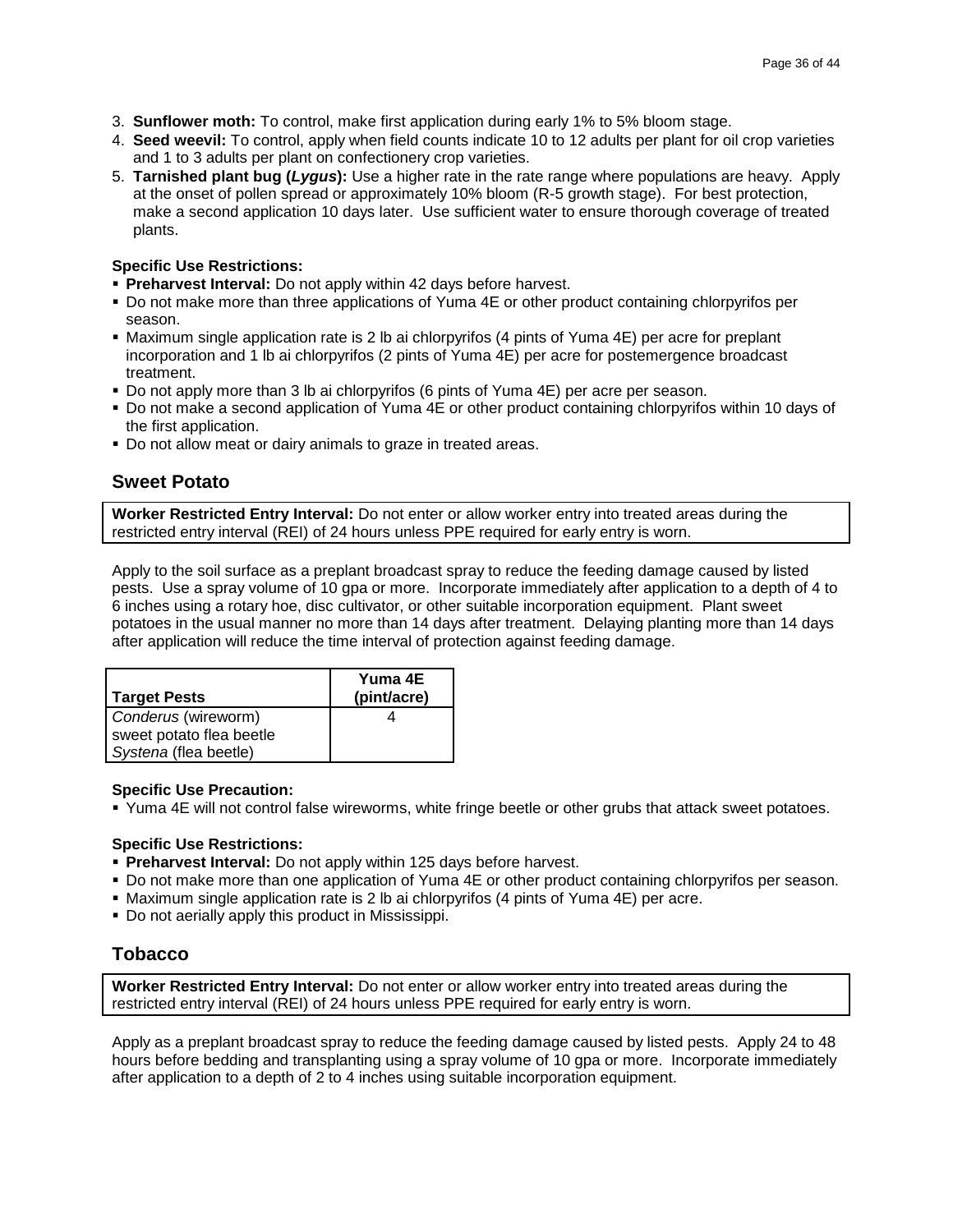Before broadcast application of Yuma 4E onto existing beds, knock down beds to final shape for transplanting. Use of PTO-driven implements that will incorporate Yuma 4E to a depth of 4 inches.

| <b>Target Pests</b> | Yuma 4E<br>(pint/acre) |
|---------------------|------------------------|
| cutworms            |                        |
| flea beetles        |                        |
| mole crickets       |                        |
| root maggots        |                        |
| wireworms           |                        |

To control the above listed pests and suppress populations of rootknot nematodes in all tobacco growing regions, use Yuma 4E in a tank mix with Nemacur 3 at the rate of 2 pints of Yuma 4E plus 4 quarts of Nemacur 3 nematicide per acre. Read and carefully follow all applicable directions, restrictions, and precautions on labeling for Nemacur 3 used in combination with Yuma 4E. Apply the specified rate(s) to the soil surface in a spray volume of 10 gpa or more 24 to 48 hours before bedding and transplanting. Immediately following application, incorporate into the soil to a depth of at least 4 inches using suitable equipment. Where the nematode species *Meloidogyne arenaria* or *M. javanica* are present or there are high populations of *M. incognita*, apply Telone® II soil fumigant at the specified label rate.

### **Specific Use Restrictions:**

- Do not make more than one application of Yuma 4E or other product containing chlorpyrifos per season.
- Maximum single application rate is 1 lb ai chlorpyrifos (2 pints of Yuma 4E) per acre.
- Do not aerially apply this product in Mississippi.

# **Tree Fruits,<sup>1</sup> Almond, and Walnut (Dormant/Delayed Dormant Sprays) (Not for use in Mississippi)**

**Worker Restricted Entry Interval:** Do not enter or allow worker entry into treated areas during the restricted entry interval (REI) of 4 days for tree fruits and 24 hours for almond and walnut unless PPE required for early entry is worn.

<sup>1</sup>Apple, cherry, nectarine, peach, pear, plum, prune

Apply as a dormant or delayed dormant spray. While Yuma 4E may be used without oil, for best results, use oil to control additional pests such as European red mite. See precautions for use of oil below. Apply as a concentrate or dilute spray using conventional, power-operated spray equipment. For dilute sprays (greater than 200 gpa), use sufficient spray volume to completely wet tree foliage, but not to point of runoff. For concentrate sprays (less than 200 gpa), uniformly apply an equivalent amount of Yuma 4E per acre.

Use a higher rate in the rate range when there is increased pest pressure.

#### **Use Precautions for Tree Fruits, Almond and Walnut:**

- Cold or dry conditions may cause Yuma 4E plus oil sprays to infuse into trees, resulting in bud damage or bud drop. Do not apply until winter rains or irrigation has replenished soil moisture such that bark and twigs are not desiccated.
- To avoid contamination of irrigation tail waters, do not flood irrigate within 24 hours of application of Yuma 4E.

#### **Use Restrictions for Tree Fruits, Almond and Walnut:**

- Make only one application of chlorpyrifos during the dormant season.
- For apple, do not make more than one application of Yuma 4E to the apple tree trunk per year as either a pre-bloom or post-bloom application
- Do not use more than a total of 2 lb ai chlorpyrifos (4 pints of Yuma 4E) per acre per season as a dormant/delayed dormant application.
- Do not allow meat or dairy animals to graze in treated orchards.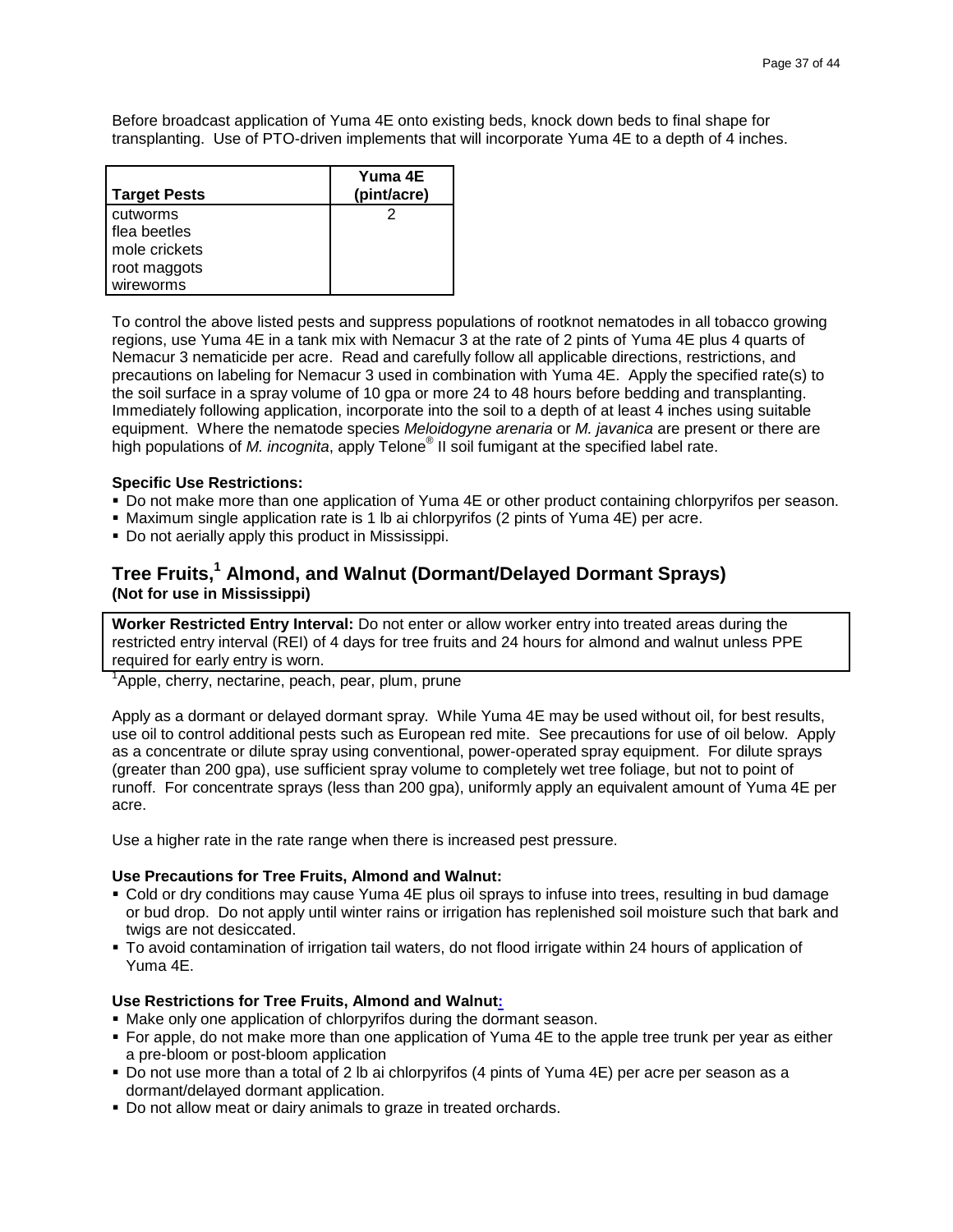### **Almond, Cherry, Nectarine, Peach, Pear, Plum, Prune, Walnut**

|                                                                                                                                                                  | Yuma 4E                  |
|------------------------------------------------------------------------------------------------------------------------------------------------------------------|--------------------------|
| <b>Target Pests</b><br>American plum borer<br>brown almond mite<br>climbing cutworms<br>European red mite<br>greater peach tree borer<br>lesser peach tree borer | (pint/acre)<br>$1.5 - 4$ |
| mealy plum aphid<br>peach twig borer<br>pear psylla adults<br>San Jose scale                                                                                     |                          |

### **Specific Use Precautions for Almond, Cherry, Nectarine, Peach, Pear, Plum, Prune, Walnut:**

Avoid contact with foliage in sweet cherries as premature leaf drop may result.

### **Specific Use Restrictions for Almond, Cherry, Nectarine, Peach, Pear, Plum, Prune, Walnut:**

 Do not make a soil or foliar application of Yuma 4E or other product containing chlorpyrifos within 10 days of a dormant/delayed dormant application of chlorpyrifos to the orchard.

### **Additional Restrictions Specific to California for Almond, Cherry, Nectarine, Peach, Pear, Plum, Prune, Walnut:**

- Do not use more than 1% dormant oil and/or penetrating surfactants in almond orchards less than 4 years old.
- Use a minimum of 100 gpa of total spray volume.
- Use up to 2% supreme oil with no more than 4 gpa on almonds.
- Use up to 2% supreme oil with no more than 6 gpa on peaches and nectarines.
- Refer to the University of California pest management guide for pears, plums, and prunes.
- In orchards with high overwintering populations of European red mite or brown almond mite, use higher spray volumes that allow for the use of higher per acre rates of oil.
- Do not use any adjuvants or surfactants in addition to, or as a substitute for, a petroleum spray oil in a tank mix with Yuma 4E.
- Do not apply on almonds in the following counties in California: Butte, Colusa, Glenn, Solano, Sutter, Tehama, Yolo, and Yuba.

| Apple                    |             |
|--------------------------|-------------|
|                          | Yuma 4E     |
| <b>Target Pests</b>      | (pint/acre) |
| climbing cutworms        | $1.5 - 4$   |
| Lygus                    |             |
| obliquebanded leafroller |             |
| pandemis leafroller      |             |
| rosy apple aphid         |             |
| San Jose scale           |             |

### **Specific Use Restrictions for Apple:**

 Only one application of any chlorpyrifos containing product can be made per year. The application can be either a prebloom dormant/delayed dormant spray to the canopy or the trunk, or a post-bloom application to the lower 4 feet of the trunk [for post-bloom application instructions and restrictions on apple, refer to Apple Tree Trunk section of the label].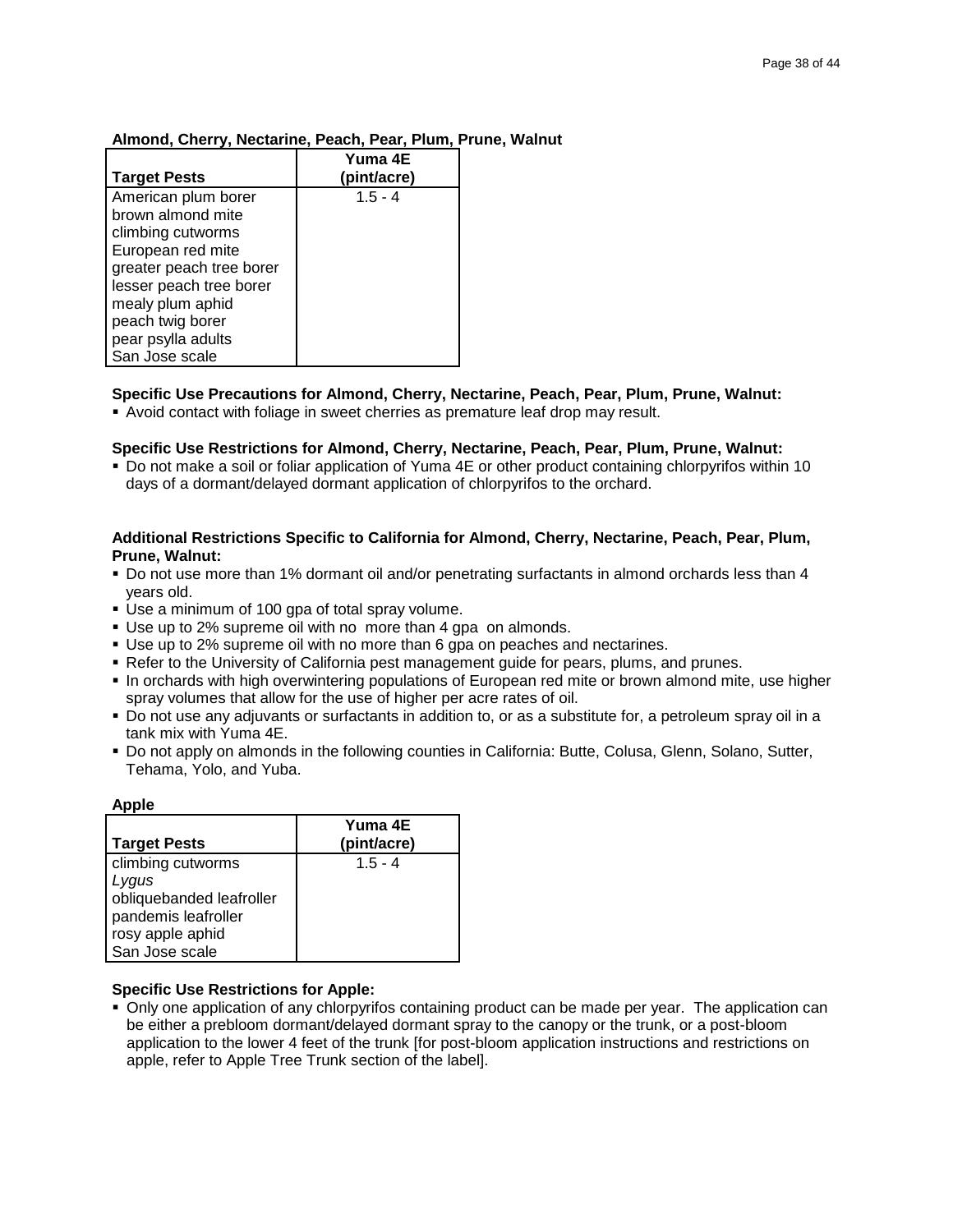### **Additional Restrictions Specific to California for Apple:**

- Use a minimum of 100 gpa of total spray volume.
- Refer to the University of California pest management quide for apples.
- In orchards with high overwintering populations of European red mite or brown almond mite, use higher spray volumes that allow for the use of higher per acre rates of oil.
- Do not use any adjuvants or surfactants in addition to, or as a substitute for, a petroleum spray oil in a tank mix with Yuma 4E.

# **Tree Fruits<sup>1</sup> and Almond (Trunk Spray or Preplant Dip) (Not for use in Mississippi)**

**Worker Restricted Entry Interval:** Do not enter or allow worker entry into treated areas during the restricted entry interval (REI) of 4 days for tree fruits and 24 hours for almond unless PPE required for early entry is worn.

<sup>1</sup>Cherry, nectarine, peach, plum

Apply Yuma 4E to tree trunks and lower branches using a coarse, low-pressure spray to control pests listed in the following table. Use a higher rate in the rate range when there is increased pest pressure. Unless otherwise specified, a second application may be made after two weeks and a third application may be made after harvest. Avoid spray contact with foliage in sweet cherries as premature leaf drop may result. Consult your state agricultural experiment station or extension service specialist for proper application timing for your area.

|                                      |                                                                            | Yuma 4E         |
|--------------------------------------|----------------------------------------------------------------------------|-----------------|
| <b>Crops</b>                         | <b>Target Pests</b>                                                        | (quart/100 gal) |
| cherry                               | American plum borer<br>greater peach tree borer<br>lesser peach tree borer | $1.5 - 3$       |
| almond<br>peach<br>nectarine<br>plum | peach tree borers (1) (2)                                                  |                 |

Numbers in parentheses (-) refer to Pest-Specific Use Directions.

### **Pest-Specific Use Directions:**

- 1. **Preplant Dip Application (Peaches and Nectarines Only).** For preplant control of **peachtree borer**, use Yuma 4E at the equivalent application rate of 3 quarts per 100 gallons of water. Dip trees several inches above the grafting bud scar and plant immediately, or allow them to dry before returning to storage. Do not allow peach trees to remain in contact with the dip solution.
- 2. **Peach tree borer:** For control in established trees, apply before newly hatched borers enter the tree. Use as a coarse, low-pressure trunk spray and thoroughly wet all bark areas from ground level to scaffold limbs. Do not allow spray to contact fruit. Consult written recommendations provided by your State agricultural experiment station or extension service specialist for proper time to treat in your area.

- **Preharvest Interval:** Do not apply within 14 days before harvest of almonds, nectarines, peaches and plums, or within 21 days before harvest of cherries.
- Do not make more than one chlorpyrifos application per year in nectarines and peaches and no more than three chlorpyrifos applications per year in cherries.
- Do not allow meat or dairy animals to graze in treated orchards.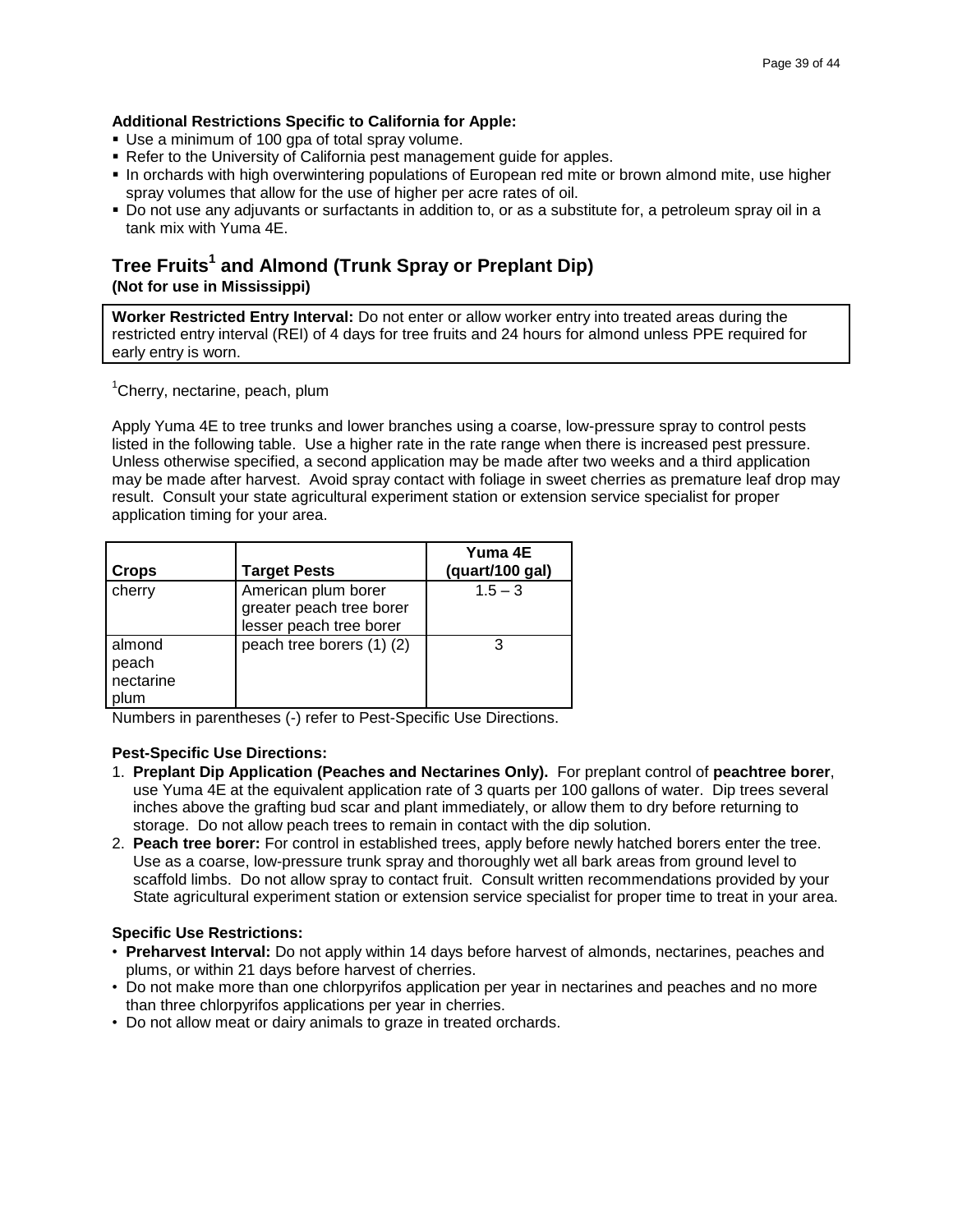# **Tree Nuts<sup>1</sup> (Foliar Sprays)**

**Worker Restricted Entry Interval:** Do not enter or allow worker entry into treated areas during the restricted entry interval (REI) of 24 hours unless PPE required for early entry is worn.

### <sup>1</sup>Almond, filbert, pecan, walnut

Apply Yuma 4E as a foliar spray at the dosages indicated to control pests listed in the following table. Mix the required dosage in sufficient water to ensure thorough and complete coverage of the foliage and crop and apply as a concentrate or dilute spray using conventional, power-operated spray equipment. For dilute sprays applied to tree nut crops, mix the required dosage in sufficient water to allow for spray to runoff. For concentrate sprays, apply an equivalent amount of Yuma 4E per acre. Treat when pests appear or in accordance with local conditions. Aerial application may result in less effective insect control because of reduced coverage. Consult your State agricultural experiment station, certified pest control advisor, or extension service specialist for specific use information in your area.

| <b>Crops</b> | <b>Target Pests</b>                                                         |                                                                | Yuma 4E<br>(pint/acre) |
|--------------|-----------------------------------------------------------------------------|----------------------------------------------------------------|------------------------|
| almond       | leaf footed plant bug<br>navel orangeworm                                   | peach twig borer<br>San Jose scale                             |                        |
| filbert      | eye-spotted bud moth<br>filbert aphid<br>filbert leafroller<br>filbert worm | obliquebanded leafroller<br>omnivorous leaftier<br>winter moth | $3 - 4$                |
| pecan        | blackmargined aphid (1)<br>spittlebugs (2)                                  | yellow pecan aphid (1)                                         | $1 - 4$                |
|              | fall webworm                                                                | pecan nut casebearer                                           | $1.5 - 4$              |
|              | black pecan aphid<br>hickory shuckworm (3)<br>Phylloxera spp.(4)            | pecan leaf scorch mite<br>(suppression) (5)                    | $2 - 4$                |
| walnut       | codling moth<br>walnut husk fly                                             | walnut scale                                                   | 4                      |

Numbers in parentheses (-) refer to Pest-Specific Use Directions.

### **Pest-Specific Use Directions:**

- 1. **Yellow pecan aphid** and **blackmargined aphid:** For control, apply in tank mix combination with the specified rate of a pyrethroid insecticide labeled for control or suppression of these aphids.
- 2. **Spittlebug:** For control, use a dosage of 2 to 4 pint per acre for concentrate sprays.
- 3. **Hickory shuckworm:** For best results, make two applications, 10 to 14 days apart.
- 4. *Phylloxera* **spp**.**:** For best control, make two applications at a 10-day interval using a minimum of 1 pint of Yuma 4E per acre starting at bud swell.
- 5. **Pecan leaf scorch mite:** For suppression, use a preventative program.

### **Specific Use Precautions:**

- Yuma 4E is highly toxic to bees exposed to direct treatment and should not be applied when bees are foraging in the treated area.
- To avoid contamination of irrigation tail waters, do not flood irrigate within 24 hours of application of Yuma 4E.

- **● Preharvest Interval:** Do not apply within 14 days before harvest of almonds, filberts and walnuts, or 28 days before harvest of pecans.
- **●** Do not make more than three total applications per season of Yuma 4E or other product containing chlorpyrifos to almonds, pecans and filberts and no more than two applications per season on walnuts.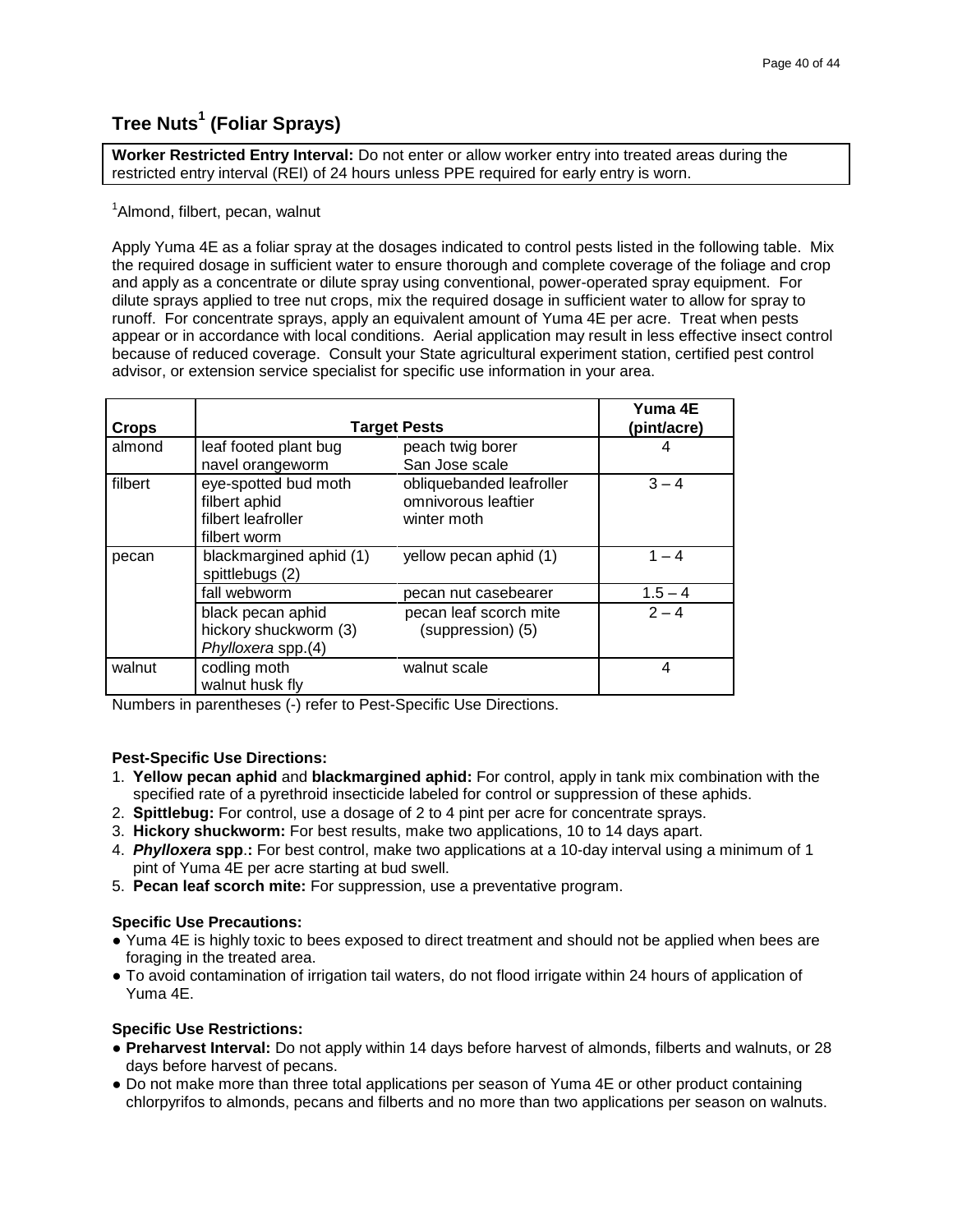- **●** Do not apply more than a total of 4 lb ai chlorpyrifos (8 pints of Yuma 4E) per acre per season as a foliar spray.
- **●** Do not make a second application of Yuma 4E or other product containing chlorpyrifos within 10 days of the first application.
- **●** Do not allow meat or dairy animals to graze in treated orchards.
- **●** Do not use on almond, filbert or walnut in Mississippi.
- **●** Do not aerially apply this product in Mississippi.

# **Tree Nut<sup>1</sup> Orchard Floors (Not for use in Mississippi)**

**Worker Restricted Entry Interval:** Do not enter or allow worker entry into treated areas during the restricted entry interval (REI) of 24 hours unless PPE required for early entry is worn.

<sup>1</sup>Almond, pecan, walnut

Apply as a ground broadcast spray directed to the orchard floor using ground application equipment that will apply the spray uniformly. Do not allow spray to contact foliage or fruit. Treat when ant activity (excluding fire, harvester, carpenter, and pharaoh ants) becomes evident in the orchard. Since worker ants (excluding fire, harvester, carpenter, and pharaoh ants) cease most of their foraging activity at temperatures above 90°F, best results will be achieved if applied at a time of day when temperatures are below 90°F.

**Chemigation:** Yuma 4E may be applied to almond, pecan and walnut orchard floors through sprinkler irrigation systems only if the system uniformly covers the soil surface at the base of the tree. Use specified broadcast application rates to control listed pests. See Chemigation Application section.

| <b>Orchard Floor</b> | <b>Target Pests</b> | Yuma 4E<br>(pint/acre) |
|----------------------|---------------------|------------------------|
| pecan                | ants $(1)$          |                        |
| almond<br>walnut     |                     | 4 – 8                  |

Numbers in parentheses (-) refer to Pest-Specific Use Directions.

### **Pest-Specific Use Directions:**

1. Excludes ants of significant public health importance such as fire ants, harvester ants, carpenter ants, and pharaoh ants.

Eliminate weed growth that would prevent uniform coverage of the orchard floor by mowing or herbicide treatment. Foliar applications of Yuma 4E may be made in addition to the orchard floor treatment.

### **Specific Use Precaution:**

**●** To avoid contamination of irrigation tail waters, do not flood irrigate within 24 hours of application of Yuma 4E.

- **Preharvest Interval:** Do not apply within 14 days before harvest.
- Do not make more than two applications of Yuma 4E or other product containing chlorpyrifos per season to the orchard floor. If the 8 pint per acre rate is used, a second application is not allowed.
- Do not apply more than 4 lb ai chlorpyrifos (8 pints of Yuma 4E) per acre per season to the orchard floor.
- Do not make a second application of Yuma 4E or other product containing chlorpyrifos within 10 days of the first application.
- Do not allow meat or dairy animals to graze in treated orchards.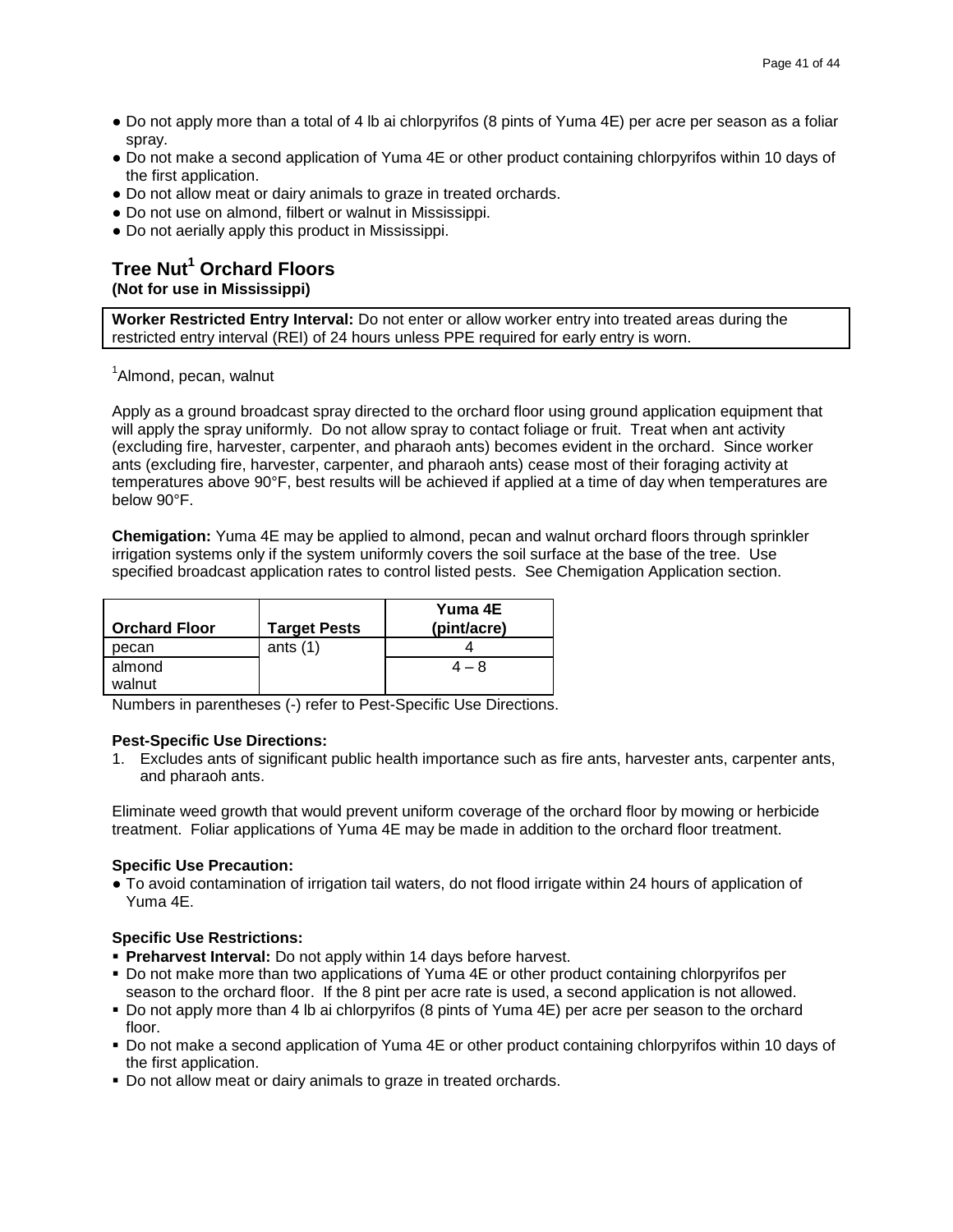### **Turfgrass (Not for use in Mississippi)**

**Worker Restricted Entry Interval:** Do not enter or allow worker entry into treated areas during the restricted entry interval (REI) of 24 hours unless PPE required for early entry is worn.

Dilute Yuma 4E in water and apply to turfgrass grown for sod using suitable application equipment. For best results, turfgrass should be moist at time of treatment.

|                                         |                           | Amount of Yuma 4E per |                |
|-----------------------------------------|---------------------------|-----------------------|----------------|
| <b>Pests</b>                            |                           | fl oz/1000 sq ft      | quart/acre     |
| ants $(1)$                              | greenbug aphids           | 0.75                  | 1              |
| armyworms                               | green June beetle grubs   |                       |                |
| beet                                    | leafhoppers               |                       |                |
| fall                                    | Lucerne moth              |                       |                |
| yellowstriped                           | millipedes                |                       |                |
| centipedes                              | mites                     |                       |                |
| chiggers                                | Bermudagrass stunt        |                       |                |
| chinch bugs                             | clover                    |                       |                |
| crickets                                | winter grain              |                       |                |
| cutworms                                | mosquitoes                |                       |                |
| deer ticks                              | pillbugs                  |                       |                |
| earwigs                                 | springtails               |                       |                |
| European crane fly larvae               | sod webworms (lawn moths) |                       |                |
| fiery skipper                           | (2)                       |                       |                |
| fleas                                   | sowbugs                   |                       |                |
| gnats                                   | ticks                     |                       |                |
| grasshoppers                            |                           |                       |                |
| billbug adults (3)                      |                           | $0.75 - 1.5$          | $1 - 2$        |
| bluegrass                               |                           |                       |                |
| Denver                                  |                           |                       |                |
| hunting                                 |                           |                       |                |
| annual bluegrass weevil (Hyperodes) (4) |                           | 1.5                   | $\overline{2}$ |
| black turfgrass ataenius adults (5)     |                           |                       |                |
| mole crickets (6)                       |                           |                       |                |
| white grubs (7)                         |                           | $1.5 - 3$             | $2 - 4$        |
| black turfgrass ataenius                |                           |                       |                |
| European chafer                         |                           |                       |                |
| Japanese beetle larvae                  |                           |                       |                |
| northern and southern masked chafers    |                           |                       |                |

Numbers in parentheses (-) refer to Specific Use Directions below.

### **Specific Use Directions:**

- 1. Excludes ants of significant public health importance such as fire ants, harvester ants, carpenter ants, and pharaoh ants.
- 2. **Sod webworms:** Delay watering or mowing of the treated area for 12 to 24 hours after treatment.
- 3. **Billbugs:** Spray early in the season just prior to or coinciding with first appearance of adults as recommended by your local Agricultural Extension Service Specialist.
- 4. **Annual bluegrass weevil:** To control, spray suspected problem areas in mid-April and again in mid-May, or as recommended by your local Agricultural Extension Service Specialist.
- 5. **Black turfgrass ataenius adults:** Spray early in the season as recommended by your local Agricultural Extension Service Specialist. A repeat application may be needed 1 to 2 weeks later.
- 6. **Mole crickets:** To control, in turfgrass, apply Yuma 4E through high-pressure injection or other suitable subsurface placement application equipment. Depending upon the application equipment used, follow the manufacturer's directions for calibration and the volume of spray per acre needed to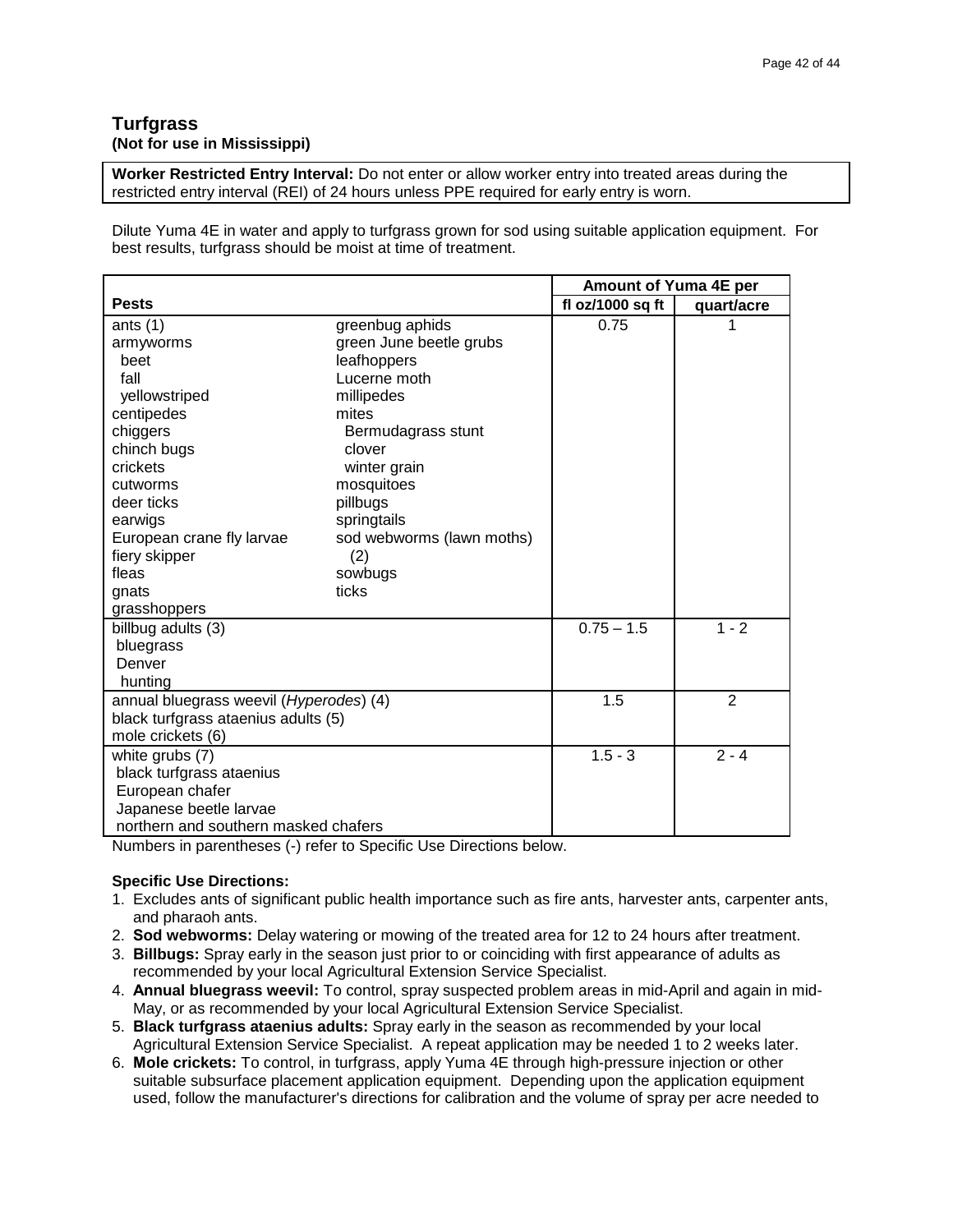provide control or as recommended by your local Agricultural Extension Service Specialist. For best results, apply when young nymphs are active.

7. **White grubs:** Spray when grubs are young and actively feeding near the soil surface, usually during late July and August, or as recommended by your local Agricultural Extension Service Specialist. For best results, soil should be moist prior to treatment. **For best results, immediately after spraying, irrigate the treated area with 1/2 to 1 inch of water to wash the insecticide into the thatch and underlying soil.**

### **Wheat**

**(For use only in Arizona, California, Colorado, Idaho, Kansas, Minnesota, Montana, Nebraska, New Mexico, Nevada, North Dakota, Oklahoma, Oregon, South Dakota, Texas, Utah, Washington and Wyoming)**

**Worker Restricted Entry Interval:** Do not enter or allow worker entry into treated areas during the restricted entry interval (REI) of 24 hours unless PPE required for early entry is worn.

### **Foliar Application**

Apply using aerial (fixed wing or helicopter) or power-operated ground spray equipment. Mix the required dosage with water and apply in a minimum of 2 to 5 gpa finished spray volume for aerial equipment or 15 gpa for ground spray equipment. Apply when field counts indicate damaging pest populations are developing or present.

**Chemigation:** Yuma 4E may be applied through sprinkler irrigation systems at specified broadcast application rates to control listed foliar pests. See Chemigation Application section.

| <b>Target Pests</b>        | Yuma 4E<br>(pint/acre) |
|----------------------------|------------------------|
| aphids (1)                 | $0.5 - 1$              |
| English grain aphid        |                        |
| greenbug                   |                        |
| Russian wheat aphid        |                        |
| brown wheat mite           |                        |
| grasshoppers               |                        |
| army cutworms (2)          |                        |
| armyworms (3)              |                        |
| cereal leaf beetle (4)     |                        |
| cutworms (suppression) (2) |                        |
| wheat midge (5)            |                        |

Numbers in parentheses (-) refer to Pest-Specific Use Directions.

### **Pest-Specific Use Directions:**

- 1. Consult university extension bulletins for local treatment recommendations.
- 2. Control may be reduced under high temperature conditions (greater than 80°F), under dry soil conditions, or if larvae are more than 1/2 inch long.
- 3. Expect suppression under conditions of heavy pest populations or large worms.
- 4. Target application when eggs are near hatching and larvae is emerging as monitored by plant inspection.
- 5. **Wheat midge:** For control, treat when 75% of the wheat heads have emerged from the boot and when midge adults are found in the crop (1 midge per 4 to 5 heads). If possible, apply in the late afternoon or early evening when temperatures exceed 50°F and wind speed is less than 7 mph.

#### **Specific Use Restrictions:**

**● Preharvest Interval:** Do not apply within 14 days before harvest for forage and hay and within 28 days before harvest for grain and straw.